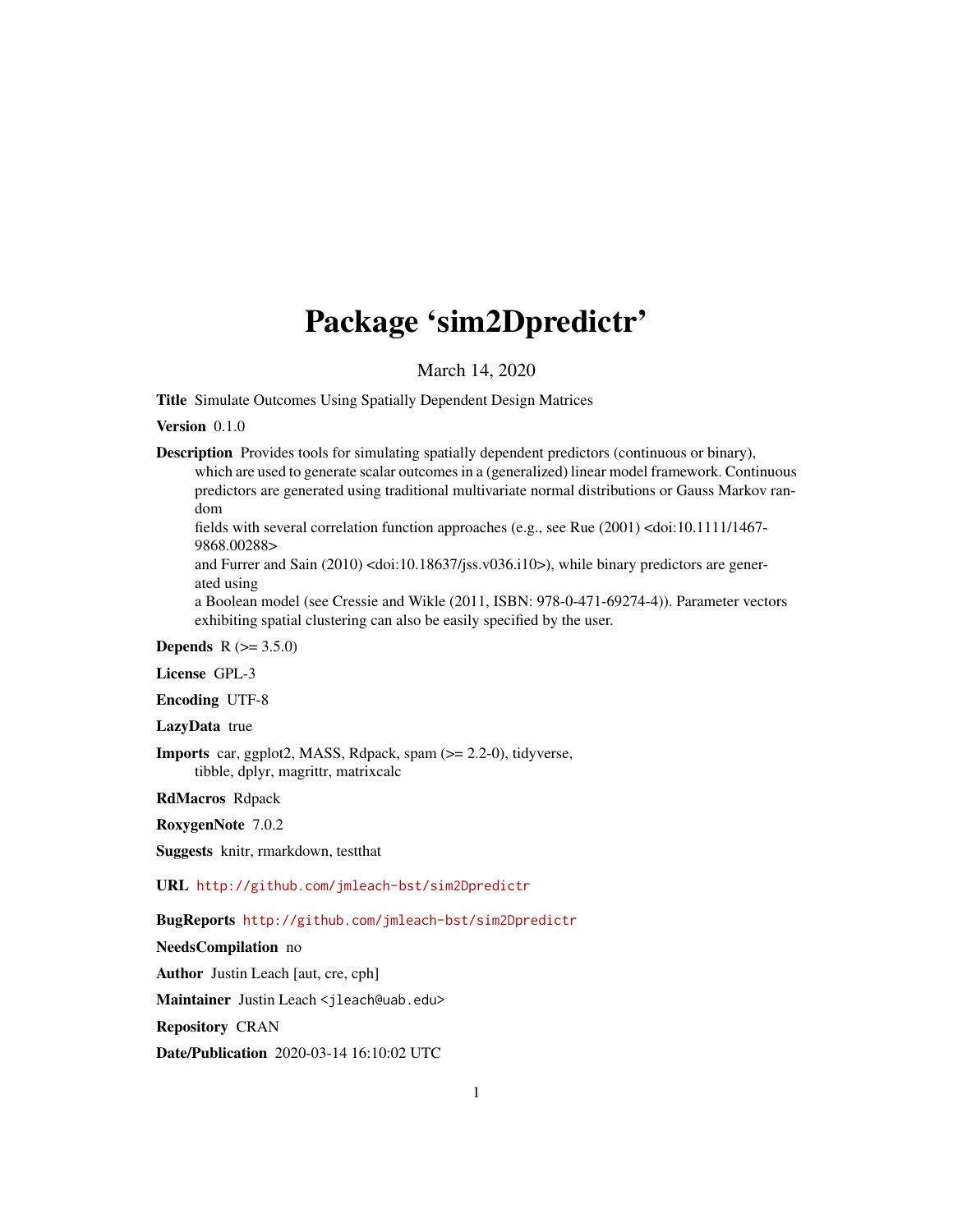# <span id="page-1-0"></span>R topics documented:

| Index |  |
|-------|--|

beta\_builder *Create a Parameter Vector from Lattice Locations*

# Description

Specify the locations in the lattice/image that have non-zero parameters as well as the values for those parameters, and the function creates the parameter vector that matches the correct locations in the design matrix.

# Usage

```
beta_builder(
  row.index,
  col.index,
  im.res,
 B0 = 0,
 B.values,
  index.type = "manual",
  decay.fn = "gaussian",
  phi = 0.5,
 max.d = Inf,h,
  w,
  bayesian = FALSE,
  bayesian.dist = NULL,
  bayesian.scale = NULL,
```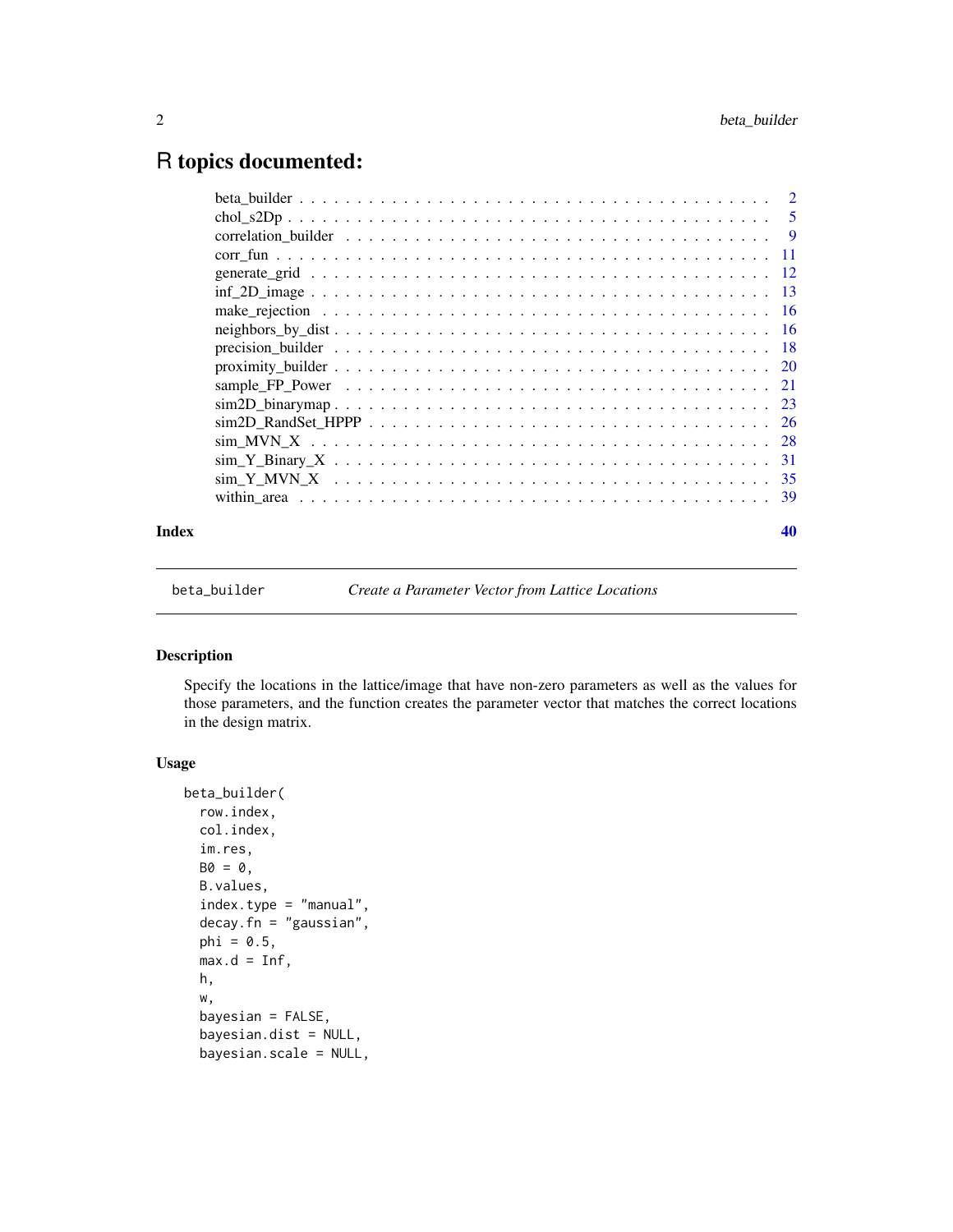```
output.indices = TRUE
\mathcal{L}
```
row.index, col.index

|                 | Vectors of row/columns indices for non-zero parameters. If index . type = "manual",<br>each vector should contain specific coordinates. If index. type = "rectangle",<br>each vector should specify rectangle length; e.g. row.index = $1:3$ means the<br>rectangle's 'length' is from rows 1 to 3. If index.type = "ellipse", the ar-<br>guments should be scalar values specifying the row/column coordinates for the<br>center of the ellipse. If index. type = "decay", the arguments should specify<br>the row/column coordinates, respectively, of the peak parameter value. |
|-----------------|------------------------------------------------------------------------------------------------------------------------------------------------------------------------------------------------------------------------------------------------------------------------------------------------------------------------------------------------------------------------------------------------------------------------------------------------------------------------------------------------------------------------------------------------------------------------------------|
| im.res          | A vector specifying the dimension/resolution of the image. The first entry is<br>the number of 'rows' in the lattice/image, and the second entry is the number of<br>'columns' in the lattice/image.                                                                                                                                                                                                                                                                                                                                                                               |
| <b>B0</b>       | is the "true" intercept value; default is 0.                                                                                                                                                                                                                                                                                                                                                                                                                                                                                                                                       |
| <b>B.values</b> | is a vector "true" parameter values for non-zero parameters. The order of as-<br>signment is by row. If B values argument is a single value, then all non-zero<br>parameters are assigned to that value, unless decay. fn has been specified, in<br>which case B. values is the "peak", and non-zero parameters decay smoothly<br>by distance.                                                                                                                                                                                                                                     |
| index.type      | is one of index.type = $c("manual", "rectangle", "ellipse", "decay")$                                                                                                                                                                                                                                                                                                                                                                                                                                                                                                              |
|                 | • index. type = "manual" uses row.index and col.index arguments to specify<br>manually selected non-zero locations. This setting is good for irregular<br>shaped regions.                                                                                                                                                                                                                                                                                                                                                                                                          |
|                 | • index. type = "rectangle" uses row.index and col.index arguments to spec-<br>ify a rectangular region of non-zero parameters.                                                                                                                                                                                                                                                                                                                                                                                                                                                    |
|                 | • index.type = "ellipse" uses w and h arguments to specify elliptical re-<br>gion of non-zero parameters                                                                                                                                                                                                                                                                                                                                                                                                                                                                           |
|                 | • index.type = "decay" allows the user to specify a peak location with<br>row.index and col.index, as with index.type = "ellipse". However,<br>the non-zero parameter values decay as a function of distance from the<br>peak.                                                                                                                                                                                                                                                                                                                                                     |
| decay.fn        | An argument to specify the decay function of non-zero parameters decay from<br>the peak when index.type = "decay". Options are "exponential" or "gaus-<br>sian". The rate of decay is given by $B.values * exp(-phi * d)$ and $B.values *$<br>$exp(-phi * d^2)$ for "exponential" and "gaussian", respectively. The default is<br>decay. $fn = "gaussian".$ Note that $d$ is the Euclidean distance between the<br>peak and a specified location, while $phi$ is the rate of decay and is set by the<br>user with phi.                                                             |
| phi             | A scalar value greater than 0 that determines the decay rate of non-zero param-<br>eters when index. type = "decay". The default is $phi = 0.5$ .                                                                                                                                                                                                                                                                                                                                                                                                                                  |
| max.d           | When index.type = "decay", max.d determines the maximum Euclidean dis-<br>tance from the peak that is allowed to be non-zero; parameters for locations<br>further than max.d from the peak are set to zero. If this argument is not set by<br>the user then all parameter values are determined by the decay function.                                                                                                                                                                                                                                                             |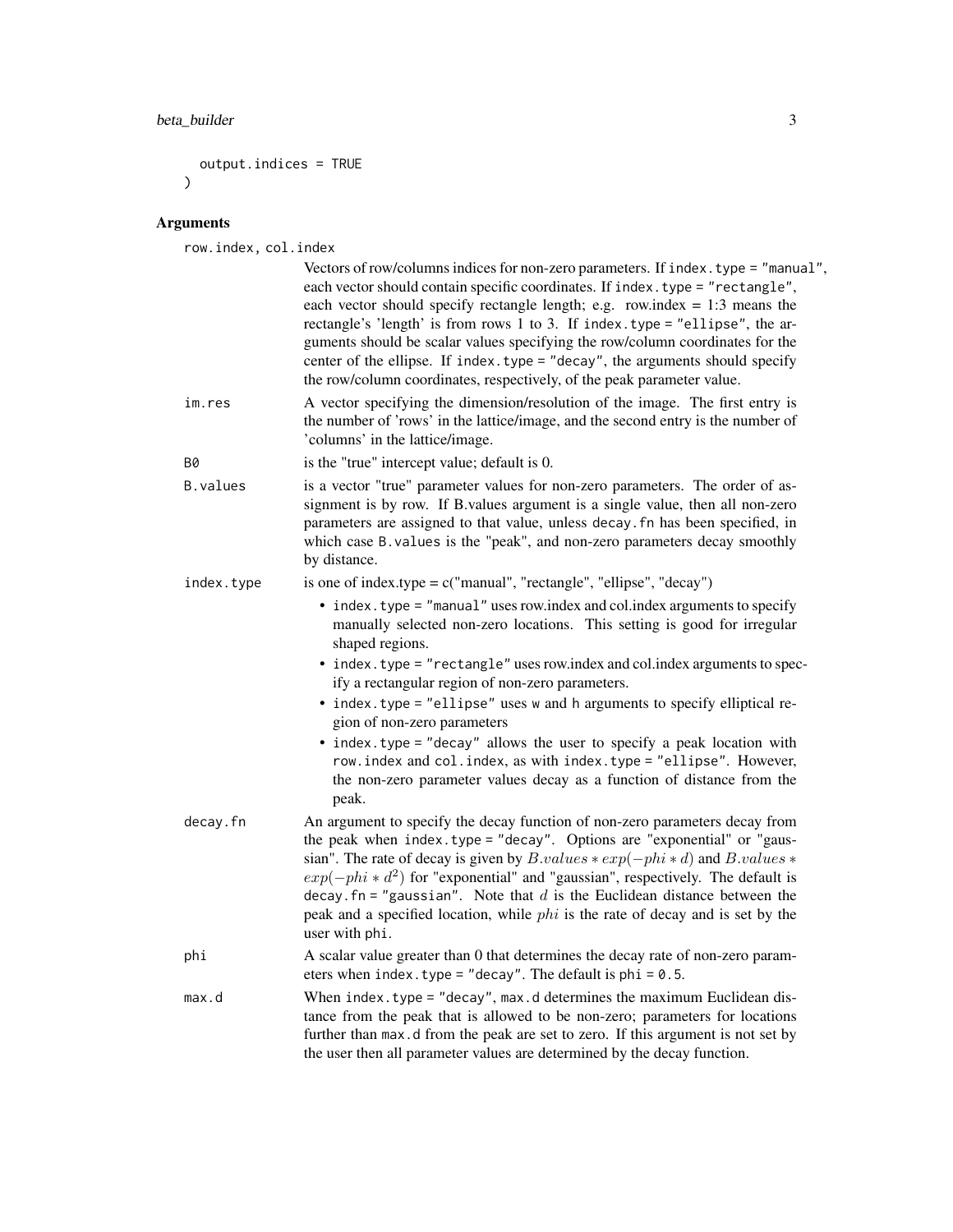| w, h          | If index type $=$ "ellipse" then the width and height of the ellipse, respectively.                                                                                                                                                                                                                                                                                                                                                                                                                                                                                                                                                                                                                                                                                                                                                                                                 |
|---------------|-------------------------------------------------------------------------------------------------------------------------------------------------------------------------------------------------------------------------------------------------------------------------------------------------------------------------------------------------------------------------------------------------------------------------------------------------------------------------------------------------------------------------------------------------------------------------------------------------------------------------------------------------------------------------------------------------------------------------------------------------------------------------------------------------------------------------------------------------------------------------------------|
| bayesian      | If TRUE, then parameters are drawn from distributions based on initial B. values<br>vector. Default is FALSE.                                                                                                                                                                                                                                                                                                                                                                                                                                                                                                                                                                                                                                                                                                                                                                       |
| bayesian.dist | When bayesian = TRUE, specifies the distribution of the parameters. Options<br>are "gaussian" and uniform.                                                                                                                                                                                                                                                                                                                                                                                                                                                                                                                                                                                                                                                                                                                                                                          |
|               | bayesian.scale A list. When bayesian = TRUE and bayesian.dist = "gaussian", specifies<br>the sd for the distributions of parameters. When bayesian = TRUE and bayesian. dist<br>= "uniform", specifies the width for the uniform distributions for the parame-<br>ters. The first entry should be one of "unique", "binary". If "unique", then<br>the second entry in the list should be a vector with length equal to B. values $+1$<br>with unique values for the sd's/widths, including B0. B0 can be set to a constant<br>value by setting the first position of bayesian. scale[[2]] to 0. If "binary",<br>then the second entry in the list should be a 3-element vector whose first entry<br>is the sd/width of B0, second entry the sd/width of "non-zero" or "important"<br>parameters, and the third entry is the sd/width of the "zero" or "irrelevant" pa-<br>rameters. |
|               | output indices If output indices = TRUE, then the first element of the returned list contains<br>the indices for the non-zero parameter locations (Default). If output indices<br>= FALSE, then only the parameter vector is returned.                                                                                                                                                                                                                                                                                                                                                                                                                                                                                                                                                                                                                                              |

A 2-element list containing (1) indices for the locations of "true" non-zero parameters, and (2) a parameter vector.

#### Note

The order of the parameters is by row. That is, if the lattice/image is 4x4, then parameters 1-4 make up the first row, 5-8 then second, and so forth.

# Examples

```
## example
Bex1 \le beta_builder(row.index = c(5, 5, 6, 6),
                   col.index = c(5, 6, 5, 6),
                   im.res = c(10, 10),
                   B0 = 0, B.values = rep(1, 4)## True non-zero parameters are locations 45, 46, 55, 56 in B
## i.e. locations (5, 5), (5, 6), (6, 5), (6, 6)
## Suppose that we index rows by i = 1, \ldots, I\# cols by j = 1, \ldots, J## The index for a parameter is given by J * (i - 1) + j## In this example, I = 10, J = 10; Thus:
## (5, 5) -> 10 \star (5 - 1) + 5 = 45
## (5, 6) -> 10 * (5 - 1) + 6 = 46
```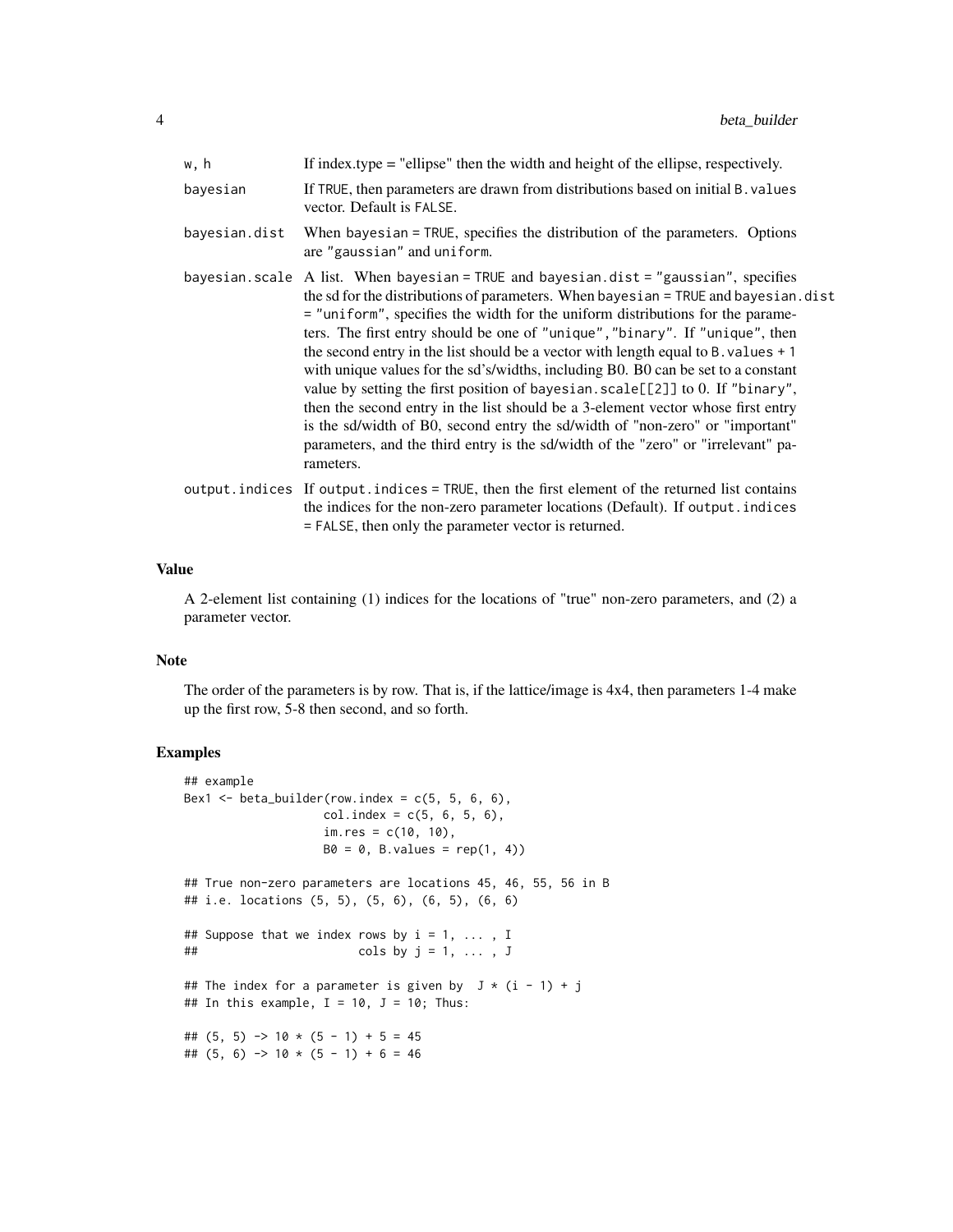```
## (6, 5) -> 10 *(6 - 1) + 5 = 55## (6, 6) -> 10 * (6 - 1) + 6 = 45
Bex1
## length 101 (includes B0 w/ 100 variable parameter values)
length(Bex1$B)
## example: index.type = "rectangle"
Bex2 \leq beta_builder(row.index = 12:15, col.index = 6:19,
                    im.res = c(20, 20), B0 = 16,
                    B.values = 1: (length(12:15) * length(6:19)),index.type = "rectangle")
Bex2
matrix(Bex2$B[-1], nrow = 20, byrow = TRUE)
## example: index.type = "ellipse"
Bex3 \leq beta_builder(row.index = 4, col.index = 5,
                    im.res = c(10, 10),
                    B0 = 16, B.values = 3,
                    index.type = "ellipse",
                    h = 5, w = 4)
Bex3
matrix(Bex3$B[-1], nrow = 10, byrow = TRUE)
## decaying parameter values
Bex4 \leq beta_builder(row.index = 10, col.index = 20,
                     im.res = c(30, 30), B0 = 0, B. values = 10,index.type = "decay", max.d = 7,
                     output.indices = FALSE)
inf_2D_image(B = Bex4, im.res = c(30, 30), binarize.B = FALSE)
Bex5 \leq beta_builder(row.index = 4, col.index = 5,
                     im.res = c(10, 10),
                     B0 = 16, B.values = 5,
                     index.type = "ellipse",
                     h = 5, w = 4,
                     bayesian = TRUE,
                     bayesian.dist = "gaussian",
                     bayesian.scale = list("binary", c(0, 1, 0.25)))
inf_2D_image(B = Bex5$B, im.res = c(10, 10), binarize.B = FALSE)
```
<span id="page-4-1"></span>chol\_s2Dp *Build and Take the Cholesky Decomposition of a Covariance Matrix*

#### Description

The function first builds a correlation matrix with correlation.builder, converts that matrix to a covariance matrix if necessary, and then takes the Cholesky decomposition of the matrix using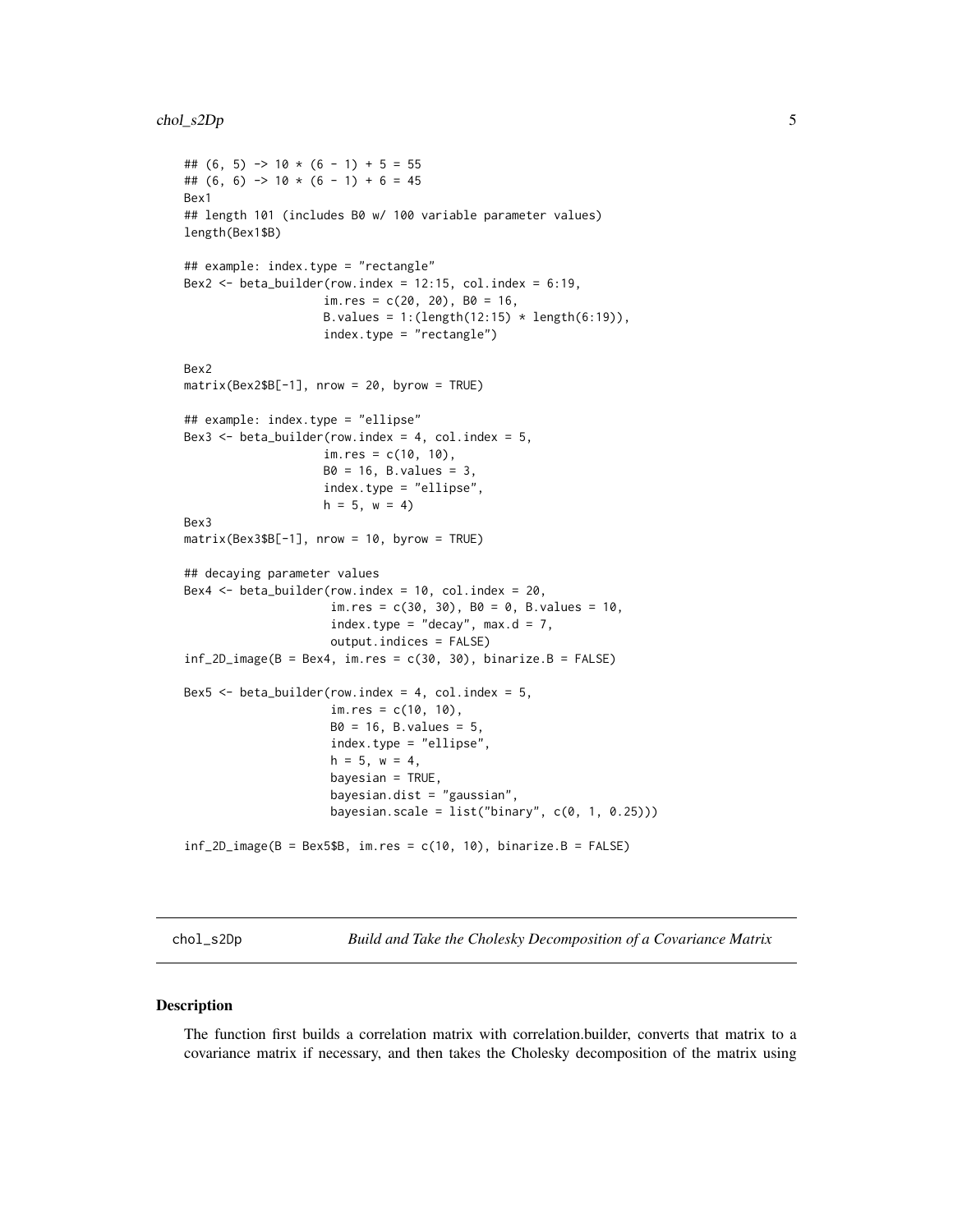<span id="page-5-0"></span>either base R or the R package spam. Note that spam is particularly effective when the matrix is sparse.

## Usage

```
chol_s2Dp(
 matrix-type = "cov",im.res,
 use্pam = FALSE,corr.structure = "ar1",
  rho = NULL,phi = NULL,
  tau = 1,
  alpha = 0.75,
  corr.min = NULL,
 neighborhood = "none",
 w = NULL,h = NULL,r = NULL,print.R = FALSE,print.S = FALSE,
 print.Q = FALSE,sigma = 1,
  triangle = "upper",
  print.all = FALSE,
  round.d = FALSE,
  return.cov = TRUE,
  return.prec = TRUE
\mathcal{L}
```

| matrix.type | Determines whether to build a covariance matrix, "cov", or a precision matrix,<br>"prec". See correlation_builder{sim2Dpredictr} and precision_builder{sim2Dpredictr}<br>for more details.                                                                                                                                                                                       |
|-------------|----------------------------------------------------------------------------------------------------------------------------------------------------------------------------------------------------------------------------------------------------------------------------------------------------------------------------------------------------------------------------------|
| im.res      | A vector defining the dimension of spatial data. The first entry is the number of<br>rows and the second entry is the number of columns.                                                                                                                                                                                                                                         |
| use.spam    | If use, spam = TRUE then use tools from the R package spam; otherwise, base<br>R functions are employed. For large dimension MVN with sparse correlation<br>structure, spam is recommended; otherwise, base R may be faster. Defaults to<br>FALSE.                                                                                                                               |
|             | corr.structure One of "ar1", exponential, gaussian, or "CS". Correlations between loca-<br>tions i and j are rho <sup>d</sup> for corr. structure = "ar1", $exp(-phi*d)$ for corr. structure<br>= "exponential", $exp(-phi * d^2)$ for corr.structure = "gaussian", and<br>rho when corr.structure = "CS". Note that d is the Euclidean distance be-<br>tween locations i and j. |
| rho         | This is the maximum possible correlation between locations i and j. For all i,j<br>rho MUST be between -1 and 1.                                                                                                                                                                                                                                                                 |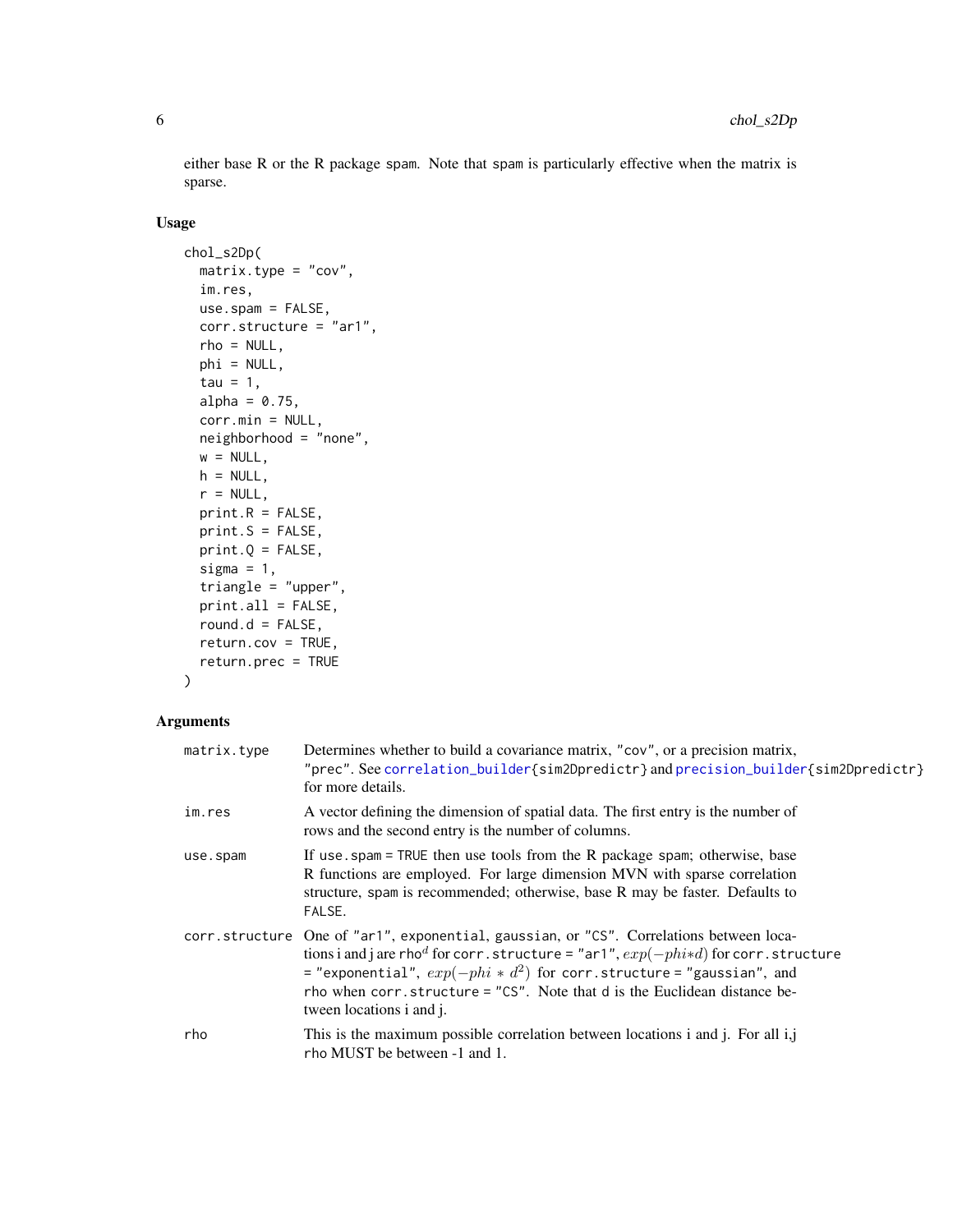<span id="page-6-0"></span>

| phi                       | A scalar value greater than 0 that determines the decay rate of correlation. This<br>argument is only utilized when corr. structure %in% c("exponential","gaussian").                                                                                                                                                                                                                                                                                                                                                             |
|---------------------------|-----------------------------------------------------------------------------------------------------------------------------------------------------------------------------------------------------------------------------------------------------------------------------------------------------------------------------------------------------------------------------------------------------------------------------------------------------------------------------------------------------------------------------------|
| tau                       | A vector containing precision parameters. If of length 1, then all precisions<br>are assumed equal. Otherwise the length of tau should equal the number of<br>variables.                                                                                                                                                                                                                                                                                                                                                          |
| alpha                     | A scalar value between 0 and 1 that defines the strength of correlations. Note<br>that when $alpha = 0$ the data are independent and when $alpha = 1$ , the joint<br>distribution is the improper Intrinsic Autoregression (IAR), which cannot be<br>used to generate data. Note also that while alpha does control dependence it is<br>not interpretable as a correlation.                                                                                                                                                       |
| corr.min                  | Scalar value to specify the minimum non-zero correlation. Any correlations<br>below corr.min are set to 0. Especially for high image resolution using this<br>option can result in a sparser covariance matrix, which may significantly speed<br>up draws when using spam. This option is preferred to using neighborhood and<br>associated arguments when the primary concern is to avoid very small corre-<br>lations and improve computation efficiency. Default is NULL, which places no<br>restrictions on the correlations. |
| neighborhood              | Defines the neighborhood within which marginal correlations are non-zero. The<br>default is "none", which allows marginal correlations to extend indefinitely.<br>neighborhood = "round" defines a circular neighborhood about locations and<br>neighborhood = "rectangle" defines a rectangular neighborhood about loca-<br>tions. Note that this argument differs from that in precision_builder, in<br>which neighborhood defines conditional non-zero correlations.                                                           |
| W                         | If neighborhood = "rectangle" then $w$ and $h$ are the number of locations to<br>the left/right and above/below a location i that define its neighborhood. Any<br>locations outside this neighborhood have have zero correlation with location i.                                                                                                                                                                                                                                                                                 |
| h                         | If neighborhood = "rectangle" then $w$ and $h$ are the number of locations to<br>the left/right and above/below a location i that define its neighborhood. Any<br>locations outside this neighborhood have have zero correlation with location i.                                                                                                                                                                                                                                                                                 |
| r                         | If neighborhood = "round", then if locations i,j are separated by distance $d \geq$<br>$r$ , the correlation between them is zero.                                                                                                                                                                                                                                                                                                                                                                                                |
| print.R, print.S, print.Q | Logical. When TRUE, then print the correlation, covariance, or precision matrix<br>before taking the Cholesky decomposition. If $sigma = 1$ , then $S = R$ .                                                                                                                                                                                                                                                                                                                                                                      |
| sigma                     | Specify the desired standard deviations; the default is 1, in which case the<br>Cholesky decomposition is of a correlation matrix. If sigma $!= 1$ , then the<br>Cholesky decomposition is of a covariance Matrix.                                                                                                                                                                                                                                                                                                                |
|                           | • If sigma is a vector then length(sigma) must be equal to the total number of<br>locations, i.e. $(nrow * n,col)by(nrow * n,col)$<br>· sigma can take any scalar value when specifying common standard devia-<br>tion.                                                                                                                                                                                                                                                                                                           |
| triangle                  | Determine whether to output an upper $(triangle = "upper")$ or lower $(triangle = "upper")$<br>$=$ "lower") triangular matrix.                                                                                                                                                                                                                                                                                                                                                                                                    |
| print.all                 | If $print$ all = TRUE, then prints each correlation and allows you to check whether<br>the correlations are as you intended. This option is NOT recommended for large<br>point lattices/images.                                                                                                                                                                                                                                                                                                                                   |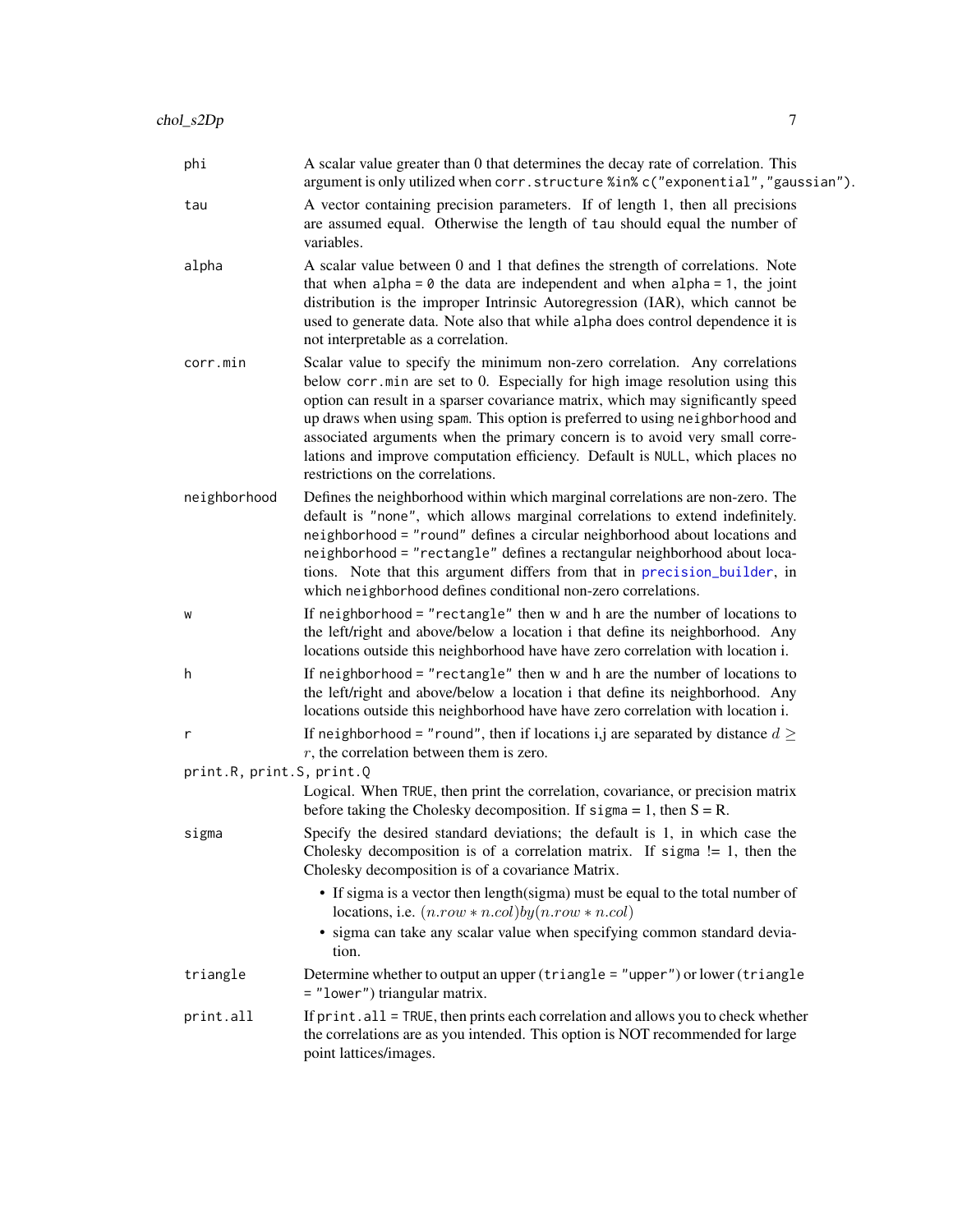round.d If round.d = TRUE, then d is rounded to the nearest whole number.

return.cov, return.prec

Logical. When TRUE, also return the covariance or precision matrix, respectively. This is recommended when using spam to generate draws from the MVN.

#### Value

Matrix of dimension (n.row x n.col) x (n.row x n.col). If either return.cov or return.prec is TRUE, then returns a list where the first element is the covariance or precision matrix, and the second element is the Cholesky factor.

#### References

Banerjee S, Carlin BP, Gelfand AE (2015). *Hierarchical Modeling and Analysis for Spatial Data*, Second edition. Chapman \& Hall/CRC, Boca Raton, Florida.

Ripley BD (1987). *Stochastic Simulation*. John Wiley \& Sons. doi: [10.1002/9780470316726.](https://doi.org/10.1002/9780470316726)

Rue H (2001). "Fast Sampling of Gaussian Markov Random Fields." *Journal of the Royal Statistical Society B*, 63, 325-338. doi: [10.1111/14679868.00288.](https://doi.org/10.1111/1467-9868.00288)

Furrer R, Sain SR (2010). "spam: A Sparse Matrix R Package with Emphasis on MCMC Methods for Gaussian Markov Random Fields." *Journal of Statistical Software*, 36(10), 1-25. [http://www.](http://www.jstatsoft.org/v36/i10/) [jstatsoft.org/v36/i10/](http://www.jstatsoft.org/v36/i10/).

#### Examples

```
## Use R package spam for Cholesky decomposition
R \le - chol_s2Dp(im.res = c(5, 5), matrix.type = "prec",
               use.spam = TRUE, neighborhood = "ar1",
               triangle = "upper")
## Use base R for Cholesky decomposition
chol_s2Dp(corr.structure = "ar1", im,res = c(3, 3), rho = 0.15,neighborhood = "round", r = 3, use.spam = FALSE)
## Specify standard deviations instead of default of sigma = 1.
chol_s2Dp(corr.structure = "ar1", im,res = c(3, 3), rho = 0.15,neighborhood = "round", r = 3, sigma = runif(9, 1.1, 4))
## Print options ON
chol_s2Dp(corr.structure = "ar1", im,res = c(3, 3), rho = 0.15,sigma = 1:9, neighborhood = "round", r = 3,
          print.R = TRUE, print.S = TRUE)
```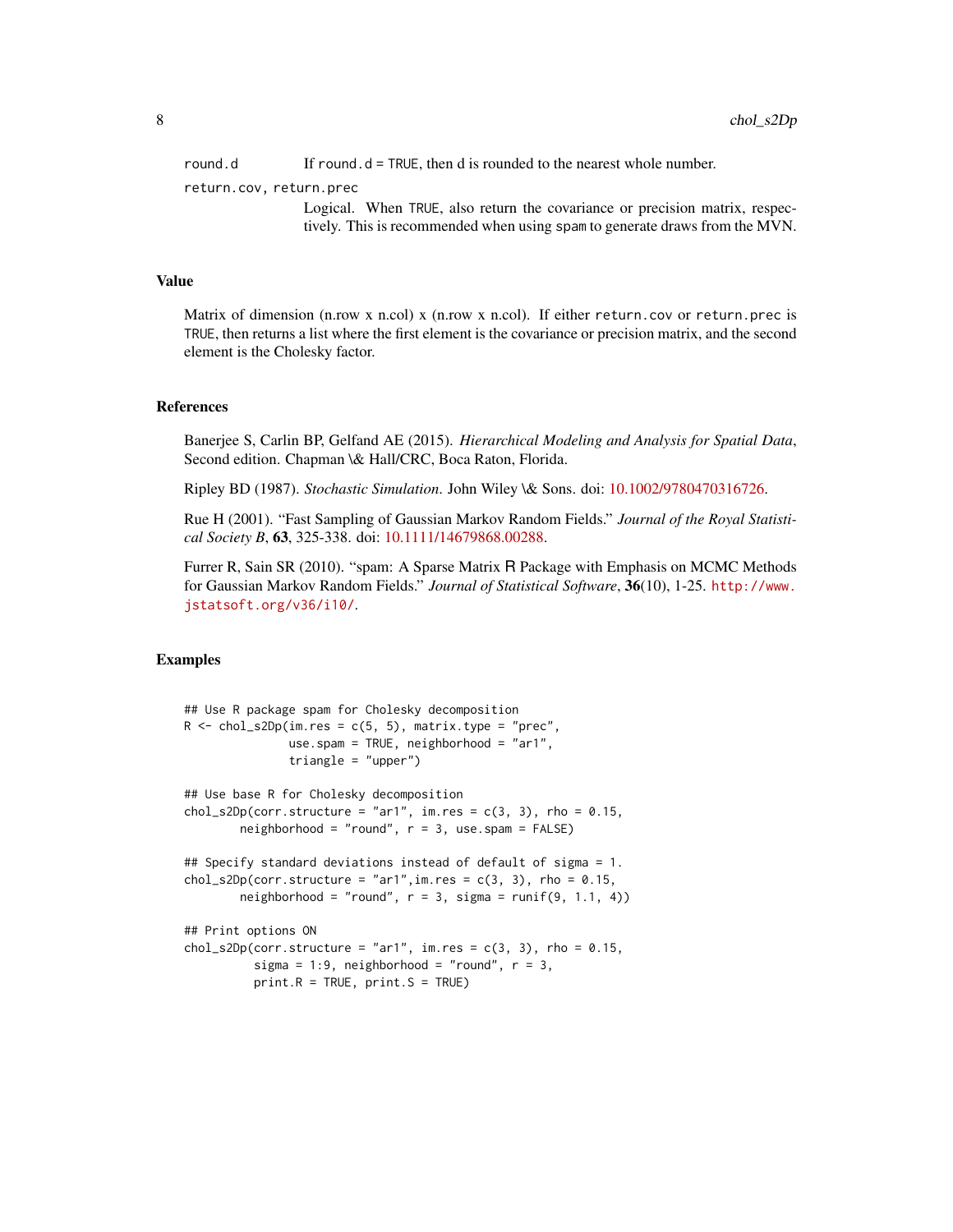<span id="page-8-1"></span><span id="page-8-0"></span>correlation\_builder *Build a Correlation Matrix for 2D Spatial Data*

# Description

This function "builds" a correlation matrix based on user specifications.

# Usage

```
correlation_builder(
 corr.structure = "ar1",
 im.res,
 corr.min = NULL,
 neighborhood = "none",
 rho = NULL,
 phi = NULL,w = NULL,h = NULL,r = NULL,print.all = FALSE,
 round.d = FALSE
)
```

|              | corr.structure One of "ar1", exponential, gaussian, or "CS". Correlations between loca-<br>tions i and j are rho <sup>d</sup> for corr.structure = "ar1", $exp(-phi * d)$ for corr.structure<br>= "exponential", $exp(-phi * d^2)$ for corr.structure = "gaussian", and<br>rho when corr.structure = "CS". Note that d is the Euclidean distance be-<br>tween locations i and j.                                                                                                                                                  |
|--------------|-----------------------------------------------------------------------------------------------------------------------------------------------------------------------------------------------------------------------------------------------------------------------------------------------------------------------------------------------------------------------------------------------------------------------------------------------------------------------------------------------------------------------------------|
| im.res       | A vector defining the dimension of spatial data. The first entry is the number of<br>rows and the second entry is the number of columns.                                                                                                                                                                                                                                                                                                                                                                                          |
| corr.min     | Scalar value to specify the minimum non-zero correlation. Any correlations<br>below corr.min are set to 0. Especially for high image resolution using this<br>option can result in a sparser covariance matrix, which may significantly speed<br>up draws when using spam. This option is preferred to using neighborhood and<br>associated arguments when the primary concern is to avoid very small corre-<br>lations and improve computation efficiency. Default is NULL, which places no<br>restrictions on the correlations. |
| neighborhood | Defines the neighborhood within which marginal correlations are non-zero. The<br>default is "none", which allows marginal correlations to extend indefinitely.<br>neighborhood = "round" defines a circular neighborhood about locations and<br>neighborhood = "rectangle" defines a rectangular neighborhood about loca-<br>tions. Note that this argument differs from that in precision_builder, in<br>which neighborhood defines conditional non-zero correlations.                                                           |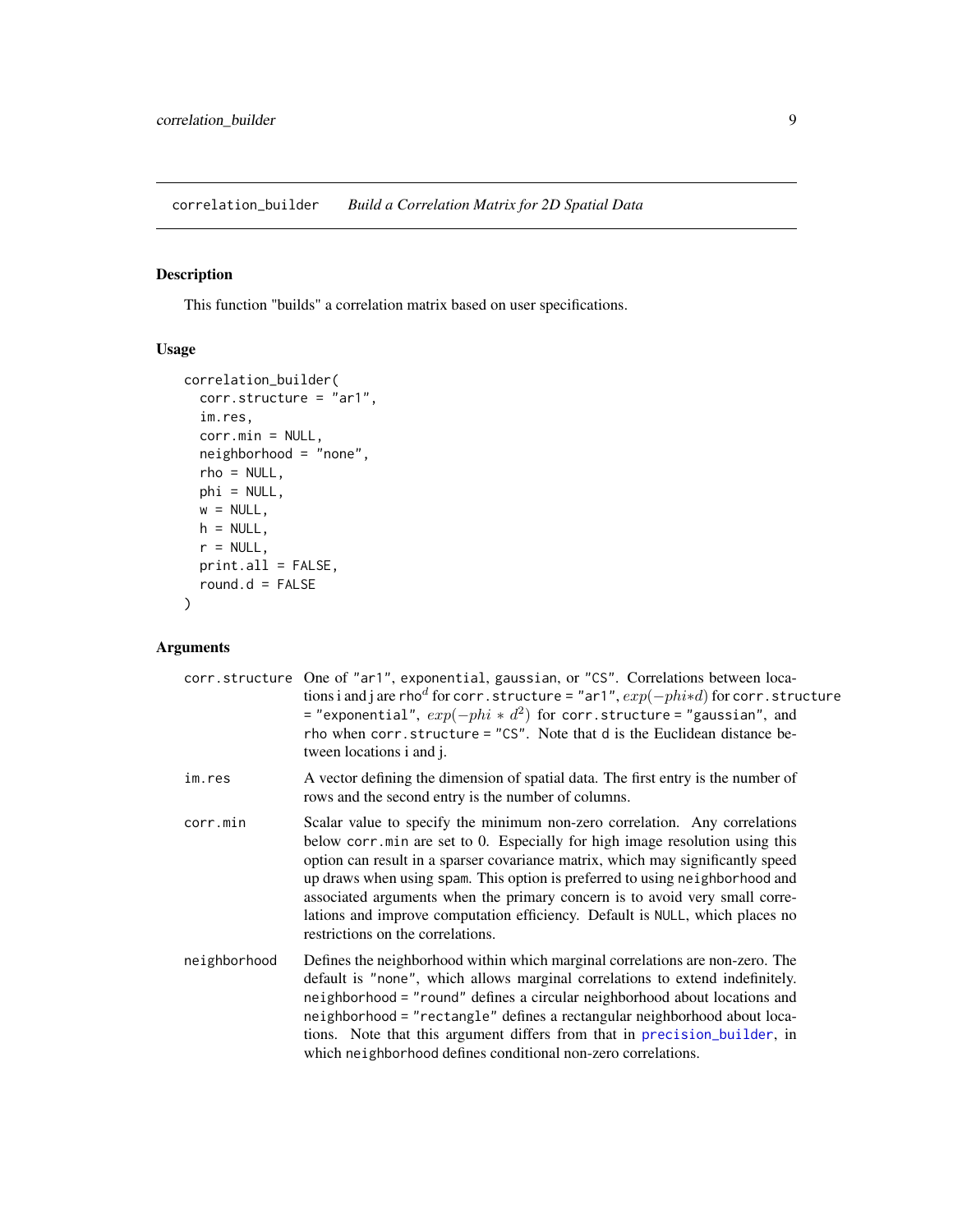| rho          | This is the maximum possible correlation between locations i and j. For all i,j<br>rho MUST be between -1 and 1.                                                                                                                                  |
|--------------|---------------------------------------------------------------------------------------------------------------------------------------------------------------------------------------------------------------------------------------------------|
| phi          | A scalar value greater than 0 that determines the decay rate of correlation. This<br>argument is only utilized when corr. structure %in% c("exponential","gaussian").                                                                             |
| w, h         | If neighborhood = "rectangle" then $w$ and $h$ are the number of locations to<br>the left/right and above/below a location i that define its neighborhood. Any<br>locations outside this neighborhood have have zero correlation with location i. |
| $\mathsf{r}$ | If neighborhood = "round", then if locations i, are separated by distance $d \geq$<br>$r$ , the correlation between them is zero.                                                                                                                 |
| print.all    | If $print$ all $=$ TRUE, then prints each correlation and allows you to check whether<br>the correlations are as you intended. This option is NOT recommended for large<br>point lattices/images.                                                 |
| round.d      | If round, $d = TRUE$ , then d is rounded to the nearest whole number.                                                                                                                                                                             |

Returns  $(nr * nc)$ by $(nr * nc)$  correlation matrix.

#### Note

Caution is recommended when using corr.min or neighborhood to set many correlations to 0, as not all specifications will result in a positive definite matrix. In particular, sharp drop-offs tend to result in non-positive definite matrices.

# Examples

```
## examples
correlation_builder(corr.structure = "ar1", im.res = c(3, 3), rho = 0.5,
                    neighborhood = "round", r = 6, print.all = TRUE)
correlation_builder(corr.structure = "exponential", im.res = c(3, 3), phi = 0.5,
                    neighborhood = "round", r = 3, print.al1 = TRUE)correlation_builder(corr.structure = "CS", im.res = c(3, 3),
                    rho = 0.5, print.all = TRUE)
## no "true" zeros, but gets close
c.nr <- correlation_builder(corr.structure = "ar1", neighborhood = "none",
                    corr.min = NULL, im.res = c(15, 15), rho = 0.5)
length(c.nr[c.nr > 0])min(c.nr)
## set corr.min gives many zero entries; sparser structure
c.r <- correlation_builder(corr.structure = "ar1", neighborhood = "none",
                    corr.min = 0.01, im.res = c(15, 15), rho = 0.5)
## raw number > 0
length(c.r[c.r > 0])## proportion > 0
length(c.r[c.r > 0]) / length(c.nr)
```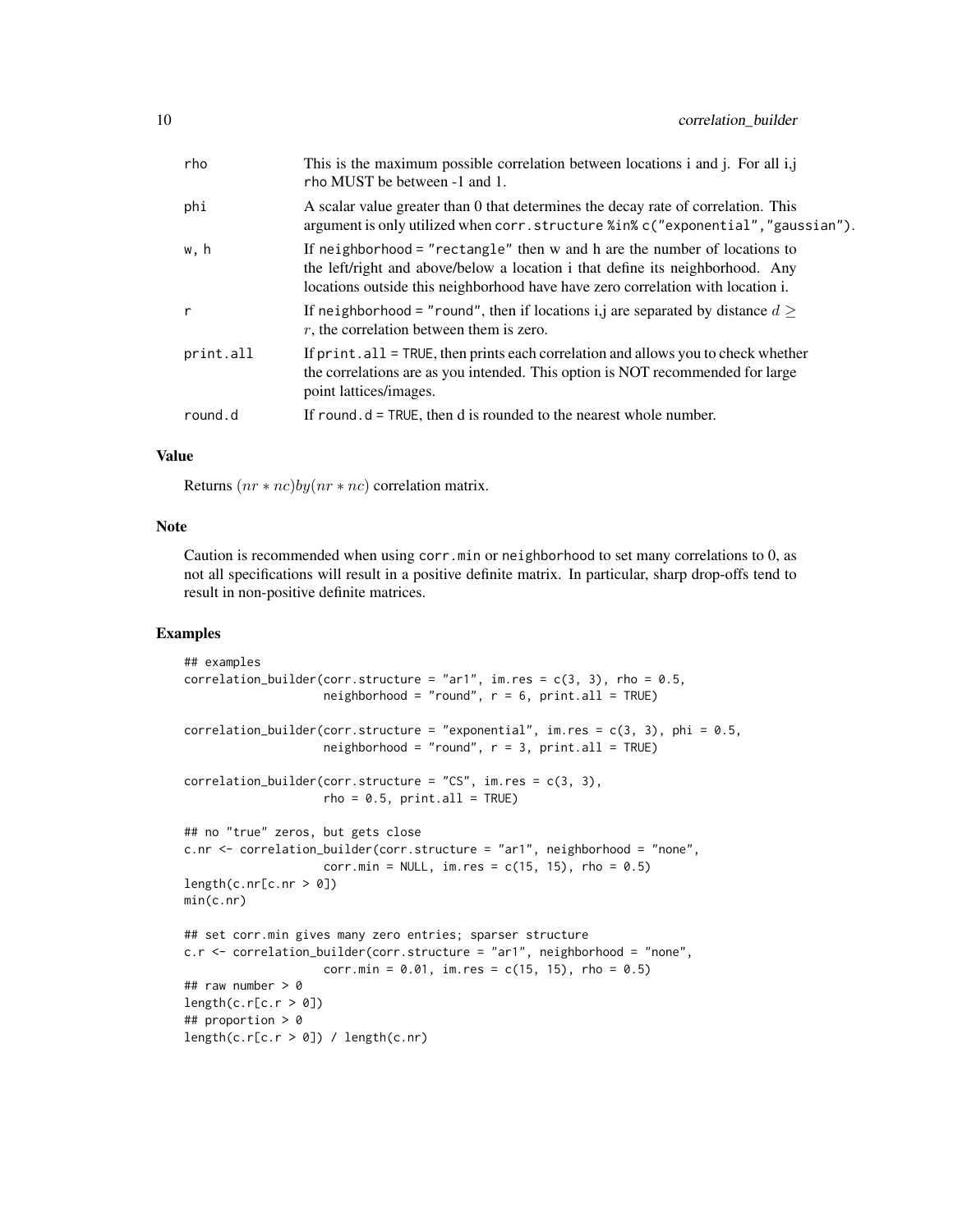<span id="page-10-0"></span>

# Description

This is primarily for use within correlation builder, and may be altered/expanded to handle more complicated correlation functions if desired.

# Usage

```
corr_fun(
  corr.structure,
  im.res,
 corr.min = NULL,
  rho = NULL,
 phi = NULL,neighborhood = "none",
 round.d = FALSE,w = NULL,h = NULL,r = NULL,i,
  j,
 k,
  v
\mathcal{L}
```

|          | corr.structure One of "ar1", "exponential", "gaussian", or "CS". Correlations between<br>locations i and j are rho <sup>d</sup> for corr.structure = "ar1", $exp(-phi * d)$ for<br>corr.structure = "exponential", $exp(-phi * d^2)$ for corr.structure = "gaussian",<br>and rho when corr.structure = "CS". Note that d is the Euclidean distance<br>between locations i and j.                                                                                                                                                  |
|----------|-----------------------------------------------------------------------------------------------------------------------------------------------------------------------------------------------------------------------------------------------------------------------------------------------------------------------------------------------------------------------------------------------------------------------------------------------------------------------------------------------------------------------------------|
| im.res   | A vector defining the dimension of spatial data. The first entry is the number of<br>rows and the second entry is the number of columns.                                                                                                                                                                                                                                                                                                                                                                                          |
| corr.min | Scalar value to specify the minimum non-zero correlation. Any correlations<br>below corr.min are set to 0. Especially for high image resolution using this<br>option can result in a sparser covariance matrix, which may significantly speed<br>up draws when using spam. This option is preferred to using neighborhood and<br>associated arguments when the primary concern is to avoid very small corre-<br>lations and improve computation efficiency. Default is NULL, which places no<br>restrictions on the correlations. |
| rho      | This is the maximum possible correlation between locations i and j. For all i,j<br>rho MUST be between -1 and 1.                                                                                                                                                                                                                                                                                                                                                                                                                  |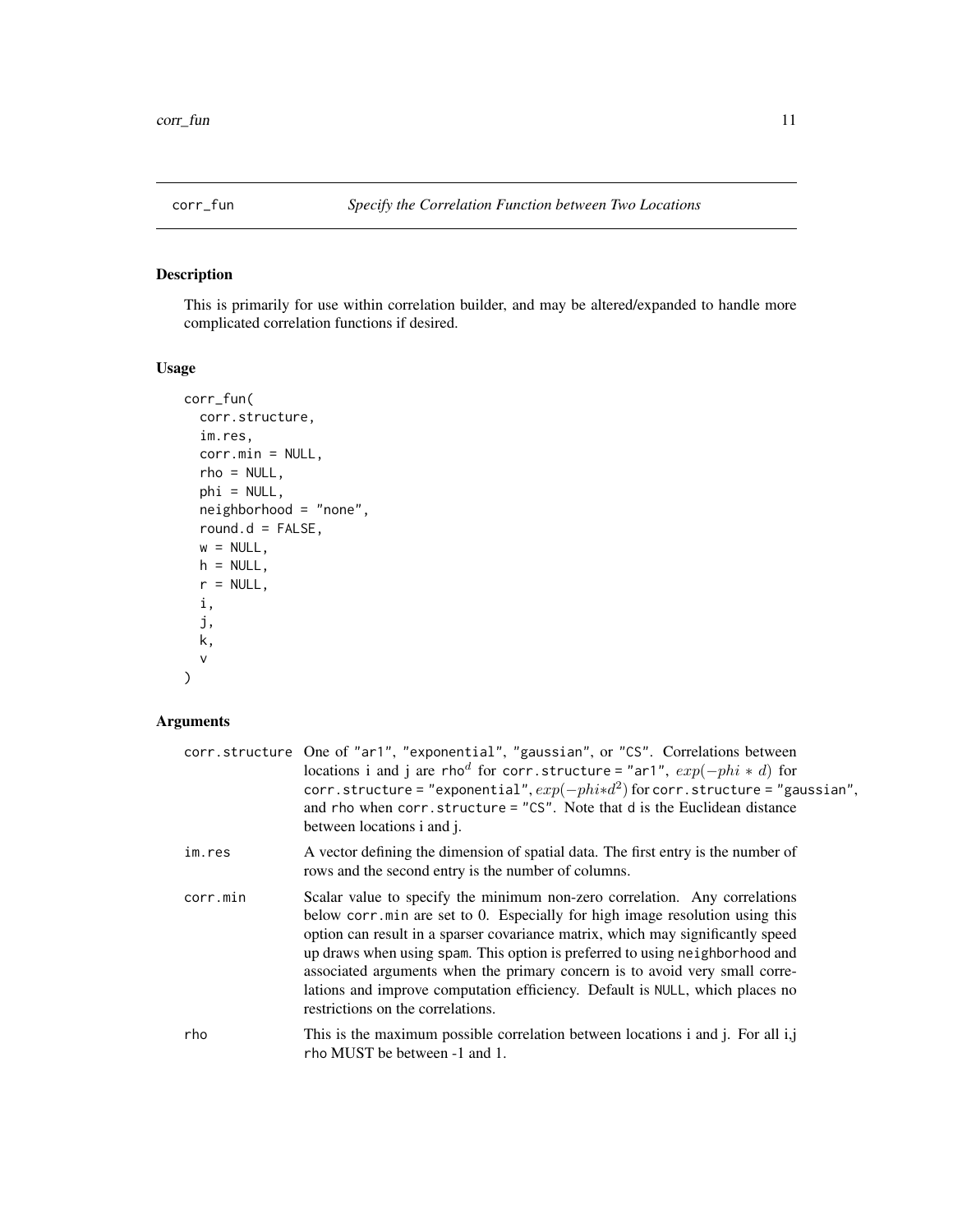<span id="page-11-0"></span>

| phi                   | A scalar value greater than 0 that determines the decay of correlation. This argu-<br>ment is only utilized when corr.structure %in% c("exponential","gaussian").                                                                                                                                                                   |
|-----------------------|-------------------------------------------------------------------------------------------------------------------------------------------------------------------------------------------------------------------------------------------------------------------------------------------------------------------------------------|
| neighborhood          | Defines the neighborhood within which marginal correlations are non-zero. The<br>default is "none", which allows marginal correlations to extend indefinitely.<br>neighborhood = "round" defines a circular neighborhood about locations and<br>neighborhood = "rectangle" defines a rectangular neighborhood about loca-<br>tions. |
| round.d               | If round $d = TRUE$ , then d is rounded to the nearest whole number.                                                                                                                                                                                                                                                                |
| w, h                  | If neighborhood = "rectangle" then $w$ and $h$ are the number of locations to<br>the left/right and above/below a location i that define its neighborhood. Any<br>locations outside this neighborhood have have zero correlation with location i.                                                                                   |
| r                     | If neighborhood = "round", then if locations i, are separated by distance $d \geq$<br>$r$ , the correlation between them is zero.                                                                                                                                                                                                   |
| $i$ , $j$ , $k$ , $v$ | These are the coordinates for the two locations. Location 1 has coordinates $(i, j)$<br>and location 2 has coordinates $(k, v)$ .                                                                                                                                                                                                   |

A single element vector containing the correlation between spatial locations with indices (i, j) and (k, v).

# Examples

```
## examples
corr_fun(corr.structure = "ar1", im,res = c(3, 3), rho = 0.5,neighborhood = "round", r = 6, i = 1, j = 2, k = 2, v = 3)corr_fun(corr.structure = "ar1", im,res = c(3, 3), rho = 0.5,neighborhood = "rectangle", w = 1, h = 1, i = 1, j = 2, k = 2, v = 3)
```

| generate_grid | Convert a 2D Space to Grid Coordinates |
|---------------|----------------------------------------|
|---------------|----------------------------------------|

# Description

Input the limits of a 2D space and the desired image resolution, then the function outputs the appropriate grid/lattice coordinates.

# Usage

```
generate_grid(im.res, xlim = c(\emptyset, 1), ylim = c(\emptyset, 1))
```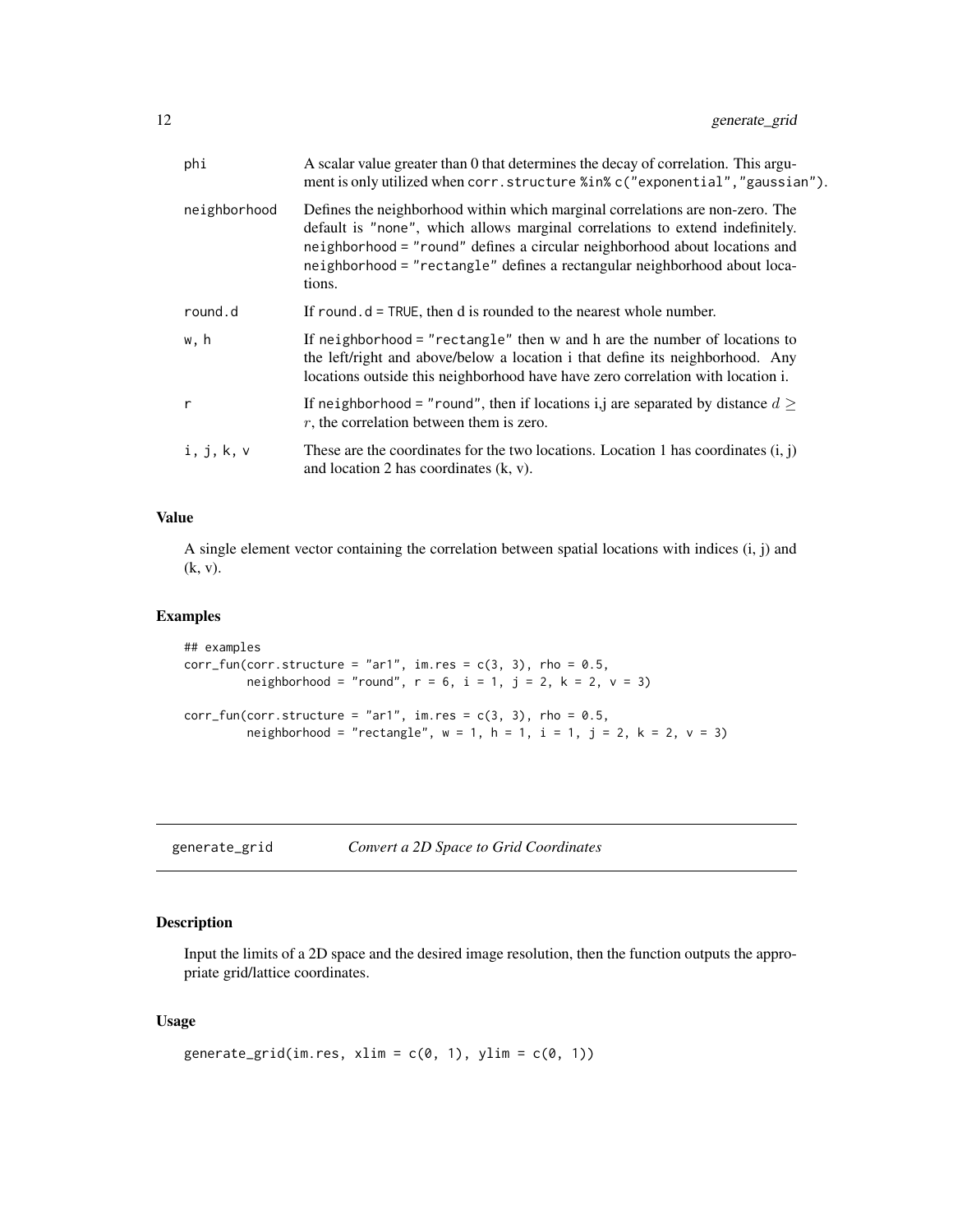<span id="page-12-0"></span>

| im.res     | A vector specifying the dimension/resolution of the image. The first entry is<br>the number of 'rows' in the lattice/image, and the second entry is the number of<br>'columns' in the lattice/image. |
|------------|------------------------------------------------------------------------------------------------------------------------------------------------------------------------------------------------------|
| xlim, vlim | These are the 2D image limits. Defaults for both are $c(0,1)$ . It is not rec-<br>ommended to alter these arguments unless changing the limits has a specific<br>practical utility.                  |

# Value

A data frame whose first column is x-coordinates and whose second column is y-coordinates.

inf\_2D\_image *Display Inference Results for 2D Predictors*

# Description

Provide graphics for spatial extent of predictor parameters, rejections and/or the truth/falsity of the rejections.

## Usage

```
inf_2D_image(
 rejections = NULL,
 B = NULL,im.res,
 test.statistic = NULL,
 reject.threshold = NULL,
 binarize.B = TRUE,
 grid.color = "grey",
 n.colors = length(unique(B)),
 B.incl.B0 = TRUE,plot.title = TRUE
)
```

| rejections | A binary vector; $rejection[i] = 1$ means the null hypothesis is rejected for<br>parameter $B[i]$ , whereas rejection $[i] = 0$ means that the null hypothesis was<br>not rejected for parameter B[i]. |
|------------|--------------------------------------------------------------------------------------------------------------------------------------------------------------------------------------------------------|
| B          | A vector of "true" parameter values. For inference purposes, this can be a vector<br>of actual parameter values, or a binary vector indicating non-zero status.                                        |
| im.res     | A vector defining the dimension of spatial data. The first entry is the number of<br>rows and the second entry is the number of columns.                                                               |
|            | test.statistic A vector of test statistics; e.g., t-statistics or p-values that are used to determine<br>whether or not to reject the null hypothesis.                                                 |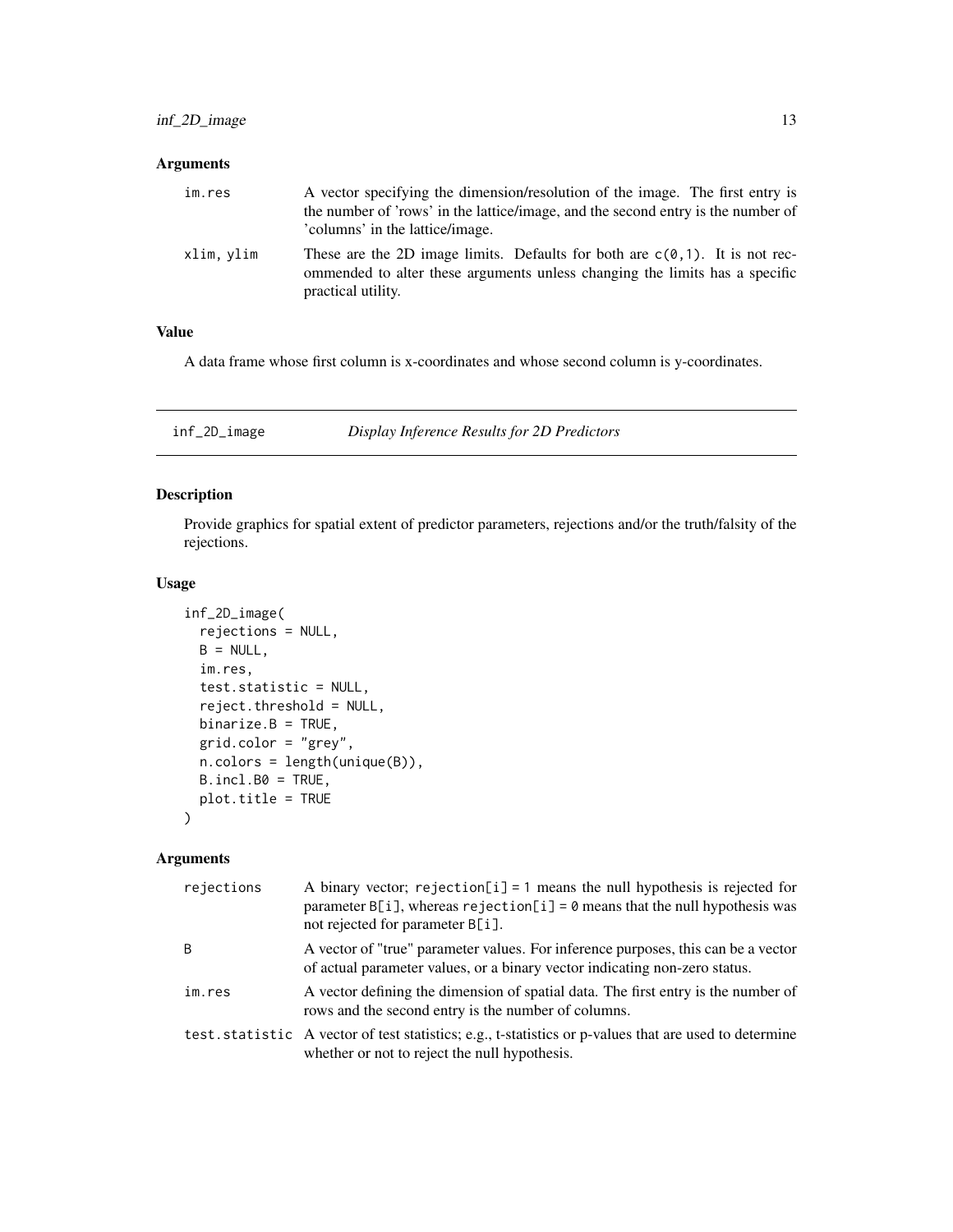| reject.threshold |                                                                                                                                                                                                                                                                                                                                                                                                                                                                                                          |
|------------------|----------------------------------------------------------------------------------------------------------------------------------------------------------------------------------------------------------------------------------------------------------------------------------------------------------------------------------------------------------------------------------------------------------------------------------------------------------------------------------------------------------|
|                  | A list whose first element is the rejection criteria, e.g., the minimum t-statistic or<br>maximum p-value for which to reject the null hypothesis. The second element<br>is one of c("greater", "less", "2-tailed"), which tell the function to reject<br>when the values in test. statistic are greater than or less than the thresh-<br>old, the test is a 2-tailed, respectively. In the latter case the function internally<br>calculates the upper or lower threshold needed for the 2-tailed test. |
| binarize.B       | Either TRUE (default) or FALSE. When binarize. $B = TRUE$ the parameter vec-<br>tor is converted to a binary vector where 1 indicates non-zero parameter and 0<br>indicates zero-valued parameter.                                                                                                                                                                                                                                                                                                       |
| grid.color       | Specify the color for the grid lines.                                                                                                                                                                                                                                                                                                                                                                                                                                                                    |
| n.colors         | Determines the number of colors in the printed image. Default is $length(unique(B)),$<br>but it is recommended to use trial and error to determine the ideal setting for spe-<br>cific situations.                                                                                                                                                                                                                                                                                                       |
| B.incl.B0        | If B. incl. $B0 = TRUE$ then the first entry should be the intercept, B0. B. incl. $B0$<br>$=$ FALSE indicates that the first entry of B is not an intercept.                                                                                                                                                                                                                                                                                                                                            |
| plot.title       | When $plot.title = TRUE$ a title accompanies the output graph, and $plot.title$<br>= FALSE suppresses the title.                                                                                                                                                                                                                                                                                                                                                                                         |
|                  |                                                                                                                                                                                                                                                                                                                                                                                                                                                                                                          |

An image depicting the spatial extent of some image characteristic.

#### Note

If both rejections and B are specified then the function provides an image with separate color each for:

- No rejection and  $B[i] = 0$  (i.e. True Negative).
- No rejection and  $B[i]$  ! = 0 (i.e. False Negative).
- Rejection and  $B[i] = 0$  (i.e. False Positive).
- Rejection and B[i] != 0 (i.e. True Positive).

# Examples

```
## parameter vector
Bex \leq beta_builder(row.index = c(rep(5, 3), rep(6, 3), rep(7, 3)),
                   col.index = rep(c(5, 6, 7), 3),im.res = c(10, 10), index_type = "manual",B0 = 0, B.values = 1:9,
                   output.indices = FALSE)
## co-opt beta builder to get rejections
rejex <- beta_builder(row.index = c(rep(4, 3), rep(5, 3), rep(6, 3)),col.index = rep(c(4, 5, 6), 3),imres = c(10, 10), index-type = "manual",B0 = 0, B.values = rep(1, 9),
                     output.indices = FALSE)[-1]
```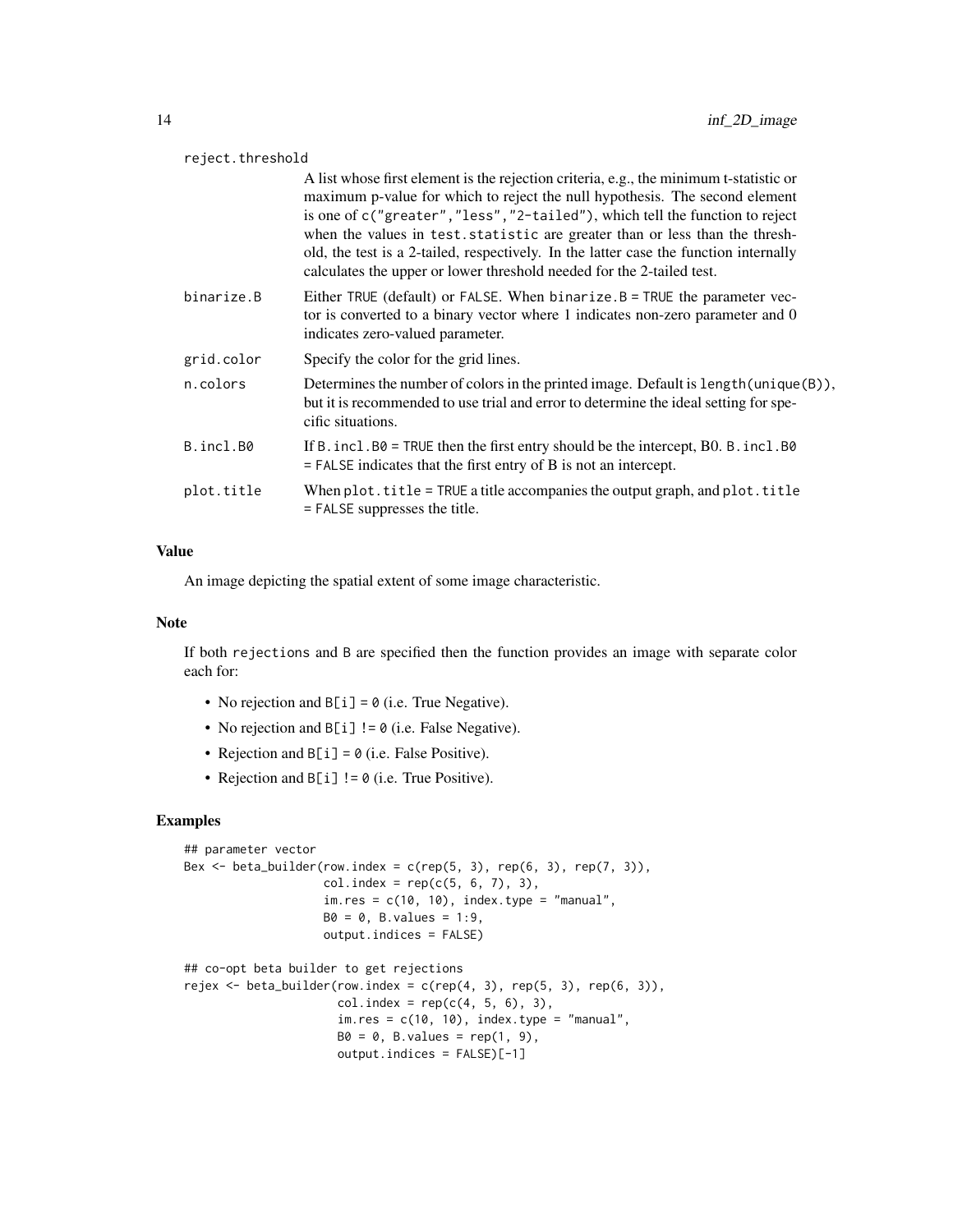```
rejex.sm2 <- beta_builder(row.index = 5:6, col.index = 5:6,
                          im.res = c(10, 10),
                          B0 = 0, B.values = 1,
                          output.indices = FALSE)[-1]
## just B
inf_2D_image(B = Bex, im.res = c(10, 10))
## just rejections
inf_2D_image(rejections = rejex, im.res = c(10, 10))
## both B and rejections
inf_2D_image(rejections = rejex, B = Bex, im.res = c(10, 10))
inf_2D_ image(rejections = rejex.sm2, B = Bex, im.res = c(10, 10))
## larger dimension example
Bex2 <- beta_builder(row.index = 5:15, col.index = 16:20,
                     im.res = c(50, 50), B0 = 0,
                     B.values = 1: (length(5:15) * length(16:20)),index.type = "rectangle",
                     output.indices = FALSE)
rejex2 <- beta_builder(row.index = 13:21, col.index = 30:41,
                       im.res = c(50, 50), B0 = 0,
                       B.values = rep(1, (length(13:21) * length(30:41))),index.type = "rectangle",
                       output.indices = FALSE)[-1]
rejex3 <- beta_builder(row.index = 5:20, col.index = 16:30,
                       im.res = c(50, 50), B0 = 0,
                       B.values = rep(1, (length(5:20) * length(16:30))),index.type = "rectangle",
                       output.indices = FALSE)[-1]
rejex4 <- beta_builder(row.index = 5:10, col.index = 16:17,
                       im.res = c(50, 50), B0 = 0,
                       B.values = rep(1, (length(5:10) * length(16:17))),index.type = "rectangle",
                       output.indices = FALSE)[-1]
## images
inf_2D_image(B = Bex2, im.res = c(50, 50))
inf_2D_image(B = Bex2, im.res = c(50, 50), binarize.B = FALSE)
inf_2D_ image(rejections = rejex2, im.res = c(50, 50))
## No TP
inf_2D_image(rejections = rejex2, B = Bex2, im.res = c(50, 50))
## ALL TP
inf_2D_ image(rejections = Bex2[-1], B = Bex2, im.res = c(50, 50))
## No FN
inf_2D_image(rejections = rejex3, B = Bex2, im.res = c(50, 50))
## No FP, but FN
inf_2D_image(rejections = rejex4, im.res = c(50, 50))
inf_2D_image(B = Bex2, im.res = c(50, 50))
inf_2D_image(rejections = rejex4, B = Bex2, im.res = c(50, 50))
```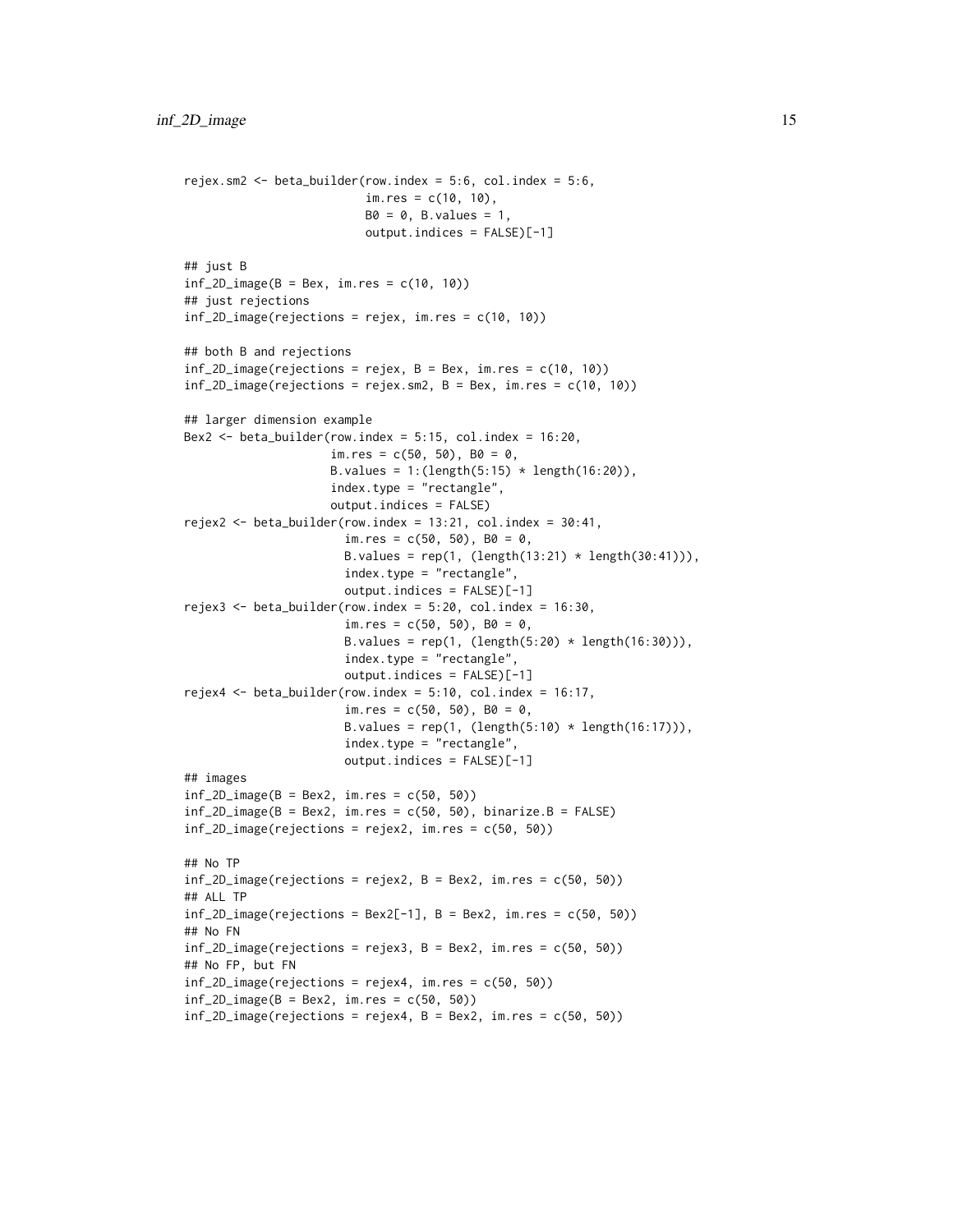<span id="page-15-0"></span>make\_rejection *Determine rejections*

# Description

Determine rejections

#### Usage

```
make_rejection(B, reject.threshold, test.statistic)
```
# Arguments

| B.               | A vector of "true" parameter values. For inference purposes, this can be a vector<br>of actual parameter values, or a binary vector indicating non-zero status.                                                                                                                                                                                                                                                                                                                                          |
|------------------|----------------------------------------------------------------------------------------------------------------------------------------------------------------------------------------------------------------------------------------------------------------------------------------------------------------------------------------------------------------------------------------------------------------------------------------------------------------------------------------------------------|
| reject.threshold |                                                                                                                                                                                                                                                                                                                                                                                                                                                                                                          |
|                  | A list whose first element is the rejection criteria, e.g., the minimum t-statistic or<br>maximum p-value for which to reject the null hypothesis. The second element<br>is one of c("greater", "less", "2-tailed"), which tell the function to reject<br>when the values in test. statistic are greater than or less than the thresh-<br>old, the test is a 2-tailed, respectively. In the latter case the function internally<br>calculates the upper or lower threshold needed for the 2-tailed test. |
|                  | test. statistic A vector of test statistics; e.g., t-statistics or p-values that are used to determine<br>whether or not to reject the null hypothesis.                                                                                                                                                                                                                                                                                                                                                  |

# Value

A vector of hypothesis testing rejection indicators, where 1 indicates a rejection and 0 otherwise.

neighbors\_by\_dist *Determine and store neighbors by Euclidean Distance Constraints*

# Description

Determine and store neighbors by Euclidean Distance Constraints

# Usage

```
neighbors_by_dist(x, y, coords, im.res, r, print.ring = FALSE)
```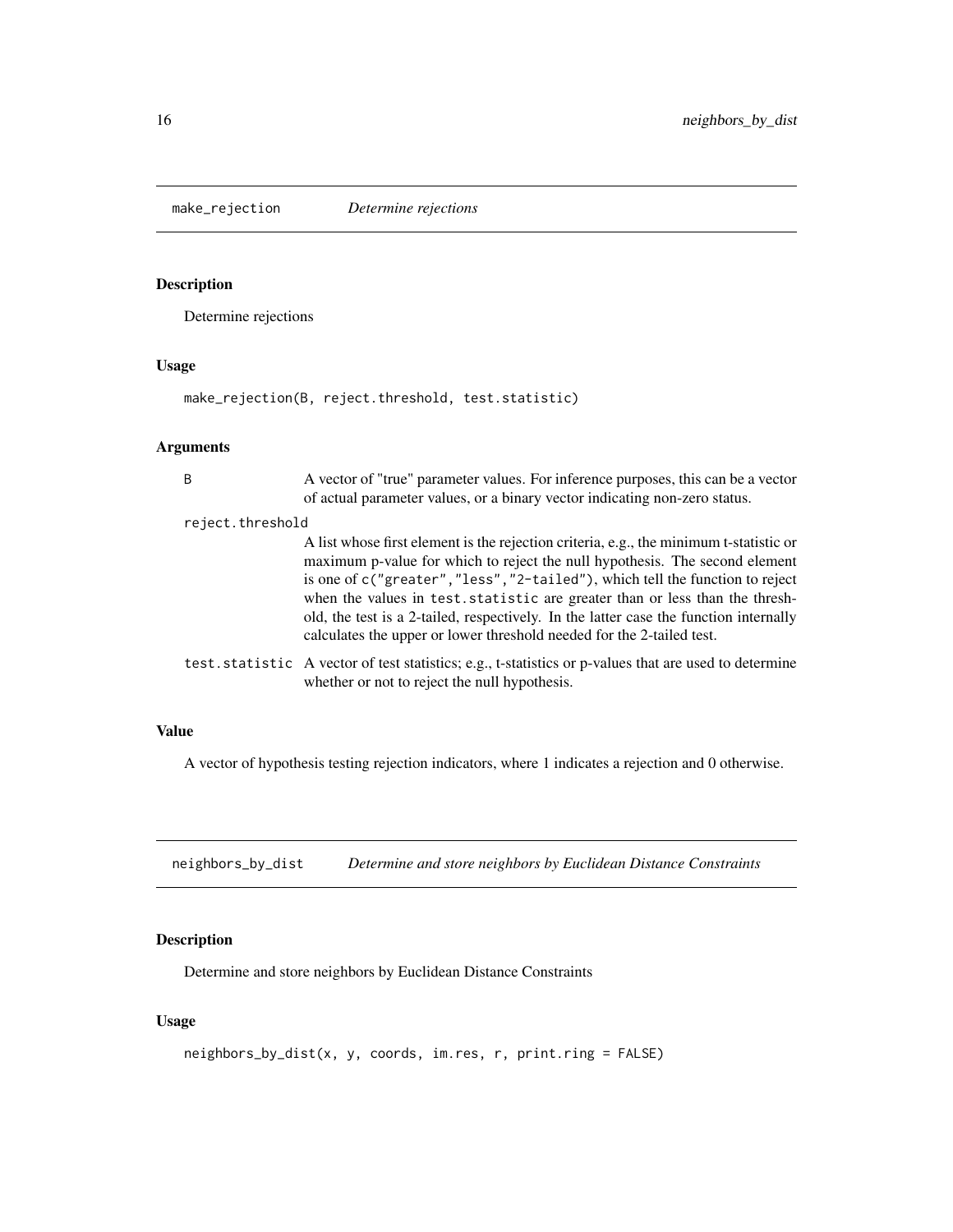| x, y       | are the row and column coordinates, respectively.                                                                                                                                                                                                                             |
|------------|-------------------------------------------------------------------------------------------------------------------------------------------------------------------------------------------------------------------------------------------------------------------------------|
| coords     | A dataframe containing indices and coordinates for the image.                                                                                                                                                                                                                 |
| im.res     | A vector containing the number of rows and columns, respectively.                                                                                                                                                                                                             |
| r          | A scalar value determining the radius within which other locations are neighbors<br>to the current location $(x, y)$ .                                                                                                                                                        |
| print.ring | When $print$ , $ring$ = TRUE, each iteration is shown, with corresponding infor-<br>mation regarding the number of neighbors present in each ring. This argument<br>primarily exists to allow the user to test whether the neighborhood structure<br>specified is as desired. |

#### Value

A tibble whose first column contains x indices, second column contains y indices, and third column denotes the current ring about a location.

# Note

This function avoids testing all points for being with a certain distance in order to determine neighbor status of a given point by progressively widening a box around the point. Each iteration widens the box by an extra ring, and we only test points in the new ring. If at the end of testing a ring there are no new neighbors then we stop expanding the box and return the neighbors' coordinates. For computational efficiency, this function assumes that all arguments except the current point's coordinates have been specified.

#### Examples

## Necessary pre-specified arguments required for the function to work.

```
## requires tidyverse (dplyr)
library(tidyverse)
## image resoluation + number of spatial predictors
im.res \leq c(5, 5)
J = prod(imres)## create predictor indices w/ coordinates
row.id <-rep(1, im.res[2])
for (i in 2:im.res[1]) {
row.id <- c(row.id, rep(i, im.res[2]))
}
coords \leq data.frame(index = 1:J,
                     row.id = row.id,
                     col.id = rep(c(1:im.res[2]), im.res[1]) )
```
neighbors\_by\_dist( $x = 2$ ,  $y = 2$ , im.res = im.res, coords = coords,  $r = 2$ )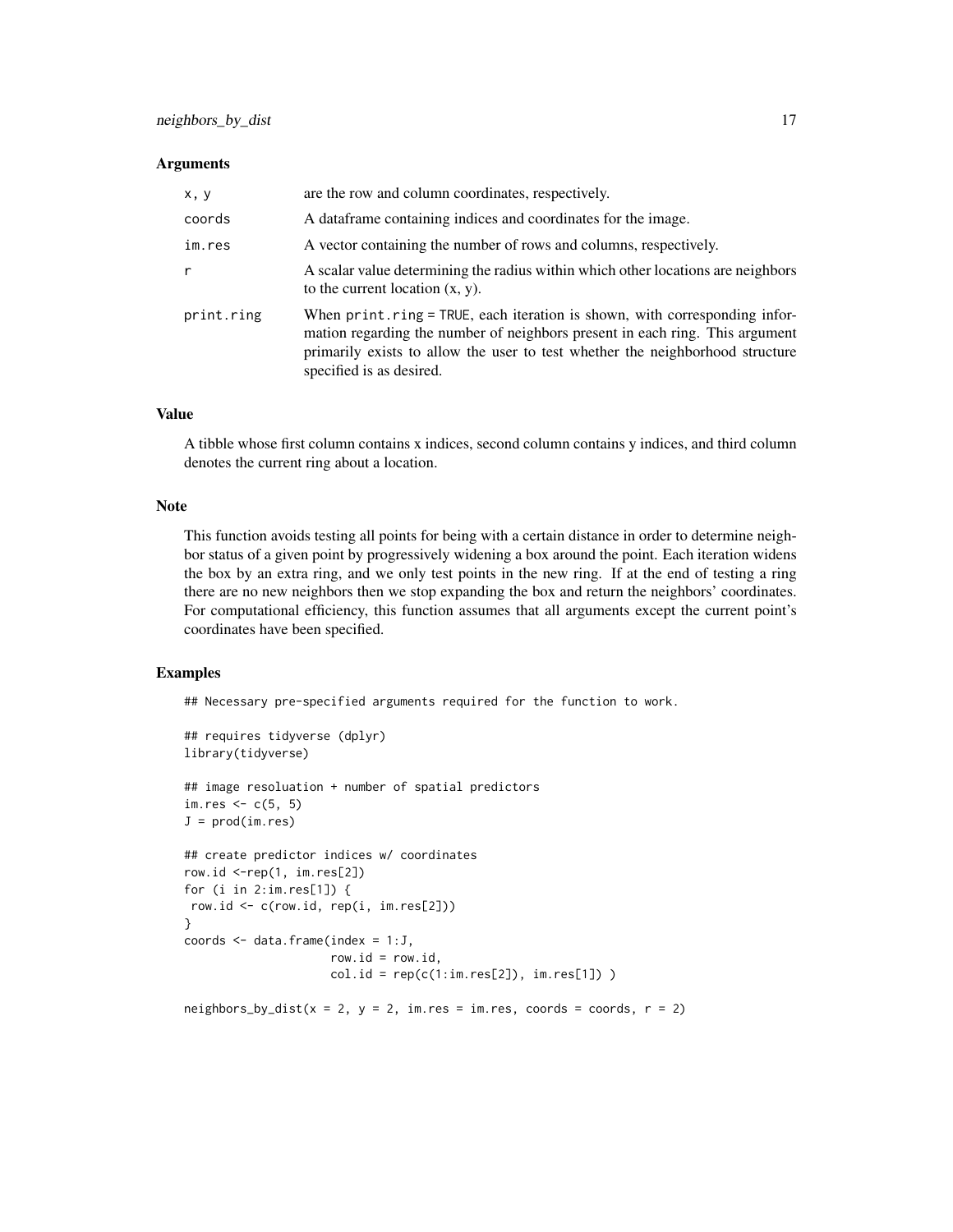<span id="page-17-1"></span><span id="page-17-0"></span>precision\_builder *Construct a Precision Matrix*

# Description

This function constructs the precision matrix for a Conditional Autoregression (CAR).

# Usage

```
precision_builder(
  im.res,
  tau = 1,alpha = 0.75,
 neighborhood = "ar1",
 weight = "binary",
 phi = 1,
 r = NULL,w = NULL,h = NULL,digits.Q = 10\mathcal{L}
```

| im.res       | A vector defining the dimension of spatial data. The first entry is the number of<br>rows and the second entry is the number of columns.                                                                                                                                                                                                                                                                                                                                                                                                                                                                                     |
|--------------|------------------------------------------------------------------------------------------------------------------------------------------------------------------------------------------------------------------------------------------------------------------------------------------------------------------------------------------------------------------------------------------------------------------------------------------------------------------------------------------------------------------------------------------------------------------------------------------------------------------------------|
| tau          | A vector containing precision parameters. If of length 1, then all precisions<br>are assumed equal. Otherwise the length of tau should equal the number of<br>variables.                                                                                                                                                                                                                                                                                                                                                                                                                                                     |
| alpha        | A scalar value between 0 and 1 that defines the strength of correlations. Note<br>that when $alpha = 0$ the data are independent and when $alpha = 1$ , the joint<br>distribution is the improper Intrinsic Autoregression (IAR), which cannot be<br>used to generate data. Note also that while alpha does control dependence it is<br>not interpretable as a correlation.                                                                                                                                                                                                                                                  |
| neighborhood | Defines the neighborhood within which conditional correlations are non-zero.<br>This differs from use in correlation_builder, where the neighborhood de-<br>fines non-zero marginal correlations. The default is "ar1", which creates a<br>neighborhood where the spatial locations directly above, below, left, and right of<br>a location are included in the neighborhood. More complicated neighborhoods<br>can be specified by neighborhood = "round", which defines a circular neigh-<br>borhood about each location, and neighborhood = "rectangle", which defines<br>a rectangular neighborhood about each location. |
| weight       | Determines how weights are assigned. "distance" assigns weights as the in-<br>verse of Euclidean distance times a constant, phi. "binary" assigns weights to<br>1 for neighbors and 0 otherwise.                                                                                                                                                                                                                                                                                                                                                                                                                             |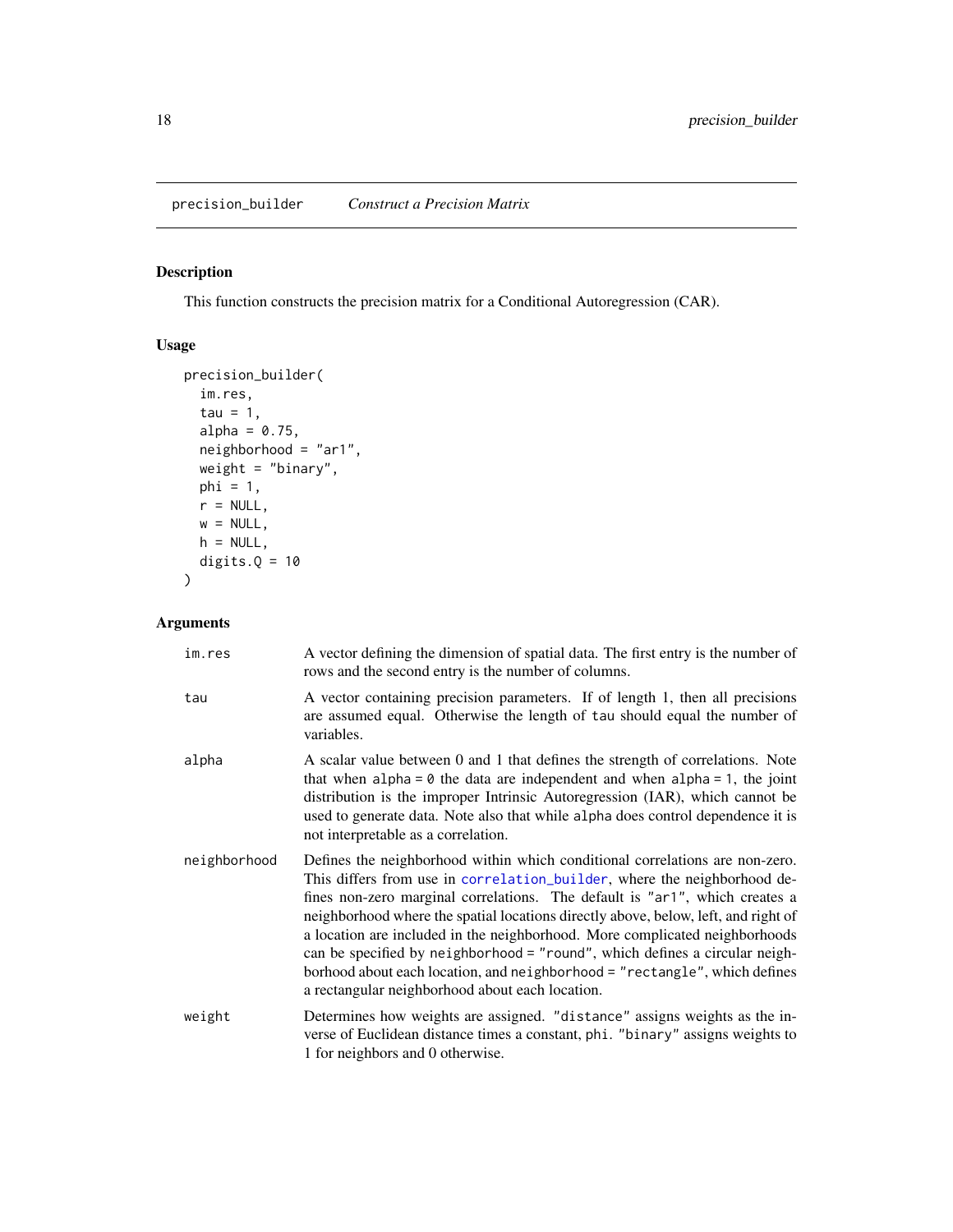| phi      | When weight $=$ "distance" a constant by which to multiply the inverse of Eu-<br>clidean distance. Defaults to 1, and must exceed 0.                                                                                                                            |
|----------|-----------------------------------------------------------------------------------------------------------------------------------------------------------------------------------------------------------------------------------------------------------------|
| r        | If neighborhood = "round", then locations i, are separated by distance $d \geq r$<br>are conditionally independent.                                                                                                                                             |
| w, h     | If neighborhood = "rectangle" then w and h are the number of locations to<br>the left/right and above/below a location i that define its neighborhood. Any lo-<br>cations outside this neighborhood are conditionally independent of the specified<br>location. |
| digits.0 | Determines the number of digits to round entries in the precision matrix. Default<br>is $10$ .                                                                                                                                                                  |

# Details

This formulation of the CAR model is based on a formulation found in (Banerjee et al. 2015) where the joint distribution of the of the conditionally specified random variables are assumed to be  $N(0, [diag(tau^2)(D - alphaW)]^{-1})$  and all neighbors are weighted 1. When weights other than 1 are desired, the joint distribution is  $N(0, [diag(tau^2)D(I - alphaD^{-1}W)]^{-1})$ , e.g. as in (Jin et al. 2005).

# Value

A (precision) matrix.

#### References

Banerjee S, Carlin BP, Gelfand AE (2015). *Hierarchical Modeling and Analysis for Spatial Data*, Second edition. Chapman \& Hall/CRC, Boca Raton, Florida.

Jin X, Carlin BP, Banerjee S (2005). "Generalized Hierarchical Multivariate CAR Models for Areal Data." *Biometrics*, 61(4), 950-961. doi: [10.1111/j.15410420.2005.00359.x.](https://doi.org/10.1111/j.1541-0420.2005.00359.x)

#### Examples

```
precision_builder(im.res = c(5, 5), tau = 1, alpha = 0.75,
                  neighborhood = "ar1")
## binary weights
precision_builder(im.res = c(5, 5), tau = 1, alpha = 0.75,
                  neighborhood = "round", r = 3)
## weights based on distance
precision_builder(im.res = c(5, 5), tau = 1, alpha = 0.75,
                  weight = "distance", phi = 1,
                  neighborhood = "round", r = 3)
precision_builder(im.res = c(5, 5), tau = 1, alpha = 0.75,
                  neighborhood = "rectangle", w = 2, h = 2)
```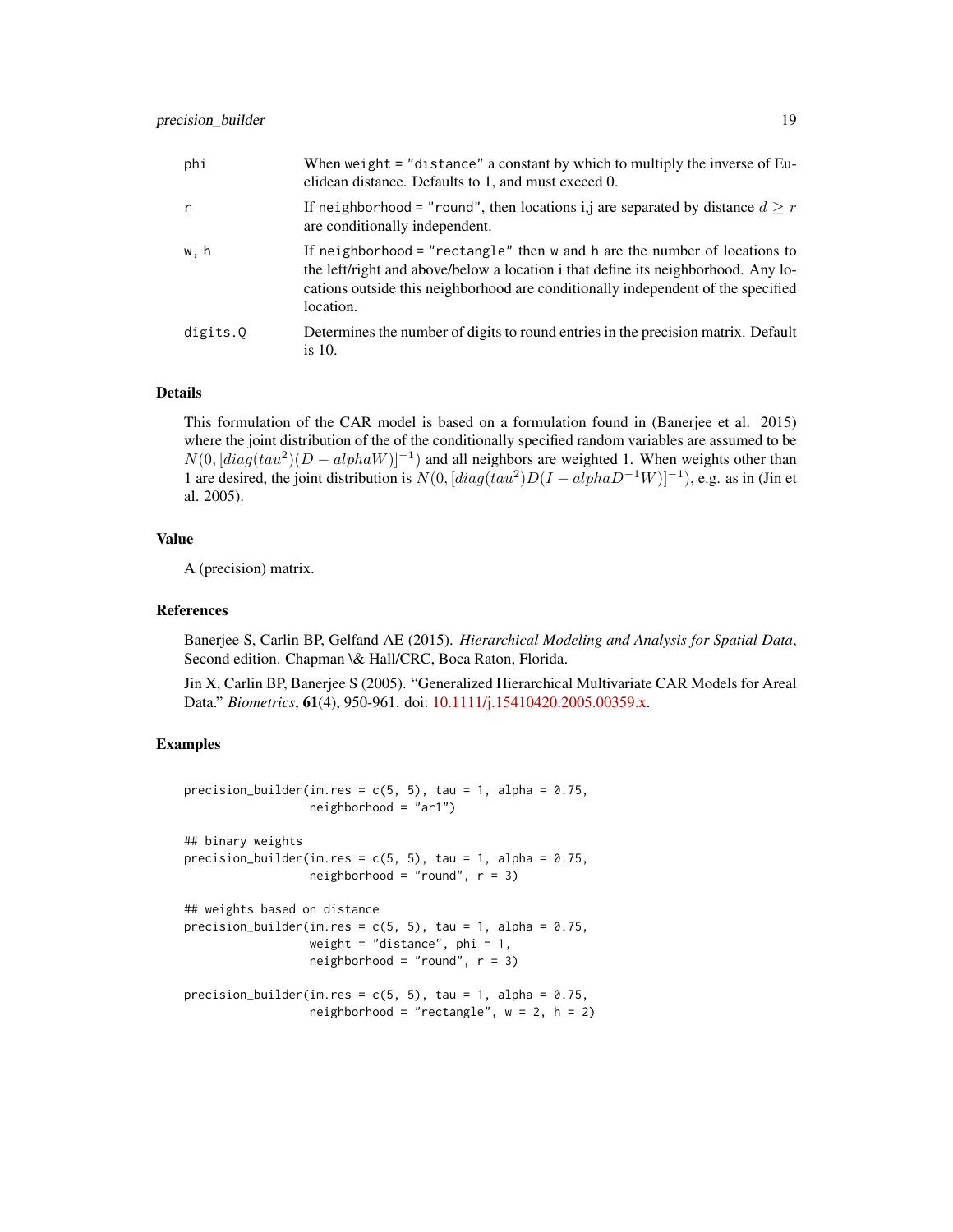<span id="page-19-0"></span>proximity\_builder *Generate a Proximity Matrix*

# Description

Generates a proximity matrix where non-zero entries are the weights associated with neighbors, and zero entries are not neighbors.

# Usage

```
proximity_builder(
  im.res,
  neighborhood = "ar1",
  type = c("sparse", "full"),
  weight = "binary",
  phi = 1,
  r = NULL,h = NULL,
  w = NULL,include.coords = FALSE,
  print.im = FALSE
\mathcal{L}
```

| im.res       | A vector defining the dimension of spatial data. The first entry is the number of<br>rows and the second entry is the number of columns.                                                                                                                                                                                                                       |
|--------------|----------------------------------------------------------------------------------------------------------------------------------------------------------------------------------------------------------------------------------------------------------------------------------------------------------------------------------------------------------------|
| neighborhood | Determines how to assign neighbor status to locations; i.e. 1 for neighbors,<br>0 otherwise. type = "round" assigns neighbor status to locations within ra-<br>dius r. type = "ar1" assigns 1 to locations directly above or beside. type =<br>"rectangle" assigns neighbor status to locations within w units to the left or<br>right and h units up or down. |
| type         | Specifies either sparse (type = "sparse") or full (type = "full") proximity<br>matrix.                                                                                                                                                                                                                                                                         |
| weight       | Determines how weights are assigned. "distance" assigns weights as the in-<br>verse of Euclidean distance times a constant, phi. "binary" assigns weights to<br>1 for neighbors and 0 otherwise.                                                                                                                                                               |
| phi          | When weight = "distance" a constant by which to multiply the inverse of Eu-<br>clidean distance. Defaults to 1.                                                                                                                                                                                                                                                |
| r, h, w      | When neighborhood = "round", r specifies the radius within which other loca-<br>tions are neighbors. When neighborhood = "rectangle", w and h specify the<br>number of units to the left/right and above/below the location are to be counted<br>as neighbors.                                                                                                 |
|              | include.coords If type = "sparse" and include.coords = TRUE, then the coordinates of neigh-<br>bors are returned along with their indices.                                                                                                                                                                                                                     |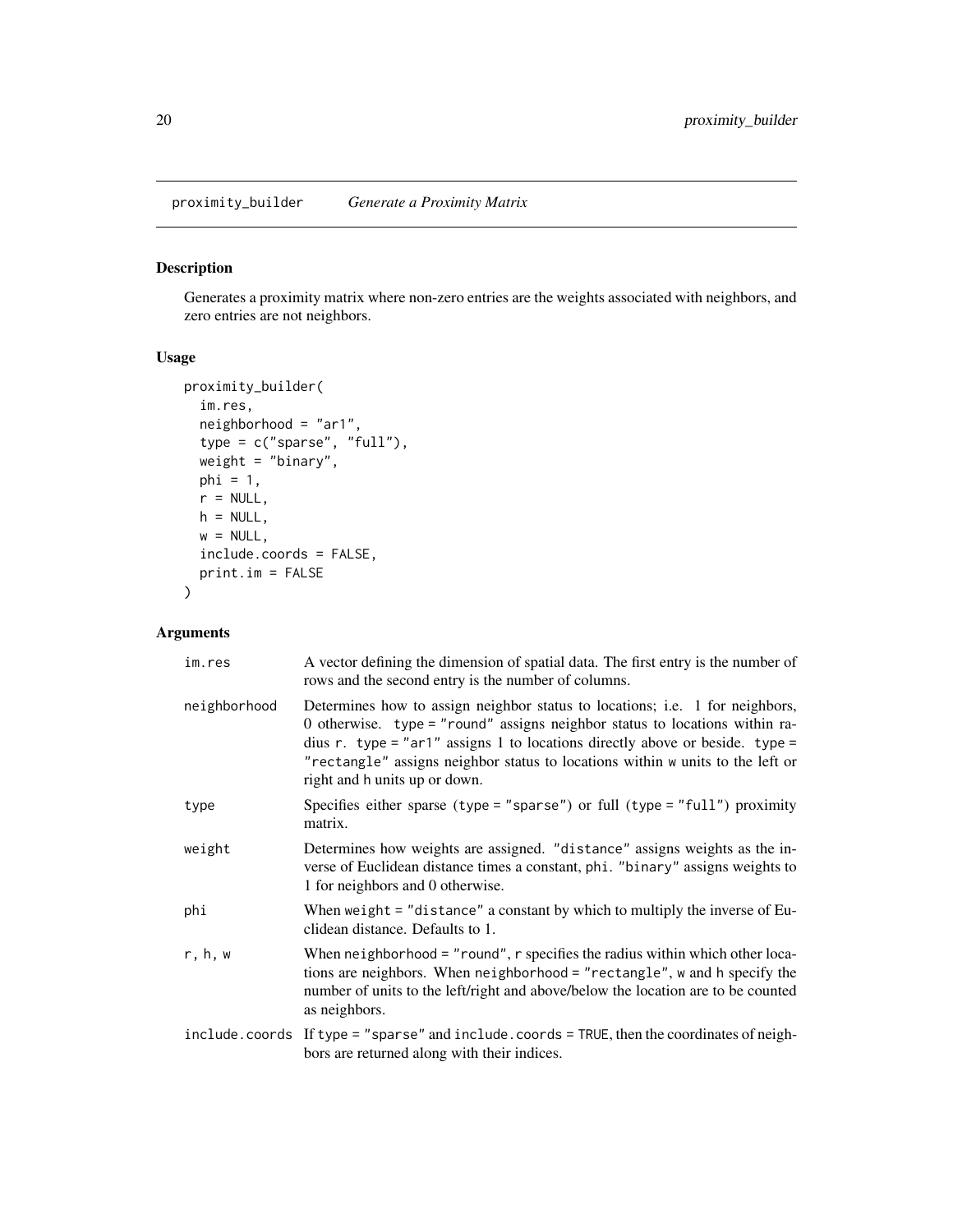<span id="page-20-0"></span>print.im Allows user to print the 2D "image" matrix with index labels to visually verify that the proximity matrix is as expected.

#### Value

A (proximity) matrix.

#### Examples

```
## adjacency matrix with sparse structure (i.e., 2 columns) and ar1 neighborhood
sp.ar1 <- proximity_builder(im.res = c(4, 4),
                            weight = "binary",
                            neighborhood = "ar1",
                            type = "sparse")
## adjacency matrix with full structure (i.e., prod(im.dim) rows & columns) and ar1 neighborhood
full.ar1 <- proximity_builder(im.res = c(4, 4),
                              weight = "binary",
                              neighborhood = "ar1",
                              type = "full")## proximity matrix weighted by distance (sparse)
sp.rnd \leq proximity_builder(im.res = c(5, 5),
                            weight = "distance",
                            neighborhood = "round", r = 2,
                            type = "sparse",
                            include.coords = TRUE)
## proximity matrix weighted by distance (full)
full.rnd <- proximity_builder(im.res = c(5, 5),
                              weight = "distance"neighborhood = "round", r = 2,
                              type = "full")
```
sample\_FP\_Power *Obtain Sample False Positive Rates and Power*

#### **Description**

This function calculates sample FDR, FWER, and Power for large numbers of predictors, given a vector of "true" parameter values and a vector of associated rejections. In the case that more than 1 predictor has a "true" non-zero parameter, then Power is defined as the proportion/percentage of those "true" parameters identified.

#### Usage

```
sample_FP_Power(
 rejections = NULL,
 FP = NULL,TP = NULL,
```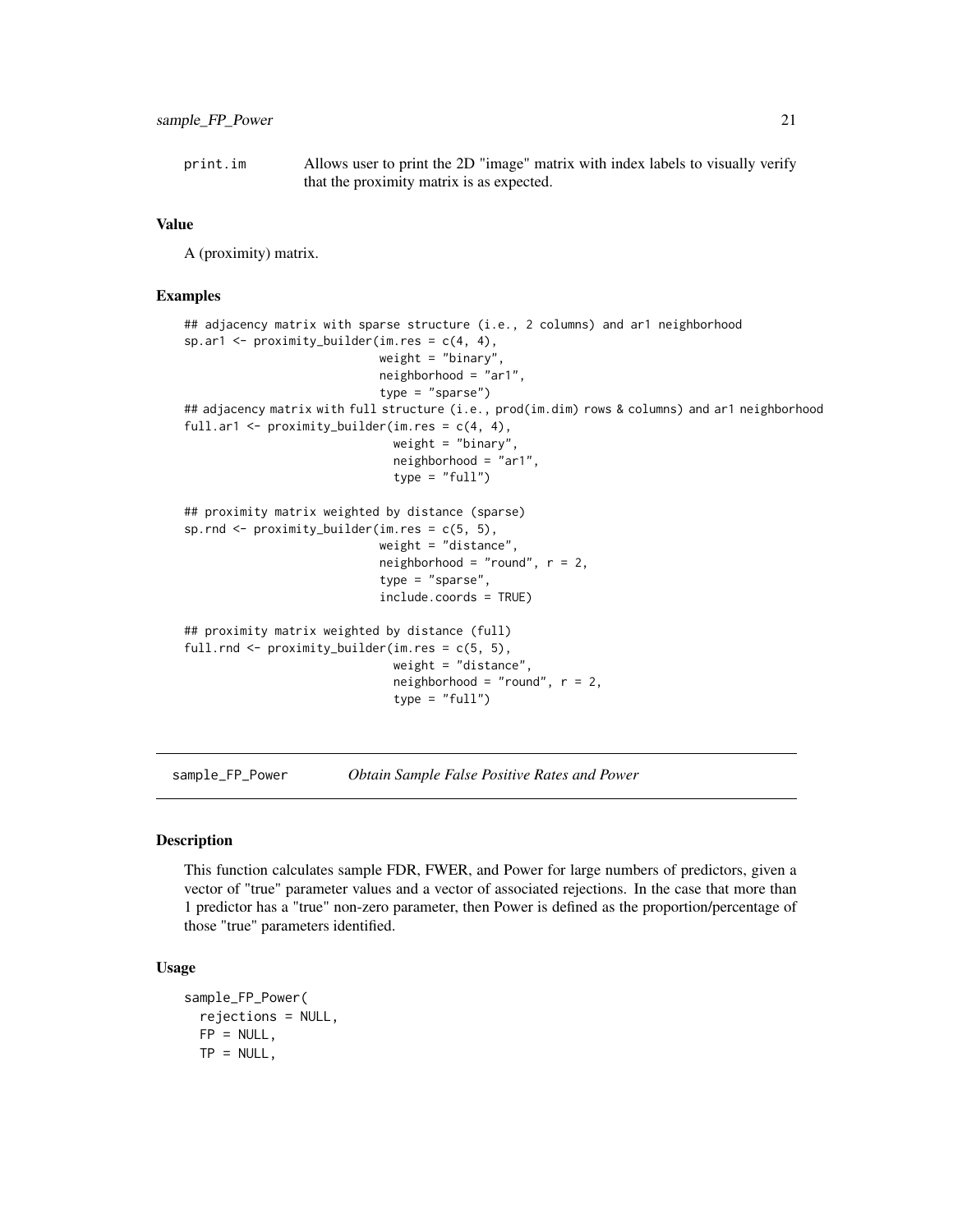```
test.statistic = NULL,
  reject.threshold = NULL,
 B = NULL,B.incl.B0 = TRUE,
 full.summary = FALSE
)
```

| rejections       | A binary vector; rejection[i] = 1 means the null hypothesis is rejected for<br>parameter $B[i]$ , whereas $rejection[i] = 0$ means that the null hypothesis was<br>not rejected for parameter B[i].                                                                                                                                                                                                                                                                                                      |
|------------------|----------------------------------------------------------------------------------------------------------------------------------------------------------------------------------------------------------------------------------------------------------------------------------------------------------------------------------------------------------------------------------------------------------------------------------------------------------------------------------------------------------|
| FP, TP           | Binary vectors of false positive and true positive indicators, respectively. FP[i]<br>$= 1$ means the null hypothesis was incorrectly rejected, and $TP[i] = 1$ means the<br>null hypothesis was correctly rejected. If either argument is NULL, then these<br>vectors are computed; this is the default setting.                                                                                                                                                                                        |
|                  | test. statistic A vector of test statistics; e.g., t-statistics or p-values that are used to determine<br>whether or not to reject the null hypothesis.                                                                                                                                                                                                                                                                                                                                                  |
| reject.threshold |                                                                                                                                                                                                                                                                                                                                                                                                                                                                                                          |
|                  | A list whose first element is the rejection criteria, e.g., the minimum t-statistic or<br>maximum p-value for which to reject the null hypothesis. The second element<br>is one of c("greater", "less", "2-tailed"), which tell the function to reject<br>when the values in test. statistic are greater than or less than the thresh-<br>old, the test is a 2-tailed, respectively. In the latter case the function internally<br>calculates the upper or lower threshold needed for the 2-tailed test. |
| B                | A vector of "true" parameter values. For inference purposes, this can be a vector<br>of actual parameter values, or a binary vector indicating non-zero status.                                                                                                                                                                                                                                                                                                                                          |
| B.incl.B0        | If B. incl. $B0 = TRUE$ then the first entry should be the intercept, B0. B. incl. $B0$<br>$=$ FALSE indicates that the first entry of B is not an intercept.                                                                                                                                                                                                                                                                                                                                            |
| full.summary     | If full, summary = TRUE then the total numbers of rejections, false positives,<br>true positives, and non-zero parameters are output along with FDR, FWER, and<br>Power; otherwise, only FDR, FWER, and Power are output.                                                                                                                                                                                                                                                                                |

# Value

A data frame with columns for sample FDR, FWER, and Power.

#### Note

The default operating approach is that the null hypothesis is  $B[i] = 0$  for each parameter. If other hypotheses are being tested then B should be converted to a binary vector indicating whether the null hypothesis *should* have been rejected.

# Examples

## example 1

## rejection vector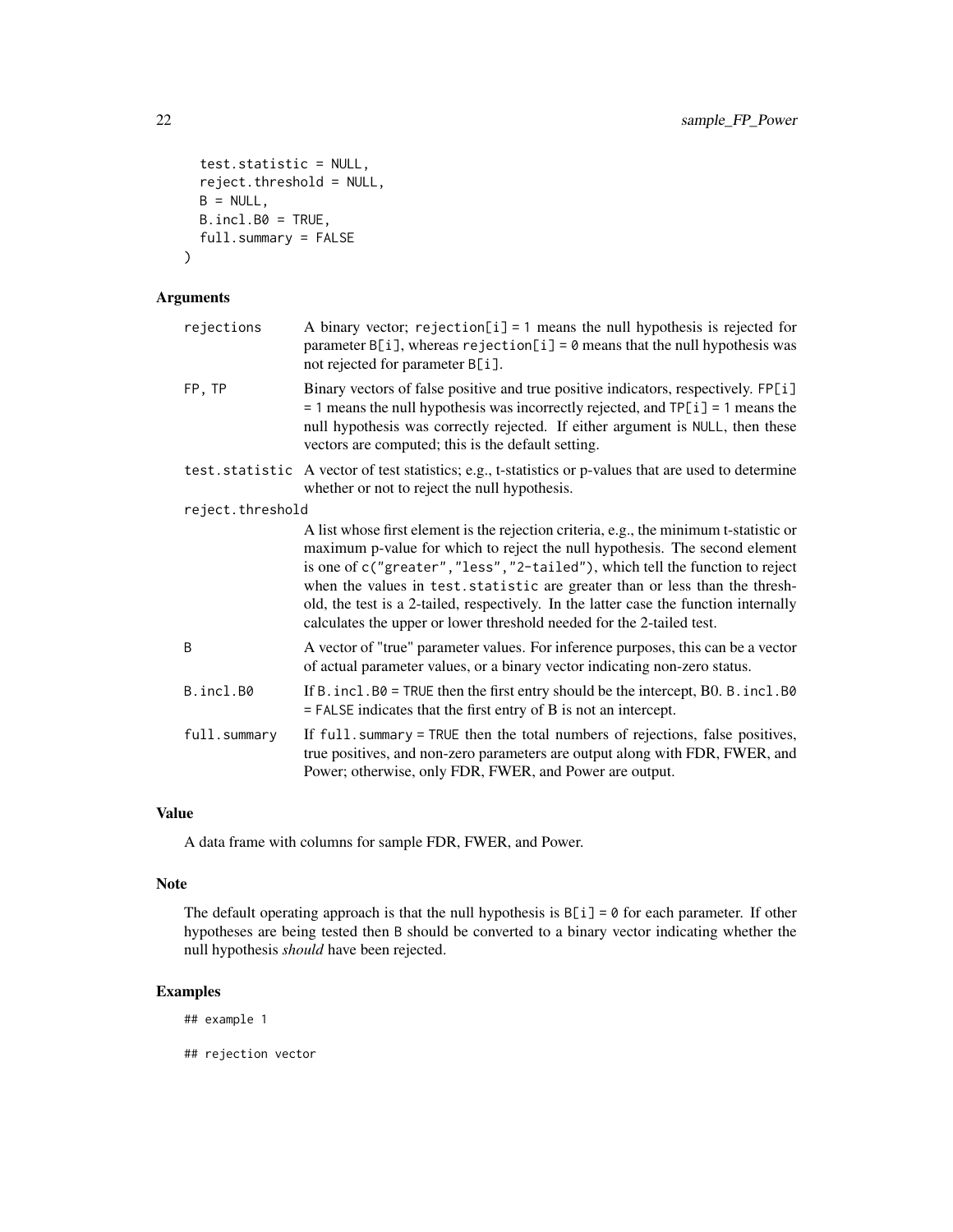```
rej.ex <- c(0, 1, 1, 0, 0, 1, 0)## false positive vector
fp.ex <- c(0, 0, 1, 0, 0, 0, 0)
## true positive vector
tp.ex < -c(0, 1, 0, 0, 0, 1, 0)## parameter vector
par.ex <- c(0, 4, 0, 0, 3, 9, 0)
sample_FP_Power(rej.ex, fp.ex, tp.ex, par.ex, B.incl.B0 = FALSE)
## Function can calculate TP and FP vectors
sample_FP_Power(rejections = rej.ex, FP = NULL, TP = NULL, B = par.ex, B.incl.B0 = FALSE)
## example 2: sum(FP, TP) must equal sum(rejections) or function stops execution
rej.ex2 \leq c(0, 1, 0, 0, 0, 1, 0)fp.ex2 <- c(0, 0, 1, 0, 0, 0, 0)
tp.ex2 <- c(0, 1, 0, 0, 0, 1, 0)
par.ex2 <- c(0, 4, 0, 0, 3, 9, 0)
## Not run: sample_FP_Power(rej.ex2, fp.ex2, tp.ex2, par.ex2, B.incl.B0 = FALSE)
## example 3: calculate rejections from vector of test statistics
zstat <- c(-0.5, 1.98, 2.01, 1.45, -1.99)
# 2-tailed
sample_FP_Power(test.statistic = zstat,
                reject.threshold = list(1.96, "2-tailed"),
                B = c(0, 0, 4, 1, -2), B.incl.B0 = FALSE)
# 1-tailed (upper)
sample_FP_Power(test.statistic = zstat,
               reject.threshold = list(1.96, "greater"),
                B = c(0, 0, 4, 1, -2), B.incl.B0 = FALSE)
## p-value
sample_FP_Power(test.statistic = c(0.44, 0.04, 0.01, 0.06, 0.02 ),
                reject. threshold = list(0.05, "less"),B = c(0, 0, 4, 1, -2), B.incl.B0 = FALSE)
```
sim2D\_binarymap *Generate a Binary Map via the Boolean Method*

# **Description**

Use a Homogenous Poisson Process to generate random "events", a uniform distribution to generate circles of random radii about the events, and take the union to obtain a random set. This is mapped onto a lattice to obtain a binary map.

#### Usage

```
sim2D_binarymap(
 N,
```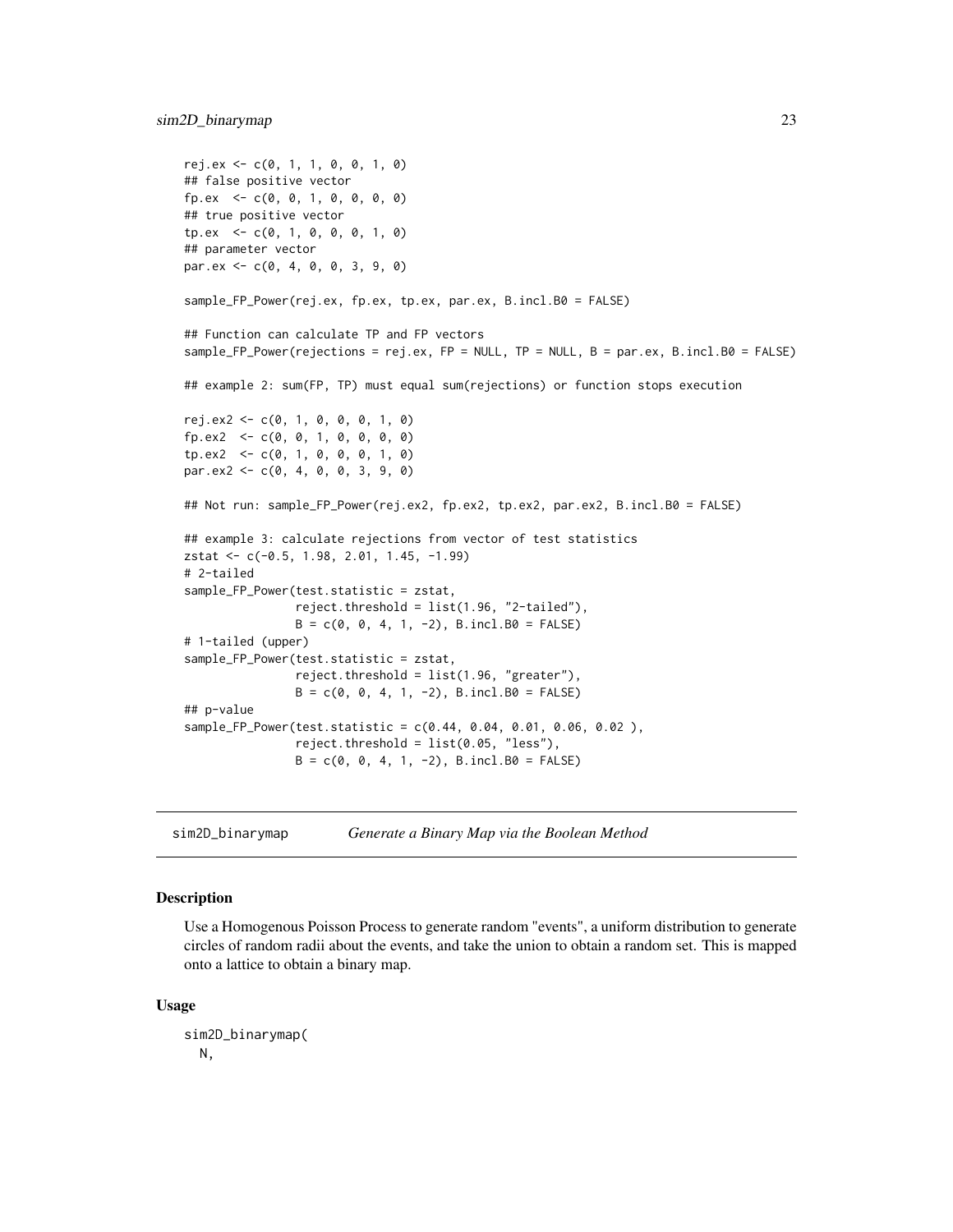```
xlim = c(0, 1),ylim = c(0, 1),im.res,
  radius.bounds = c(0.02, 0.1),
  lambda = 50,
  random.lambda = FALSE,
  lambda.sd = 10,lambda.bound = NULL,
 prior = "gamma",
  sub.area = FALSE,
 min.sa = c(0.1, 0.1),max.sa = c(0.3, 0.3),
 radius.bounds.min.sa = c(0.02, 0.05),
  radius.bounds.max.sa = c(0.08, 0.15),
 print.subj.sa = FALSE,
 print.lambda = FALSE,
 print.iter = FALSE,
 store.type = "list"
\mathcal{L}
```

| Ν             | A scalar value determining the number of images to create.                                                                                                                                                                                                                                                         |
|---------------|--------------------------------------------------------------------------------------------------------------------------------------------------------------------------------------------------------------------------------------------------------------------------------------------------------------------|
| xlim          | These are the 2D image limits. Defaults for both are $c(\theta, 1)$ . It is not rec-<br>ommended to alter these arguments unless changing the limits has a specific<br>practical utility.                                                                                                                          |
| vlim          | These are the 2D image limits. Defaults for both are $c(0,1)$ . It is not rec-<br>ommended to alter these arguments unless changing the limits has a specific<br>practical utility.                                                                                                                                |
| im.res        | A vector specifying the dimension/resolution of the image. The first entry is<br>the number of 'rows' in the lattice/image, and the second entry is the number of<br>'columns' in the lattice/image.                                                                                                               |
| radius.bounds | A 2-element vector whose first and second entries determine the minimum and<br>maximum radius sizes, respectively; these will be the bounds of the uniform dis-<br>tribution used to draw the radii. If sub. area = TRUE, then use radius. bounds.min.sa<br>and radius.bounds.max.sa.                              |
| lambda        | A scalar value specifying the mean/intensity value of the Poisson process. If<br>random. lambda = FALSE then this is the parameter used to generate the binary<br>image for each subject. If random. Lambda = TRUE, then this is the mean param-<br>eter in the distribution used to draw subject-specific lambda. |
| random.lambda | random. lambda = TRUE allows the lambda (mean/intensity) parameter in the<br>Poisson process to vary randomly by subject.                                                                                                                                                                                          |
| lambda.sd     | Only utilized when random. Lambda = TRUE, and specifies the standard deviation<br>in the distribution used to draw subject-specific lambda.                                                                                                                                                                        |
| lambda.bound  | Only utilized when random. Lambda = TRUE, and allows the user to specify a<br>lower and upper bound for the subject-specific lambda; if the randomly selected                                                                                                                                                      |
|               |                                                                                                                                                                                                                                                                                                                    |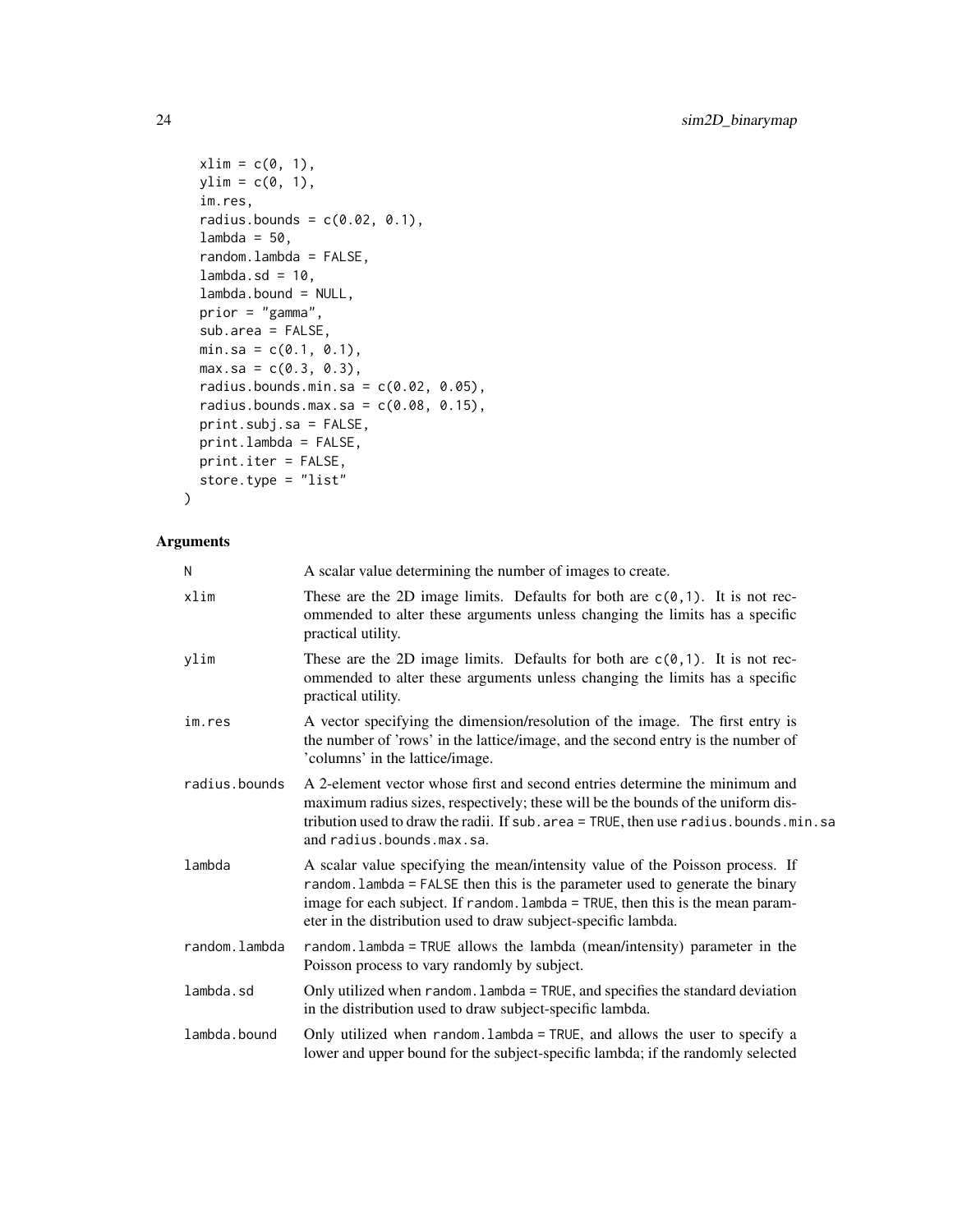value is outside of this range, then another draw is taken. This continues until a value is selected within the specified bounds. If no bounds are desired then specify lambda.bound = NULL.

- prior Only utilized when random.lambda = TRUE, and specifies the distribution from which to draw the subject-specific lambda. Options are  $c''$  gaussian", "gamma").
- sub.area When sub.area = TRUE, a random sub-section of the image is chosen, within which the Poisson process is used to generate the binary image.
- min.sa Only utilized when sub.area = TRUE, and determines the width and height of the minimum and maximum sub-areas; e.g., if  $min$ . sa =  $c(0.1, 0.1)$ , then the smallest possible random sub-area is a 0.1 x 0.1 square.
- max.sa Only utilized when sub.area = TRUE, and determines the width and height of the minimum and maximum sub-areas; e.g., if min.sa =  $c(0.1, 0.1)$ , then the smallest possible random sub-area is a 0.1 x 0.1 square.

radius.bounds.min.sa

Only utilized when sub.area = TRUE, and specifies radius.bounds for the minimum and maximum sub-areas, respectively. This information is used to adaptively alter the bounds in between the minimum and maximum sub-areas.

#### radius.bounds.max.sa

Only utilized when sub.area = TRUE, and specifies radius.bounds for the minimum and maximum sub-areas, respectively. This information is used to adaptively alter the bounds in between the minimum and maximum sub-areas.

- print.subj.sa These arguments are either TRUE or FALSE, and define print options for checking that the function is working as the user intends.  $print.subj.sa = TRUE$ prints the x- and y-limits for each subject's sub-area. print.lambda = TRUE prints each subject's mean and realized events; the means will be the same unless random.lambda = TRUE, but the number of realized events will always vary. print.iter = TRUE is only used when random.lambda = TRUE and is.null(lambda.bound) = FALSE, and shows iterations for re-drawing when the randomly selected intensity is outside the specified bounds.
- print.lambda These arguments are either TRUE or FALSE, and define print options for checking that the function is working as the user intends. print.subj.sa = TRUE prints the x- and y-limits for each subject's sub-area. print.lambda = TRUE prints each subject's mean and realized events; the means will be the same unless random.lambda = TRUE, but the number of realized events will always vary. print.iter = TRUE is only used when random.lambda = TRUE and is.null(lambda.bound) = FALSE, and shows iterations for re-drawing when the randomly selected intensity is outside the specified bounds.
- print.iter These arguments are either TRUE or FALSE, and define print options for checking that the function is working as the user intends. print.subj.sa = TRUE prints the x- and y-limits for each subject's sub-area. print.lambda = TRUE prints each subject's mean and realized events; the means will be the same unless random.lambda = TRUE, but the number of realized events will always vary. print.iter = TRUE is only used when random.lambda = TRUE and is.null(lambda.bound) = FALSE, and shows iterations for re-drawing when the randomly selected intensity is outside the specified bounds.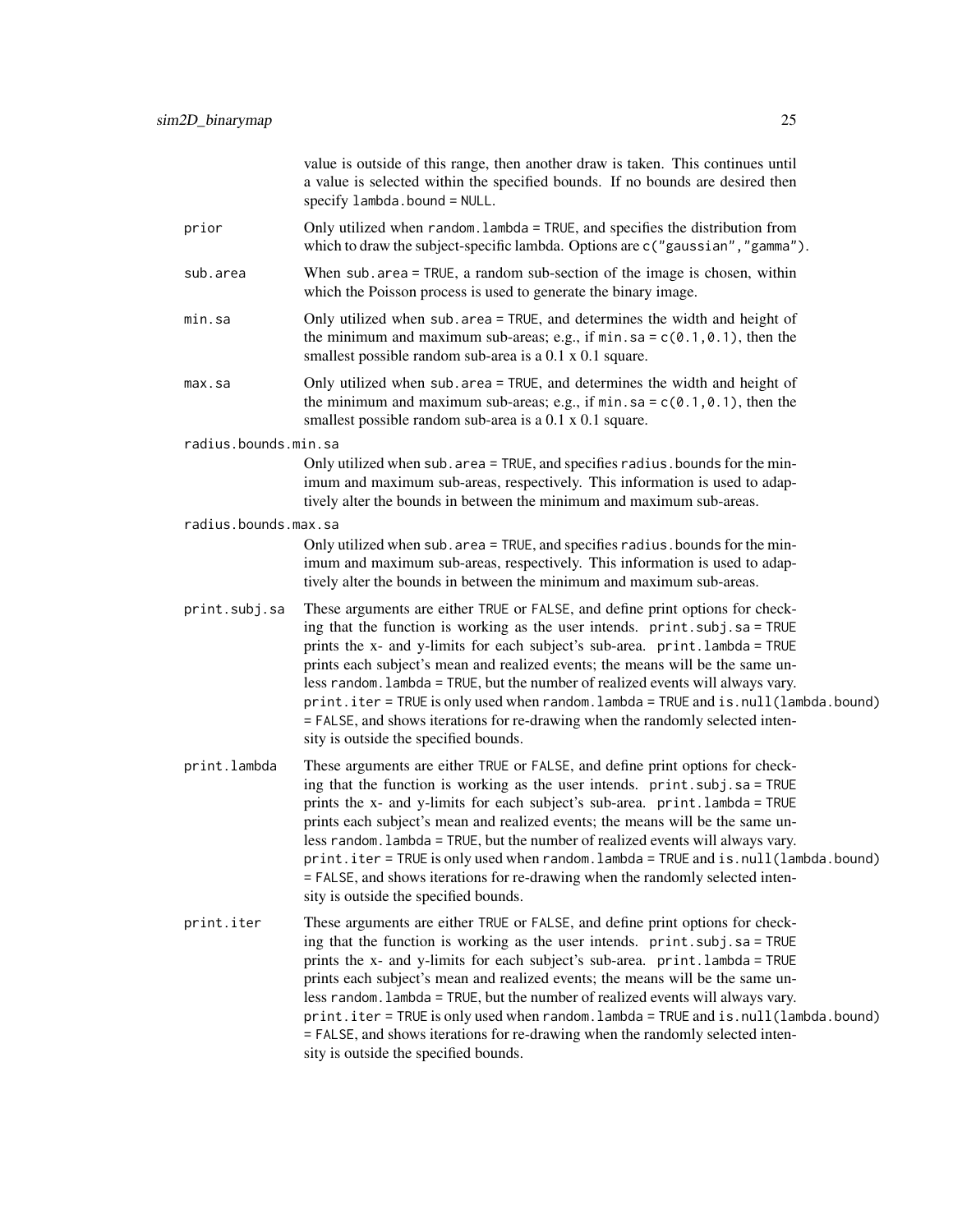```
store.type One of c("list", "matrix"). When store.type = "list", the output is a
                 list where each element is a matrix defining a subject image. If store type =
                  "matrix", then the images are vectorized by row and each row of the output
                 matrix contains an image vector for a single subject.
```
A list; each element is a matrix of zeroes and ones.

#### References

Cressie N, Wikle CK (2011). *Statistics for Spatio-Temporal Data*, Wiley Series in Probability and Statistics. John Wiley \& Sons, Hoboken, NJ.

#### Examples

```
bin_ims <- sim2D_binarymap(N = 5, im.res = c(10, 10), store.type = "list",
                           lambda = 50, sub.area = TRUE,
                           min.sa = c(0.10, 0.10), max.sa = c(0.5, 0.5),
                           radius.bounds.min.sa = c(0.015, 0.04),
                           radius.bounds.max.sa = c(0.041, 0.06)rotate = function(x){
  t(apply(x, 2, rev))
}
for (i in 1:length(bin_ims)) {
  image(rotate(bin_ims[[i]]),
        col = c("white", "darkgreen"),
        axes = FALSE)box()
  grid(nx = 10, ny = 10, col = "black",lty = 1}
```
sim2D\_RandSet\_HPPP *Generate a Random Set Using a Poisson Process and Random Radii About Events*

#### Description

A random set is generated by using a Poisson process in 2D space to choose 'event' locations, about which a circle of random radius is 'drawn'. The union of the circles defines ultimately defines the set.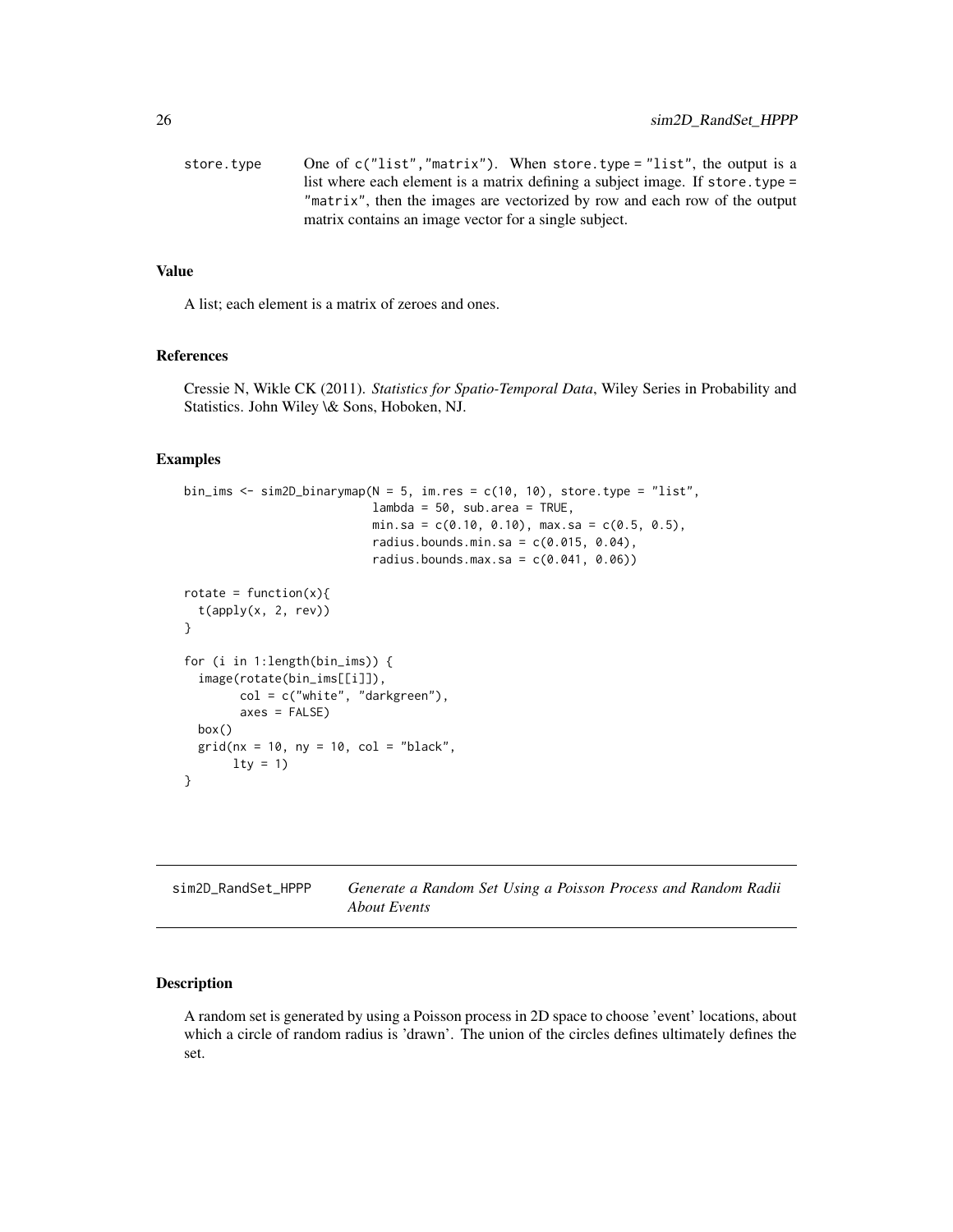# Usage

```
sim2D_RandSet_HPPP(
 N,
 xlim = c(0, 1),ylim = c(0, 1),radius.bounds = c(0.05, 0.15),
  lambda = 50,
 lambda.sd = 10,
  lambda.bound = NULL,
 prior = "gamma",
  random.lambda = FALSE,
  sub.area = TRUE,
 min.sa = c(0.1, 0.1),max.sa = c(0.3, 0.3),radius.bounds.min.sa = c(0.02, 0.05),
  radius.bounds.max.sa = c(0.08, 0.15),
 print.subj.sa = FALSE,
 print.lambda = FALSE,
 print.iter = FALSE
\mathcal{L}
```

| Ν             | A scalar value determining the number of images to create.                                                                                                                                                                                                                                                                                                          |
|---------------|---------------------------------------------------------------------------------------------------------------------------------------------------------------------------------------------------------------------------------------------------------------------------------------------------------------------------------------------------------------------|
| xlim, ylim    | These are the 2D image limits. Defaults for both are $c(\theta, 1)$ . It is not rec-<br>ommended to alter these arguments unless changing the limits has a specific<br>practical utility.                                                                                                                                                                           |
| radius.bounds | A 2-element vector whose first and second entries determine the minimum and<br>maximum radius sizes, respectively; these will be the bounds of the uniform dis-<br>tribution used to draw the radii. If sub. area = TRUE, then use radius. bounds. min. sa<br>and radius.bounds.max.sa.                                                                             |
| lambda        | A scalar value specifying the mean/intensity value of the Poisson process. If<br>random. Lambda = FALSE then this is the parameter used to generate the binary<br>image for each subject. If random. Lambda = TRUE, then this is the mean param-<br>eter in the distribution used to draw subject-specific lambda.                                                  |
| lambda.sd     | Only utilized when random. Lambda = TRUE, and specifies the standard deviation<br>in the distribution used to draw subject-specific lambda.                                                                                                                                                                                                                         |
| lambda.bound  | Only utilized when random. Lambda = TRUE, and allows the user to specify a<br>lower and upper bound for the subject-specific lambda; if the randomly selected<br>value is outside of this range, then another draw is taken. This continues until<br>a value is selected within the specified bounds. If no bounds are desired then<br>specify lambda.bound = NULL. |
| prior         | Only utilized when random. Lambda = TRUE, and specifies the distribution from<br>which to draw the subject-specific lambda. Options are c("gaussian", "gamma").                                                                                                                                                                                                     |
| random.lambda | random.lambda = TRUE allows the lambda (mean/intensity) parameter in the<br>Poisson process to vary randomly by subject.                                                                                                                                                                                                                                            |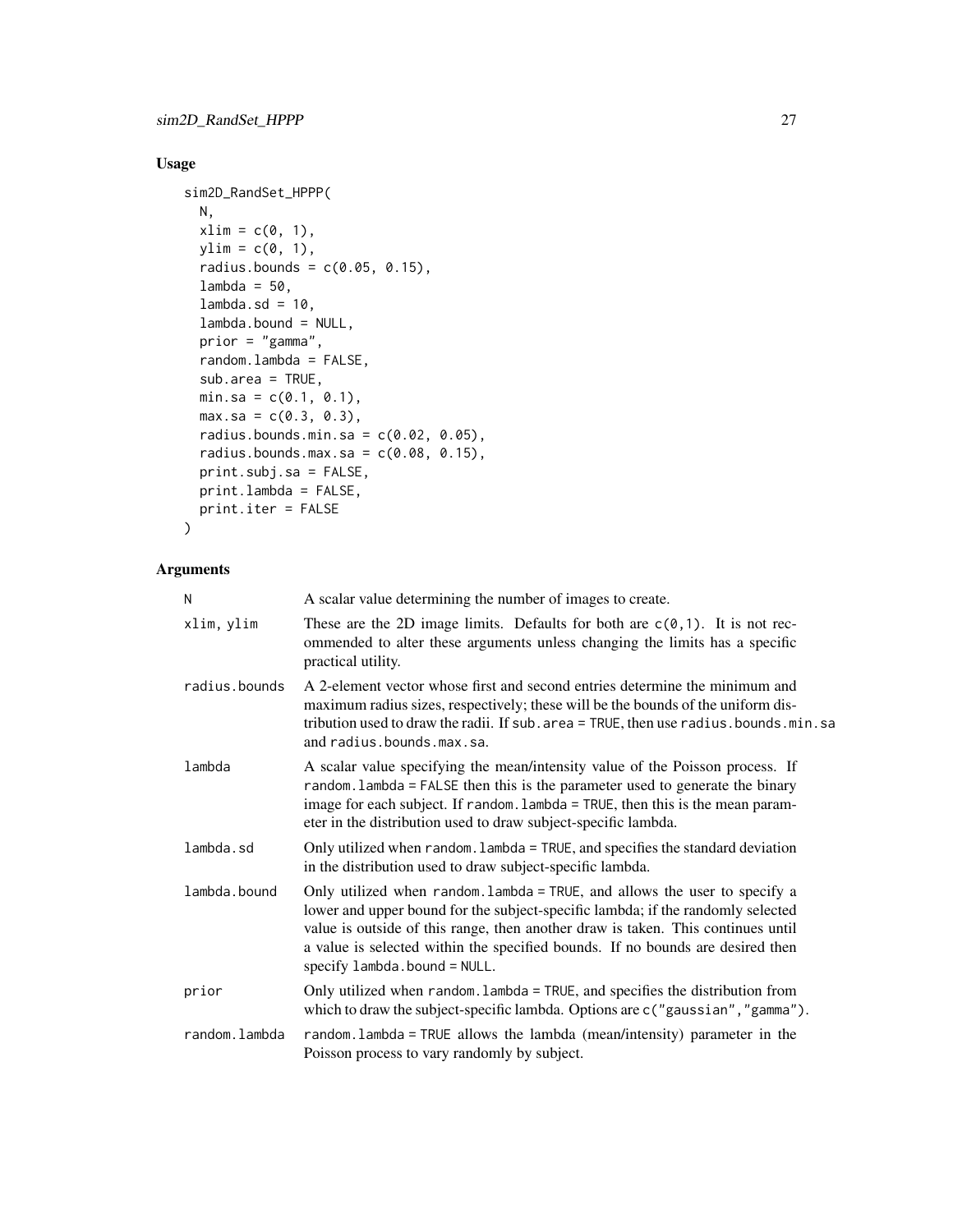<span id="page-27-0"></span>

| sub.area       | When sub. $area = TRUE$ , a random sub-section of the image is chosen, within<br>which the Poisson process is used to generate the binary image.                                                                                                                                                                                                                                                                                                                                                                                                                                                                                         |
|----------------|------------------------------------------------------------------------------------------------------------------------------------------------------------------------------------------------------------------------------------------------------------------------------------------------------------------------------------------------------------------------------------------------------------------------------------------------------------------------------------------------------------------------------------------------------------------------------------------------------------------------------------------|
| min.sa, max.sa | Only utilized when sub. area = TRUE, and determines the width and height of<br>the minimum and maximum sub-areas; e.g., if $min.$ sa = $c(0.1, 0.1)$ , then the<br>smallest possible random sub-area is a 0.1 x 0.1 square.                                                                                                                                                                                                                                                                                                                                                                                                              |
|                | radius.bounds.min.sa, radius.bounds.max.sa                                                                                                                                                                                                                                                                                                                                                                                                                                                                                                                                                                                               |
|                | Only utilized when sub. area = TRUE, and specifies radius. bounds for the min-<br>imum and maximum sub-areas, respectively. This information is used to adap-<br>tively alter the bounds in between the minimum and maximum sub-areas.                                                                                                                                                                                                                                                                                                                                                                                                   |
|                | print.subj.sa, print.lambda, print.iter                                                                                                                                                                                                                                                                                                                                                                                                                                                                                                                                                                                                  |
|                | These arguments are either TRUE or FALSE, and define print options for check-<br>ing that the function is working as the user intends. print.subj.sa = TRUE<br>prints the x- and y-limits for each subject's sub-area. print.lambda = TRUE<br>prints each subject's mean and realized events; the means will be the same un-<br>less random. Lambda = TRUE, but the number of realized events will always vary.<br>$print.$ iter = TRUE is only used when random. lambda = TRUE and is. $null(lambda.$ bound)<br>= FALSE, and shows iterations for re-drawing when the randomly selected inten-<br>sity is outside the specified bounds. |

A dataframe with columns for subject ID, x-coordinates, y-coordinates, and associated radii.

#### References

Cressie N, Wikle CK (2011). *Statistics for Spatio-Temporal Data*, Wiley Series in Probability and Statistics. John Wiley \& Sons, Hoboken, NJ.

sim\_MVN\_X *Simulate Spatially Correlated MVN Data*

# Description

Takes N draws from a Multivariate Normal (MVN) distribution using either base R or the R package spam. This function requires the Cholesky decomposition of the desired covariance matrix.

#### Usage

sim\_MVN\_X( N,  $mu = 0$ ,  $L = NULL$ ,  $R = NULL,$  $S = NULL,$  $Q = NULL,$ use.spam = FALSE, use.MASS = FALSE,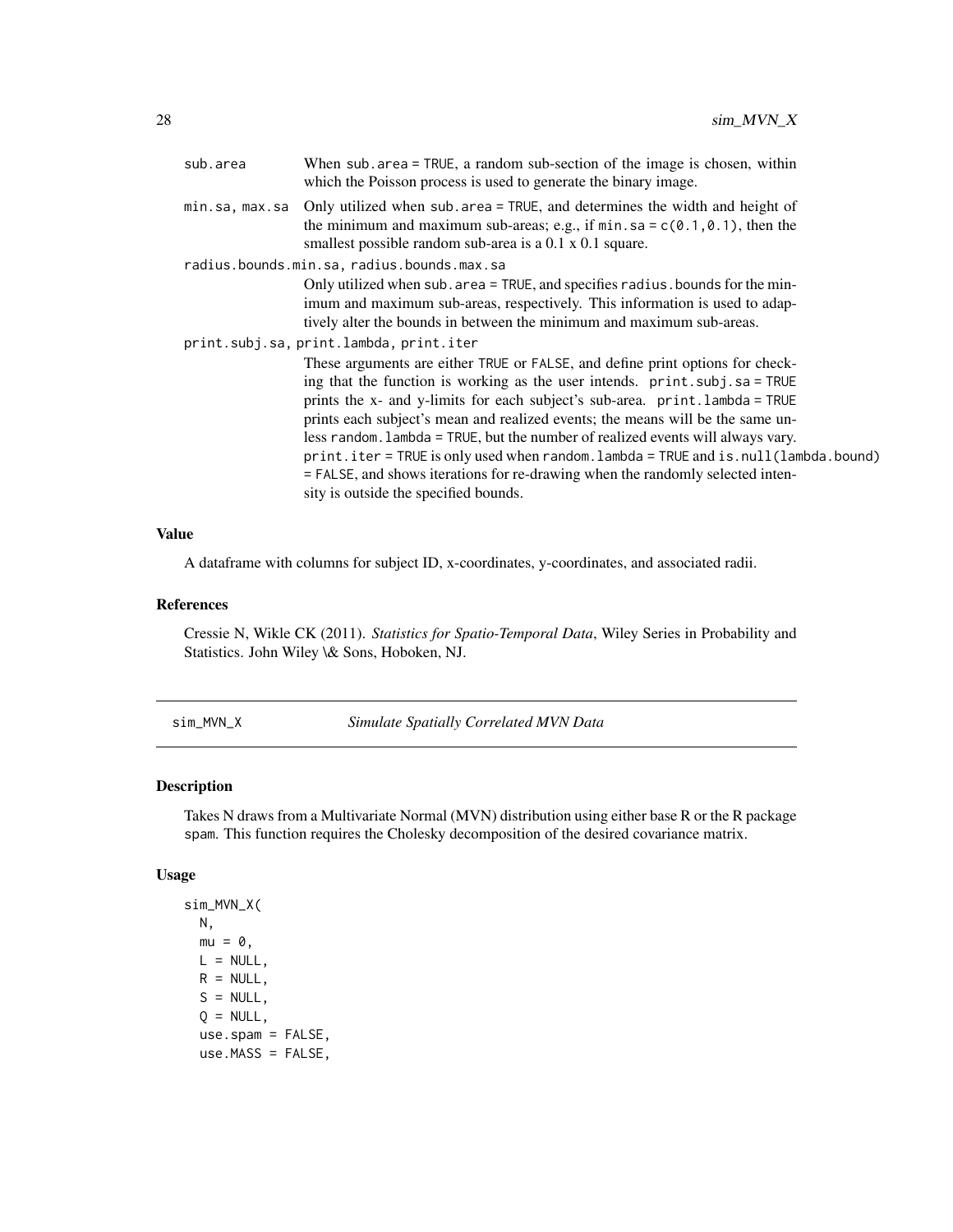```
X.categorical = FALSE,
 X.num.categories = 2,
 X.category.type = "percentile",
 X.percentiles = NULL,
 X.manual.thresh = NULL,
 X.cat.names = NULL
\mathcal{L}
```

| N                | The number of draws to take from MVN; i.e., the number of subjects.                                                                                                                                                                                                                                                                                                                              |  |
|------------------|--------------------------------------------------------------------------------------------------------------------------------------------------------------------------------------------------------------------------------------------------------------------------------------------------------------------------------------------------------------------------------------------------|--|
| mu               | One of the following:                                                                                                                                                                                                                                                                                                                                                                            |  |
|                  | • A single scalar value for common mean.                                                                                                                                                                                                                                                                                                                                                         |  |
|                  | • A vector of length $nrow(R)$ (equivalently $nrow(R)$ ) containing means for<br>the MVN.                                                                                                                                                                                                                                                                                                        |  |
| L, R             | L and R are lower and upper triangular matrices, respectively, and are the Cholesky<br>factor(s) of the desired covariance matrix for the MVN. Obtain L or R via chol_s2Dp()<br>with settings triangle = "lower" or triangle = "upper", respectively. Spec-<br>ify either L or R, but NOT both.                                                                                                  |  |
| S, Q             | A covariance or precision matrix respectively. These are for use with spam, and<br>can be extracted from output of chol_s2Dp after choosing return.cov = TRUE<br>or return.prec = TRUE, respectively.                                                                                                                                                                                            |  |
| use.spam         | Logical. If use spam = TRUE then use tools from the R package spam; other-<br>wise, base R functions are employed. For large dimension MVN with sparse<br>correlation structure, spam is recommended; otherwise, base R may be faster.<br>Defaults to FALSE. Requires either the covariance matrix S or precision matrix,<br>Q, that corresponds to the Cholesky factor.                         |  |
| use.MASS         | Logical. When TRUE draws X from MVN using mvrnorm from MASS. Note that<br>this requires specification of the covariance matrix, S. Specifying the precision<br>matrix instead may slow down the process for large dimensions. Recommended<br>to use spam to generate draws when specifying a precision matrix, Q.                                                                                |  |
| X.categorical    | Default is X. categorical = FALSE. If X. categorical = TRUE then thresholds<br>are applied to categorize each predictor/image value.                                                                                                                                                                                                                                                             |  |
| X.num.categories |                                                                                                                                                                                                                                                                                                                                                                                                  |  |
|                  | A scalar value denoting the number of categories in which to divide the data.                                                                                                                                                                                                                                                                                                                    |  |
| X.category.type  | Tells R how to categorize the data. Options are X. category. type = c("percentile", "manual").                                                                                                                                                                                                                                                                                                   |  |
|                  | If X. category. type = "percentile" then the data are divided into percentiles<br>based on X.num.categories; e.g. if X.num.categories = 4 then the values are<br>divided into quartiles, and values in Q1 equal 0, between Q1 and Q2 equal 1,<br>between Q2 and Q3 equal 2, and greater than Q3 equal 3. If X. category. type<br>= "manual" then specify the cutoff points with X.manual.thresh. |  |
| X.percentiles    | A vector of percentiles to be used in thresholding when X. categorical = TRUE<br>and X. category. type = "percentile". The length of this vector should equal<br>the number of categories minus one, and all values should be between zero and<br>one.                                                                                                                                           |  |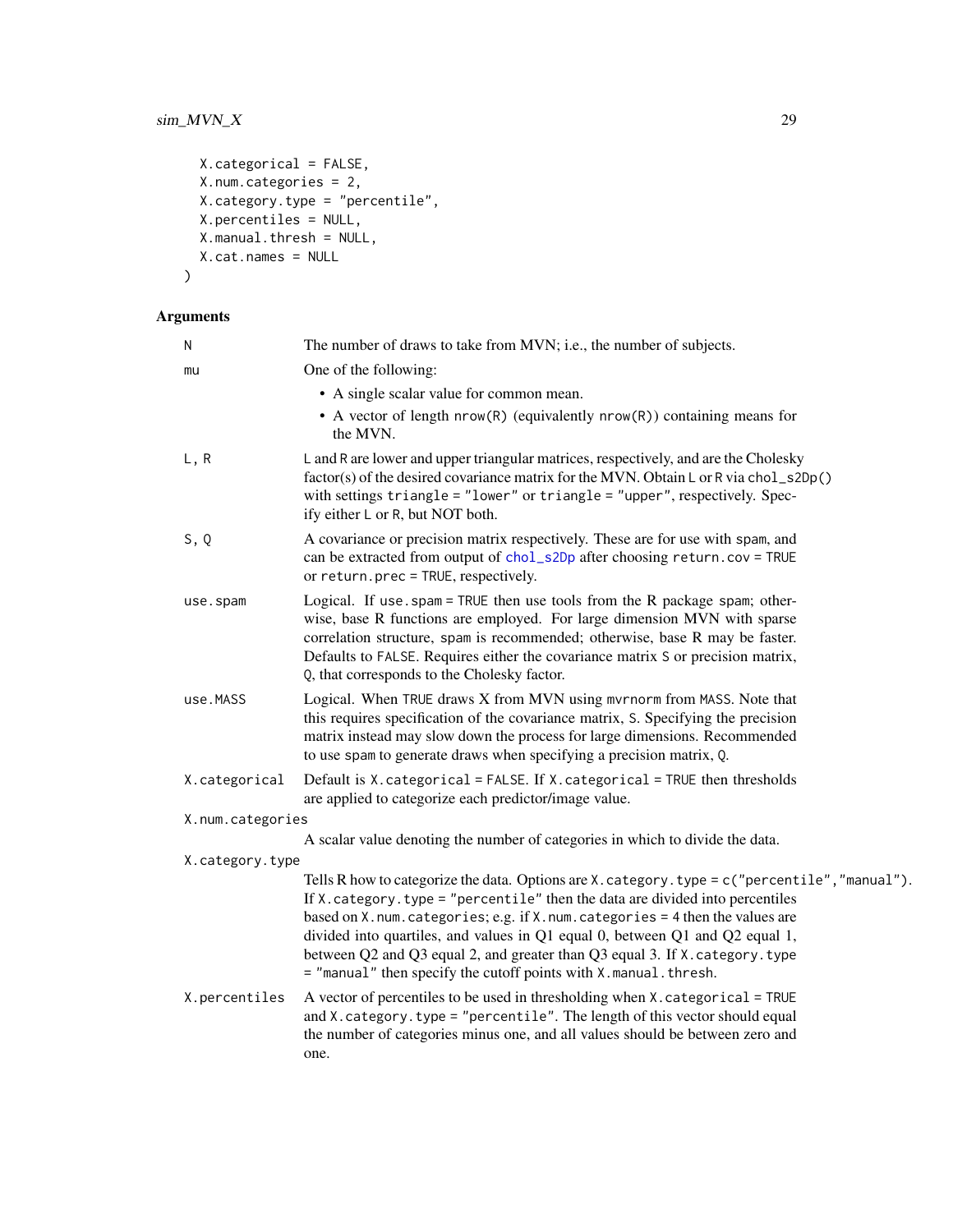| X.manual.thresh |                                                                                                                                                                                                                                                                                                                                                                                                                              |
|-----------------|------------------------------------------------------------------------------------------------------------------------------------------------------------------------------------------------------------------------------------------------------------------------------------------------------------------------------------------------------------------------------------------------------------------------------|
|                 | A vector containing the thresholds for categorizing the values; e.g. if X. num. categories<br>$=$ 4 and X.manual.thresh = $c(-3, 1, 17)$ , then values less than -3 are set to 0,<br>equal or greater than -3 and less than 1 are set to 1, equal or greater than 1 but<br>less than 17 are set to 2, and equal or greater than 17 are set to 3. Note that<br>length(X.manual.thresh) must always equal X.num.categories -1. |
| X.cat.names     | A vector of category names. If X. cat. names = NULL then then the initial inte-<br>gers assigned are left as the values; the names in X.cat.names are assigned in<br>ascending order.                                                                                                                                                                                                                                        |

Matrix of dimension N x (nrow(L)) (or equivalently N x (nrow(R))) where each row is draw from MVN, and each column represents a different "variable"; e.g. location in an image.

#### **Note**

This function requires the Cholesky decomposition of the desired covariance matrix for the MVN; this allows for using this function in simulating multiple datasets of N MVN draws while only taking the Cholesky decomposition of the covariance matrix once.

#### References

Furrer R, Sain SR (2010). "spam: A Sparse Matrix R Package with Emphasis on MCMC Methods for Gaussian Markov Random Fields." *Journal of Statistical Software*, 36(10), 1-25. [http://www.](http://www.jstatsoft.org/v36/i10/) [jstatsoft.org/v36/i10/](http://www.jstatsoft.org/v36/i10/).

Ripley BD (1987). *Stochastic Simulation*. John Wiley \& Sons. doi: [10.1002/9780470316726.](https://doi.org/10.1002/9780470316726)

Rue H (2001). "Fast Sampling of Gaussian Markov Random Fields." *Journal of the Royal Statistical Society B*, 63, 325-338. doi: [10.1111/14679868.00288.](https://doi.org/10.1111/1467-9868.00288)

# Examples

```
## verify MVN with base R
set.seed(732)
Lex \le - chol_s2Dp(corr.structure = "ar1", im.res = c(3, 3), rho = 0.25,
                 sigma = 1, use.spam = FALSE, corr.min = 0.02,
                 triangle = "lower", return.cov = TRUE)
XbR = \text{sim} MVN_X(N = 1000, mu = 0, L = Lex$L)
apply(XbR, 2, mean)
cov(XbR)
Lex$S
## verify MVN with \code{spam}
set.seed(472)
Rex \le - chol_s2Dp(im.res = c(3, 3), matrix.type = "prec",
                use.spam = TRUE, neighborhood = "ar1",
                triangle = "upper", return.prec = TRUE)
Xspam = sim_MVN_X(N = 1000, mu = 0, R = Rex$R, Q = Rex$Q)
```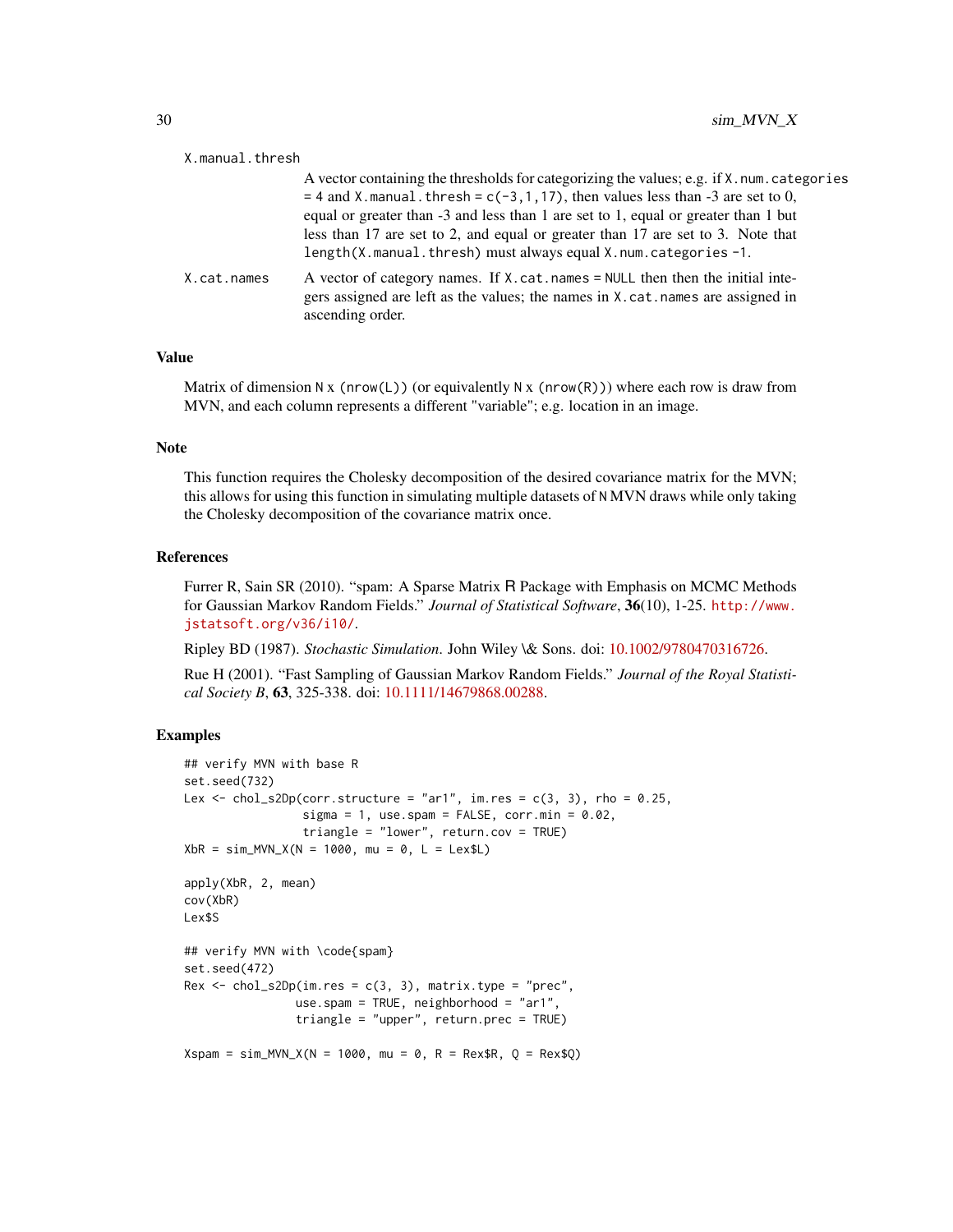```
apply(Xspam, 2, mean)
solve(cov(Xspam))
as.matrix(Rex$Q)
## Categories
set.seed(832)
Xtest \leftarrow sim_MVN_X(N = 30, mu = 0, L = LexSL,X.categorical = TRUE,
                   X.num.categories = 3,
                   X.category.type = "percentile",
                   X.cat.names = c("A", "B", "C")
```
Xtest

sim\_Y\_Binary\_X *Simulate Scalar Outcomes from Simulated Spatially Dependent Binary Predictors*

# Description

N spatially dependent binary design vectors are simulated using sim2D\_binarymap. These design vectors are used to then simulate scalar outcomes that have one of Gaussian, Binomial, or Poisson distributions.

#### Usage

```
sim_Y_Binary_X(
 N,
 B,
  rand.err = 1,
  dist,
  incl.subjectID = TRUE,
 binomial.method = "traditional",
  count.method = "traditional",
  Y.thresh = NULL,
 print.out = FALSE,
 xlim = c(0, 1),ylim = c(0, 1),im.res,
  radius.bounds = c(0.02, 0.1),
  lambda = 50,
  random.lambda = FALSE,
  lambda.sd = 10,
  lambda.bound = NULL,prior = "gamma",
  sub.area = FALSE,
 min.sa = c(0.1, 0.1),
```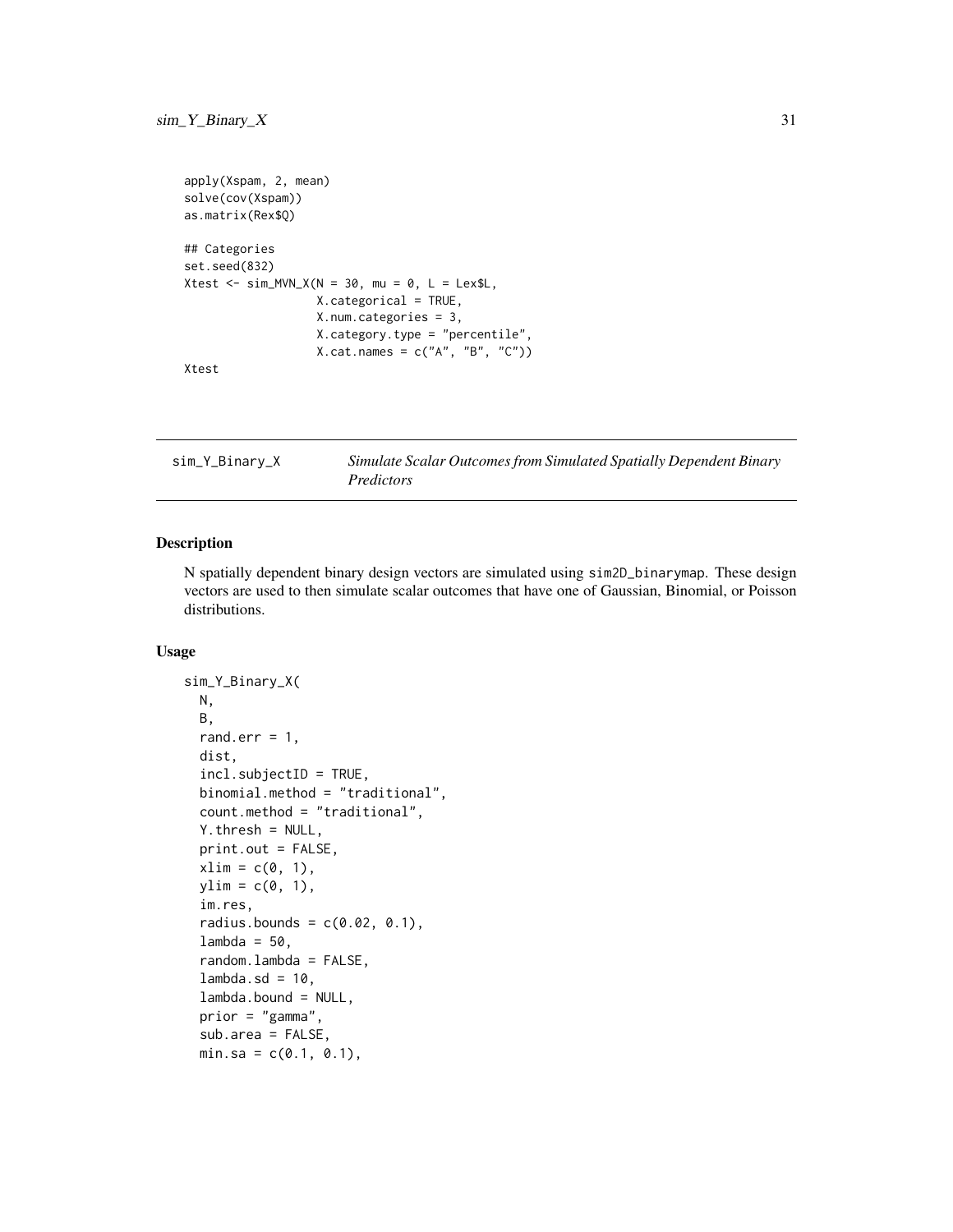```
max.sa = c(0.3, 0.3),
 radius.bounds.min.sa = c(0.02, 0.05),
 radius.bounds.max.sa = c(0.08, 0.15),
 print.subj.sa = FALSE,
 print.lambda = FALSE,
 print.iter = FALSE
\mathcal{L}
```

| N               | A scalar value determining the number of images to create.                                                                                                                                                                                                                                                                                                                                                                                                                                                                                                                                                                                                                                                                                                                                                                                                                                                                |
|-----------------|---------------------------------------------------------------------------------------------------------------------------------------------------------------------------------------------------------------------------------------------------------------------------------------------------------------------------------------------------------------------------------------------------------------------------------------------------------------------------------------------------------------------------------------------------------------------------------------------------------------------------------------------------------------------------------------------------------------------------------------------------------------------------------------------------------------------------------------------------------------------------------------------------------------------------|
| B               | A vector parameter values; i.e. "betas". Note that $length(B)$ must equal $p + 1$<br>= n.row * n.col + 1; e.g. for normal outcomes $Y = XB + e$ with Y a scalar<br>outcome and e the random error.                                                                                                                                                                                                                                                                                                                                                                                                                                                                                                                                                                                                                                                                                                                        |
| rand.err        | A scalar for the random error variance when $dist = "gaussian".$                                                                                                                                                                                                                                                                                                                                                                                                                                                                                                                                                                                                                                                                                                                                                                                                                                                          |
| dist            | The distribution of the scalar outcome.                                                                                                                                                                                                                                                                                                                                                                                                                                                                                                                                                                                                                                                                                                                                                                                                                                                                                   |
|                 | • dist = "gaussian" has $Y = XB + e$ , where $e N(0, rand.err)$ .<br>• dist = "binomial" is drawn from eqnBin(XB, XB(1-XB)) using rbinom()<br>when binary.method = "Traditional". If binary.method = "Gaussian",<br>then simulation is based on a cutoff using binary.cutoff.<br>• dist = "poisson" is drawn from $Poisson(XB)$ using rpois().                                                                                                                                                                                                                                                                                                                                                                                                                                                                                                                                                                            |
|                 | incl.subjectID When incl.subjectID = TRUE a column of subject indices is generated. Y.thresh<br>= NULL (default). If binomial.method = "gaussian manual", then Y. thresh<br>should be any scalar real number; values equal or above this cutoff are as-<br>signed 1 and values below are assigned 0. If binomial.method = "gaussian<br>percentile", then values equal or above this percentile are assigned 1, and<br>other wise 0; in this case values should be between 0 and 1. For example, if<br>Y. thresh = $0.9$ , then the cutoff is the 90th percentile.                                                                                                                                                                                                                                                                                                                                                         |
| binomial.method |                                                                                                                                                                                                                                                                                                                                                                                                                                                                                                                                                                                                                                                                                                                                                                                                                                                                                                                           |
|                 | One of c("traditional","gaussian manual","gaussian percentile"). Only<br>specified when dist = "binomial", and determines whether draws are directly<br>taken from a binomial distribution or if draws are taken from a Multivariate Nor-<br>mal Distribution (in the manner of $dist = "gaussian")$ and thresholds imposed<br>to binarize the outcomes. binomial.method = "gaussian manual" allows the<br>user to specify specific values for categorizing outcomes. binomial.method<br>= "gaussian percentile" allows the user to specify percentiles for binariz-<br>ing the data. Both approaches use Y. thresh to specify the cutoff value(s). If<br>binomial.method = "gaussian percentile" and Y. thresh = NULL then the<br>median is used as the threshold. If binomial.method = "gaussian manual"<br>and Y. thresh = $NULL$ , then 0 is used as the threshold. Default is binomial. method<br>$=$ "traditional". |
| count.method    | One of c("traditional","rounding"). When count.method = "traditional",<br>the outcomes are drawn sequentially using rpois(). When count.method =<br>"traditional", the outcomes are drawn from an MVN, then values less than<br>or equal to 0 are set to 0, and all other values are rounded to the nearest whole<br>number.                                                                                                                                                                                                                                                                                                                                                                                                                                                                                                                                                                                              |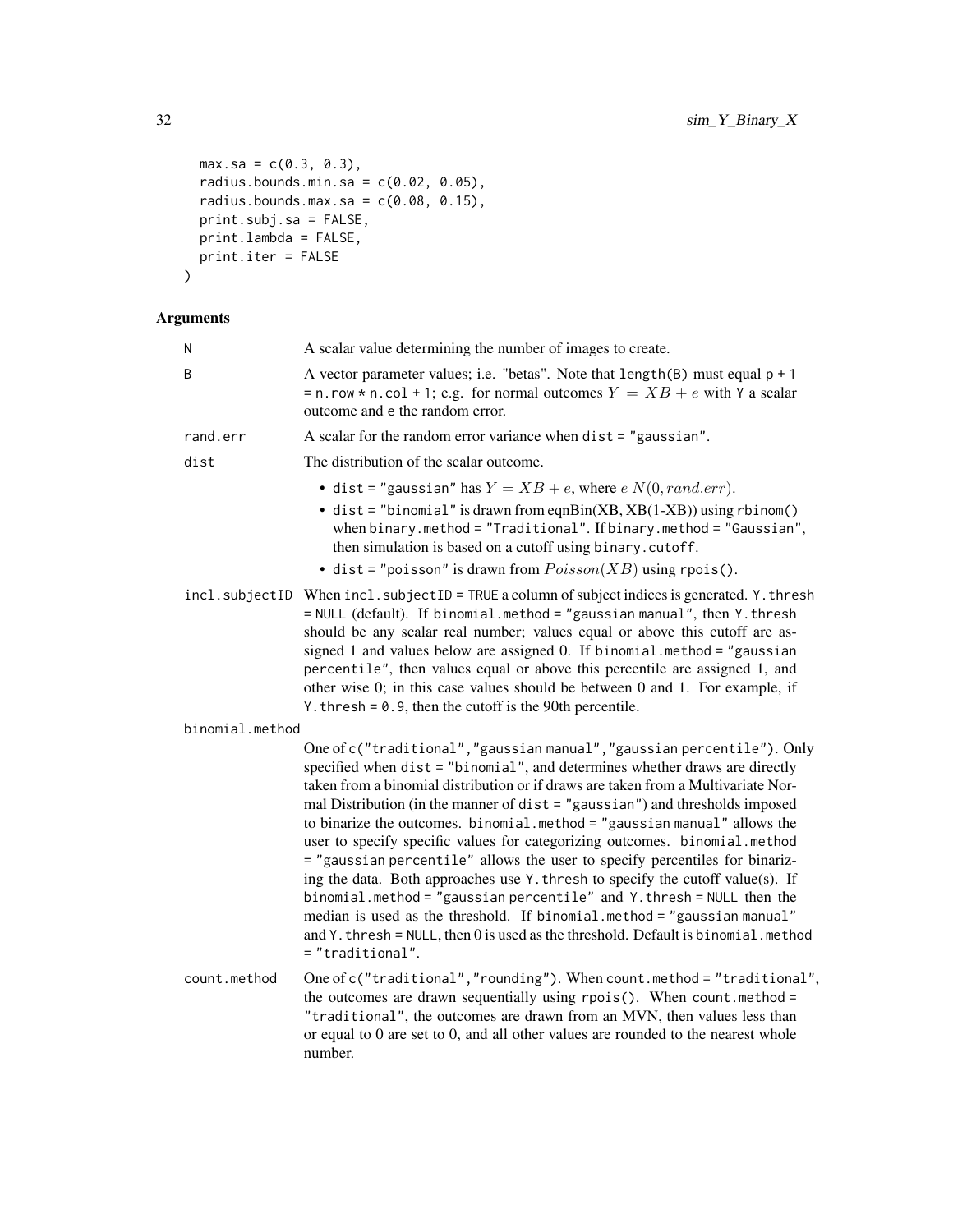| Y.thresh      | When binomial.method = "traditional"                                                                                                                                                                                                                                                                                                                                |
|---------------|---------------------------------------------------------------------------------------------------------------------------------------------------------------------------------------------------------------------------------------------------------------------------------------------------------------------------------------------------------------------|
| print.out     | If print . out = TRUE then print the following for each subject, indexed y:                                                                                                                                                                                                                                                                                         |
|               | • $X[y]$ % $*$ $8$ B                                                                                                                                                                                                                                                                                                                                                |
|               | • p[y], lambda[y] for Binomial, Poisson, respectively.                                                                                                                                                                                                                                                                                                              |
|               | This is useful to see the effect of image parameter selection and beta parameter<br>selection on distributional parameters for the outcome of interest.                                                                                                                                                                                                             |
| xlim          | These are the 2D image limits. Defaults for both are $c(\theta, 1)$ . It is not rec-<br>ommended to alter these arguments unless changing the limits has a specific<br>practical utility.                                                                                                                                                                           |
| ylim          | These are the 2D image limits. Defaults for both are $c(\theta, 1)$ . It is not rec-<br>ommended to alter these arguments unless changing the limits has a specific<br>practical utility.                                                                                                                                                                           |
| im.res        | A vector specifying the dimension/resolution of the image. The first entry is<br>the number of 'rows' in the lattice/image, and the second entry is the number of<br>'columns' in the lattice/image.                                                                                                                                                                |
| radius.bounds | A 2-element vector whose first and second entries determine the minimum and<br>maximum radius sizes, respectively; these will be the bounds of the uniform dis-<br>tribution used to draw the radii. If sub. area = TRUE, then use radius. bounds.min.sa<br>and radius.bounds.max.sa.                                                                               |
| lambda        | A scalar value specifying the mean/intensity value of the Poisson process. If<br>random. lambda = FALSE then this is the parameter used to generate the binary<br>image for each subject. If random. Lambda = TRUE, then this is the mean param-<br>eter in the distribution used to draw subject-specific lambda.                                                  |
| random.lambda | random.lambda = TRUE allows the lambda (mean/intensity) parameter in the<br>Poisson process to vary randomly by subject.                                                                                                                                                                                                                                            |
| lambda.sd     | Only utilized when random. Lambda = TRUE, and specifies the standard deviation<br>in the distribution used to draw subject-specific lambda.                                                                                                                                                                                                                         |
| lambda.bound  | Only utilized when random. Lambda = TRUE, and allows the user to specify a<br>lower and upper bound for the subject-specific lambda; if the randomly selected<br>value is outside of this range, then another draw is taken. This continues until<br>a value is selected within the specified bounds. If no bounds are desired then<br>specify lambda.bound = NULL. |
| prior         | Only utilized when random. Lambda = TRUE, and specifies the distribution from<br>which to draw the subject-specific lambda. Options are c("gaussian", "gamma").                                                                                                                                                                                                     |
| sub.area      | When sub $a$ area = TRUE, a random sub-section of the image is chosen, within<br>which the Poisson process is used to generate the binary image.                                                                                                                                                                                                                    |
| min.sa        | Only utilized when sub. area = TRUE, and determines the width and height of<br>the minimum and maximum sub-areas; e.g., if $min.$ sa = $c(0.1, 0.1)$ , then the<br>smallest possible random sub-area is a 0.1 x 0.1 square.                                                                                                                                         |
| max.sa        | Only utilized when sub. area = TRUE, and determines the width and height of<br>the minimum and maximum sub-areas; e.g., if $min$ . sa = $c(0.1, 0.1)$ , then the<br>smallest possible random sub-area is a 0.1 x 0.1 square.                                                                                                                                        |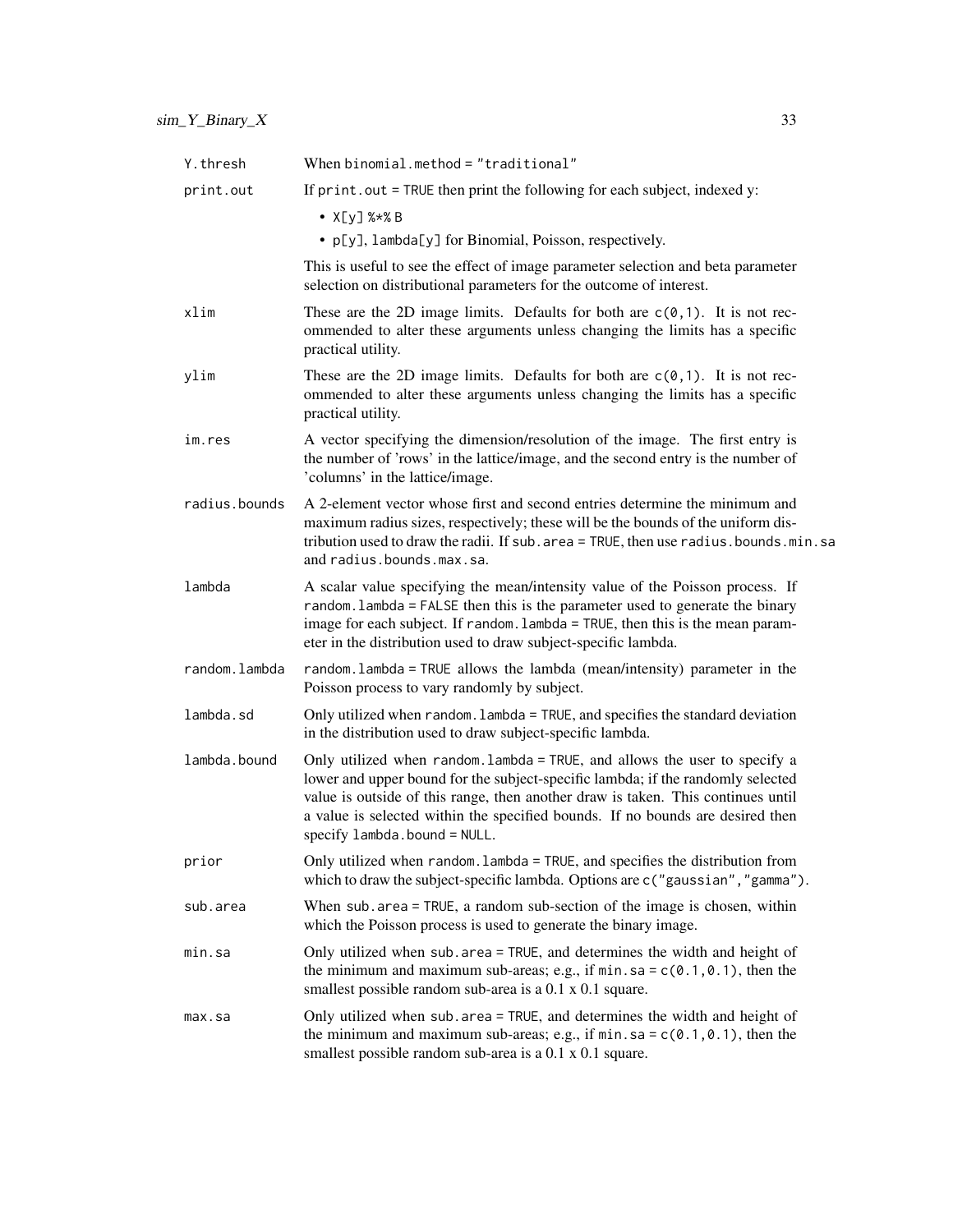| radius.bounds.min.sa |                                                                                                                                                                                                                                                                                                                                                                                                                                                                                                                                                                                                                                  |  |
|----------------------|----------------------------------------------------------------------------------------------------------------------------------------------------------------------------------------------------------------------------------------------------------------------------------------------------------------------------------------------------------------------------------------------------------------------------------------------------------------------------------------------------------------------------------------------------------------------------------------------------------------------------------|--|
|                      | Only utilized when sub. area = TRUE, and specifies radius. bounds for the min-<br>imum and maximum sub-areas, respectively. This information is used to adap-<br>tively alter the bounds in between the minimum and maximum sub-areas.                                                                                                                                                                                                                                                                                                                                                                                           |  |
| radius.bounds.max.sa |                                                                                                                                                                                                                                                                                                                                                                                                                                                                                                                                                                                                                                  |  |
|                      | Only utilized when sub. area = TRUE, and specifies radius. bounds for the min-<br>imum and maximum sub-areas, respectively. This information is used to adap-<br>tively alter the bounds in between the minimum and maximum sub-areas.                                                                                                                                                                                                                                                                                                                                                                                           |  |
| print.subj.sa        | These arguments are either TRUE or FALSE, and define print options for check-<br>ing that the function is working as the user intends. print.subj.sa = TRUE<br>prints the x- and y-limits for each subject's sub-area. print.lambda = TRUE<br>prints each subject's mean and realized events; the means will be the same un-<br>less random. Lambda = TRUE, but the number of realized events will always vary.<br>print.iter = TRUE is only used when random.lambda = TRUE and is.null(lambda.bound)<br>= FALSE, and shows iterations for re-drawing when the randomly selected inten-<br>sity is outside the specified bounds. |  |
| print.lambda         | These arguments are either TRUE or FALSE, and define print options for check-<br>ing that the function is working as the user intends. print.subj.sa = TRUE<br>prints the x- and y-limits for each subject's sub-area. print.lambda = TRUE<br>prints each subject's mean and realized events; the means will be the same un-<br>less random. Lambda = TRUE, but the number of realized events will always vary.<br>print.iter = TRUE is only used when random.lambda = TRUE and is.null(lambda.bound)<br>= FALSE, and shows iterations for re-drawing when the randomly selected inten-<br>sity is outside the specified bounds. |  |
| print.iter           | These arguments are either TRUE or FALSE, and define print options for check-<br>ing that the function is working as the user intends. print.subj.sa = TRUE<br>prints the x- and y-limits for each subject's sub-area. print.lambda = TRUE<br>prints each subject's mean and realized events; the means will be the same un-<br>less random. Lambda = TRUE, but the number of realized events will always vary.<br>print.iter = TRUE is only used when random.lambda = TRUE and is.null(lambda.bound)<br>= FALSE, and shows iterations for re-drawing when the randomly selected inten-<br>sity is outside the specified bounds. |  |

A data frame where each row consists of a single subject's data. Col 1 is the outcome, Y, and each successive column contains the subject predictor values.

### Note

Careful parameter selection, i.e. B, is necessary to ensure that simulated outcomes are reasonable; in particular, counts arising from the Poisson distribution can be unnaturally large.

#### References

Cressie N, Wikle CK (2011). *Statistics for Spatio-Temporal Data*, Wiley Series in Probability and Statistics. John Wiley \& Sons, Hoboken, NJ.

Ripley BD (1987). *Stochastic Simulation*. John Wiley \& Sons. doi: [10.1002/9780470316726.](https://doi.org/10.1002/9780470316726)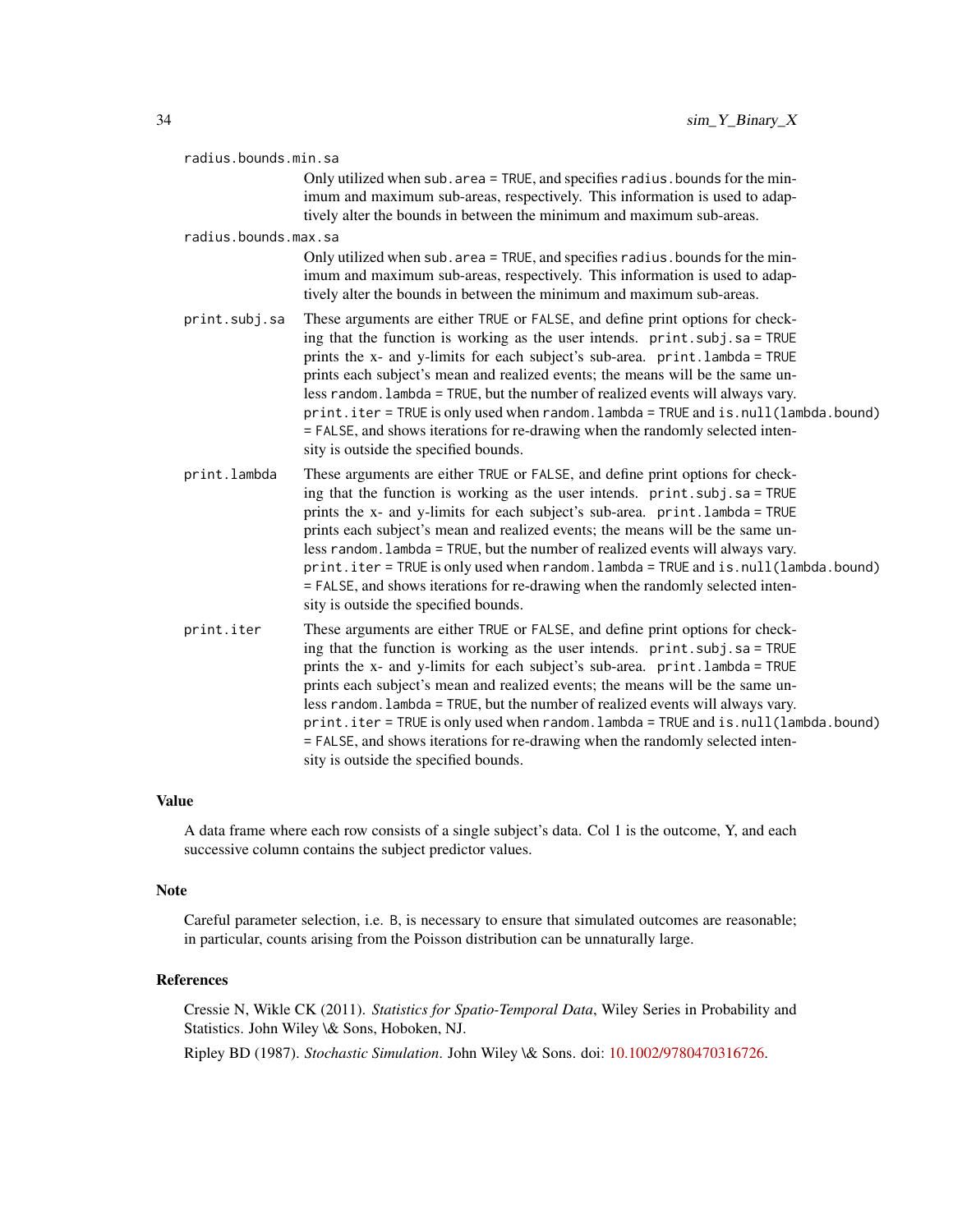# <span id="page-34-0"></span> $sim_Y_MVN_X$  35

#### Examples

```
## Define non-zero beta values
Bex \le beta_builder(row.index = c(3, 3, 4), col.index = c(3, 4, 3),
                    im.res = c(5, 5),
                    B0 = 0, B.values = rep(1/3, 3),
                    output.indices = FALSE)
## Simulate Datasets
## parameter values
Next = 10set.seed(28743)
Gauss.ex \le sim_Y_Binary_X(N = Nex, B = Bex, dist = "gaussian", im.res = c(5, 5))
hist(Gauss.ex$Y)
## direct draws from binomial
Bin.ex \leq sim_Y_Binary_X(N = Nex, B = Bex, im.res = c(5, 5),
                         dist = "binomial", print.out = TRUE)
table(Bin.ex$Y)
```
sim\_Y\_MVN\_X *Simulate Scalar Outcomes from Simulated Spatially Correlated Predictors*

#### Description

N spatially correlated design vectors are simulated from an MVN. These design vectors are used to then simulate scalar outcomes that have one of Gaussian, Binomial, or Poisson distributions.

#### Usage

```
sim_Y_MVN_X(
 N,
 B,
 L = NULL,R = NULL,S = NULL,Q = NULL,use.spam = TRUE,
 mu = 0,
  rand.err = 1,
  dist = "gaussian",
  incl.subjectID = TRUE,
  threshold.method = "none",
  Y. thresh = NULL,
  X.categorical = FALSE,
  X.num.categories = 2,
 X.category.type = "percentile",
```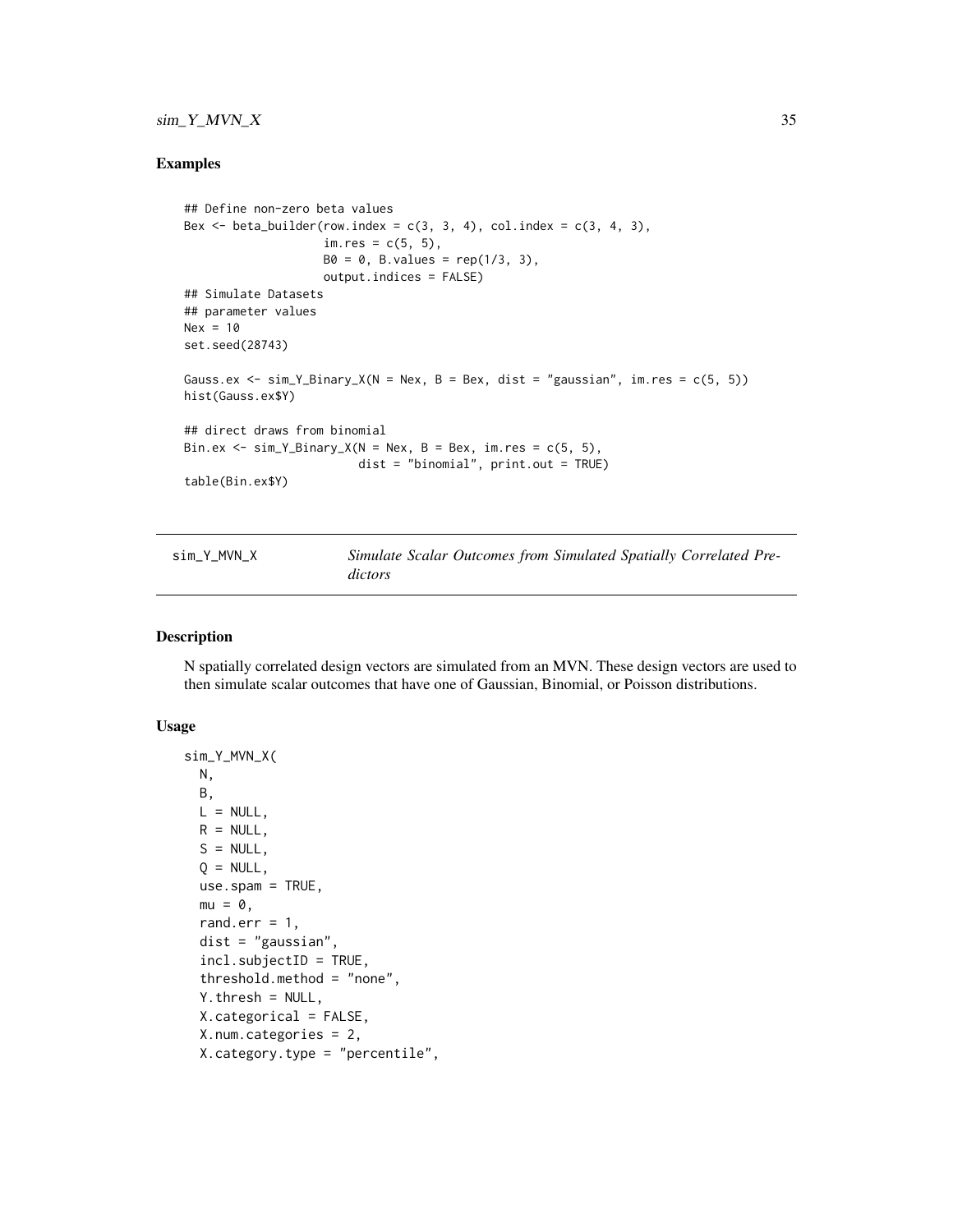```
X.manual.thresh = NULL,
  X.cat.names = NULL,
  print.out = FALSE
\mathcal{L}
```

| N        | The number of draws to take from MVN; i.e., the number of subjects.                                                                                                                                                                                                                                                                                                      |
|----------|--------------------------------------------------------------------------------------------------------------------------------------------------------------------------------------------------------------------------------------------------------------------------------------------------------------------------------------------------------------------------|
| B        | A vector parameter values; i.e. "betas". Note that $length(B)$ must equal $p + 1$<br>= n.row * n.col + 1; e.g. for normal outcomes $Y = XB + e$ with Y a scalar<br>outcome and e the random error.                                                                                                                                                                       |
| L        | L and R are lower and upper triangular matrices, respectively, and are the Cholesky<br>factor(s) of the desired covariance matrix for the MVN. Obtain L or R via chol_s2Dp()<br>with settings triangle = "lower" or triangle = "upper", respectively. Spec-<br>ify either L or R, but NOT both.                                                                          |
| R        | L and R are lower and upper triangular matrices, respectively, and are the Cholesky<br>factor(s) of the desired covariance matrix for the MVN. Obtain L or R via chol_s2Dp()<br>with settings triangle = "lower" or triangle = "upper", respectively. Spec-<br>ify either L or R, but NOT both.                                                                          |
| S        | A covariance or precision matrix respectively. These are for use with spam, and<br>can be extracted from output of chol_s2Dp after choosing return.cov = TRUE<br>or return.prec = TRUE, respectively.                                                                                                                                                                    |
| Q        | A covariance or precision matrix respectively. These are for use with spam, and<br>can be extracted from output of chol_s2Dp after choosing return.cov = TRUE<br>or return.prec = TRUE, respectively.                                                                                                                                                                    |
| use.spam | Logical. If use spam = TRUE then use tools from the R package spam; other-<br>wise, base R functions are employed. For large dimension MVN with sparse<br>correlation structure, spam is recommended; otherwise, base R may be faster.<br>Defaults to FALSE. Requires either the covariance matrix S or precision matrix,<br>Q, that corresponds to the Cholesky factor. |
| mu       | One of the following:                                                                                                                                                                                                                                                                                                                                                    |
|          | • A single scalar value for common mean.<br>• A vector of length $nrow(R)$ (equivalently $nrow(R)$ ) containing means for<br>the MVN.                                                                                                                                                                                                                                    |
| rand.err | A vector for the random error standard deviation when $dist = "gaussian",$ or<br>thresholding is used to obtain non-Normal draws. Must have length 1 or length<br>N.                                                                                                                                                                                                     |
| dist     | The distribution of the scalar outcome.                                                                                                                                                                                                                                                                                                                                  |
|          | • dist = "gaussian" has $Y = XB + e$ , where $e N(0, rand.err)$ .<br>• dist = "binomial" is drawn from eqnBin( $XB$ , $XB(1-XB)$ ) using rbinom()<br>when binary.method = "traditional". If binary.method = "gaussian",<br>then simulation is based on a cutoff using binary.cutoff.<br>• dist = "poisson" is drawn from $Poisson(XB)$ using rpois().                    |
|          |                                                                                                                                                                                                                                                                                                                                                                          |

incl.subjectID When incl.subjectID = TRUE a column of subject indices is generated.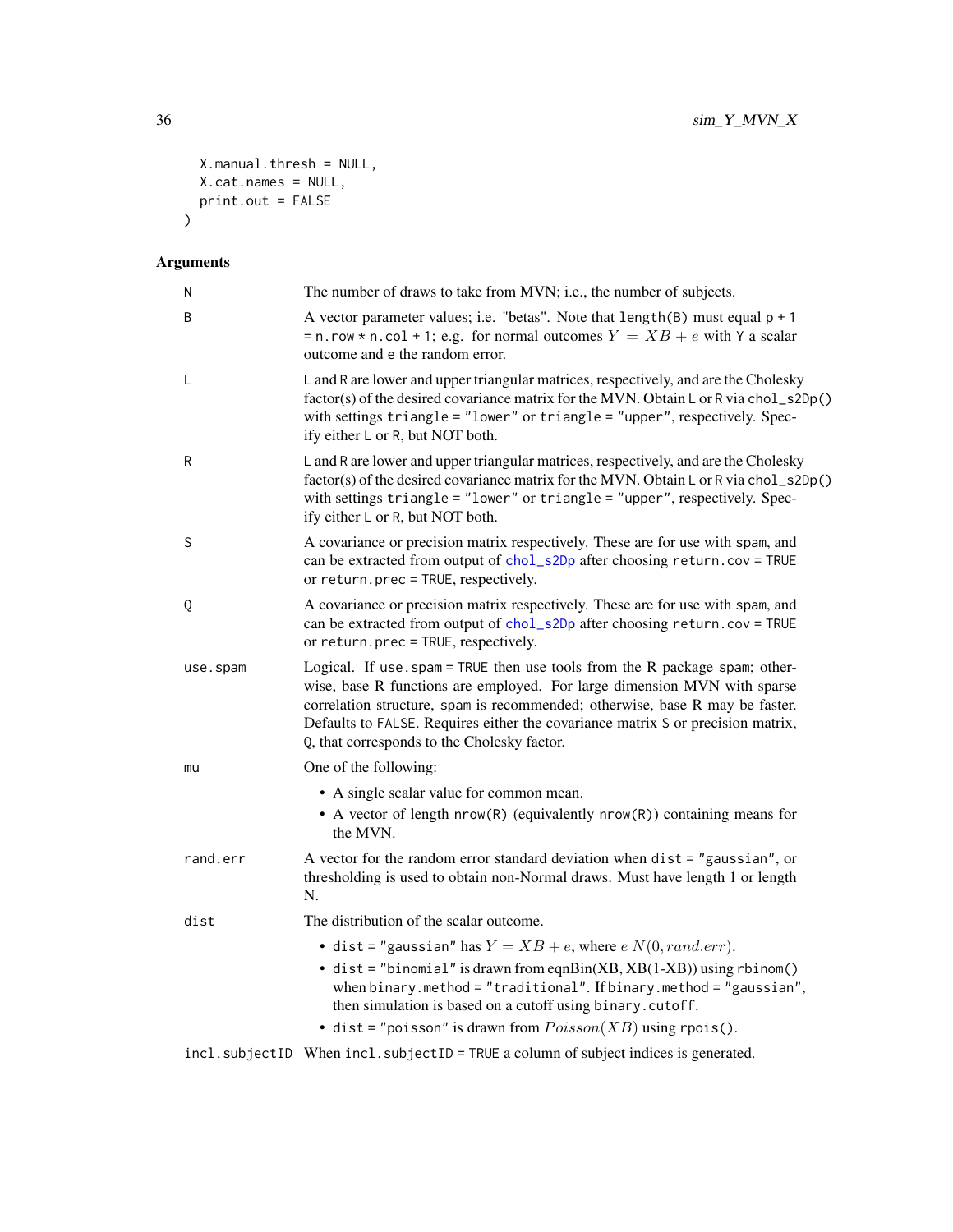threshold.method

One of "none","manual","percentile","round". When "none" draws from Binomial or Poisson distributions are taken subject-wise using base R functions. For the remaining options, draws are first taken from a Normal distribution and then thresholded. "manual" uses Y.thresh to manually select a cutoff, "percentile" uses Y.thresh to select percentiles used to bin outcomes, and "round" sets values equal or less than 0 to 0, and rounds all positive values to the nearest whole number.

- Y.thresh A manual value used to threshold when threshold.method = "manual"; values equal or greater than the cutoff are assigned 1 and all others 0. When threshold.method = "percentile", a percentile to use to bin outcomes.
- X.categorical Default is X.categorical = FALSE. If X.categorical = TRUE then thresholds are applied to categorize each predictor/image value.

#### X.num.categories

A scalar value denoting the number of categories in which to divide the data.

#### X.category.type

Tells R how to categorize the data. Options are X.category.type = c("percentile","manual"). If  $X$ . category. type = "percentile" then the data are divided into percentiles based on X.num.categories; e.g. if X.num.categories = 4 then the values are divided into quartiles, and values in Q1 equal 0, between Q1 and Q2 equal 1, between Q2 and Q3 equal 2, and greater than Q3 equal 3. If X.category.type = "manual" then specify the cutoff points with X.manual.thresh.

#### X.manual.thresh

A vector containing the thresholds for categorizing the values; e.g. if X.num.categories  $= 4$  and X.manual.thresh = c(-3,1,17), then values less than -3 are set to 0, equal or greater than -3 and less than 1 are set to 1, equal or greater than 1 but less than 17 are set to 2, and equal or greater than 17 are set to 3. Note that length(X.manual.thresh) must always equal X.num.categories -1.

X.cat.names A vector of category names. If X.cat.names = NULL then then the initial integers assigned are left as the values; the names in X.cat.names are assigned in ascending order.

print.out If print.out = TRUE then print the following for each subject, indexed y:

- X[y] %\*% B
- p[y], lambda[y] for Binomial, Poisson, respectively.

This is useful to see the effect of image parameter selection and beta parameter selection on distributional parameters for the outcome of interest.

#### Value

A data frame where each row consists of a single subject's data. Col 1 is the outcome, Y, and each successive column contains the subject predictor values.

#### Note

Careful parameter selection, i.e. B, is necessary to ensure that simulated outcomes are reasonable; in particular, counts arising from the Poisson distribution can be unnaturally large.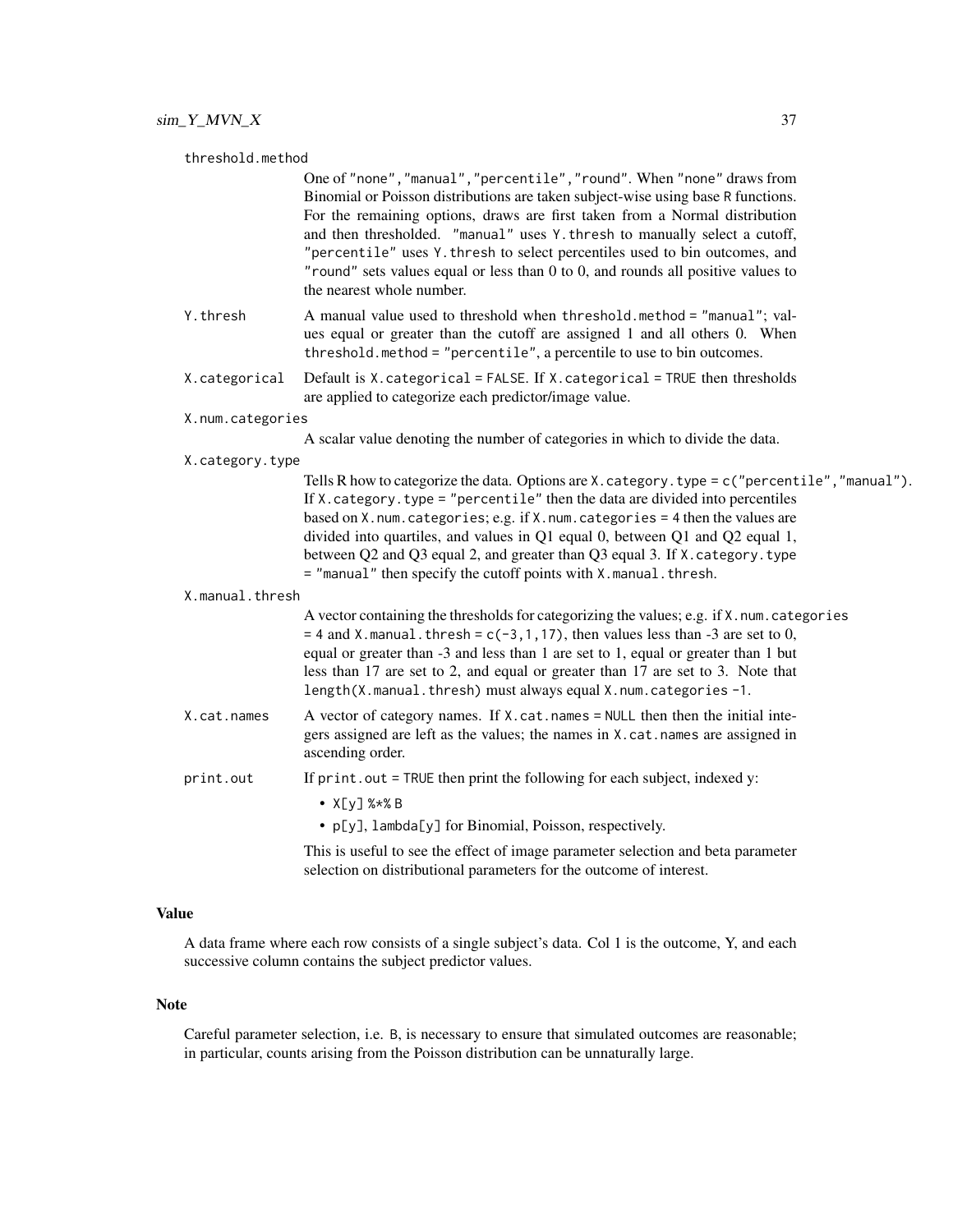#### References

Furrer R, Sain SR (2010). "spam: A Sparse Matrix R Package with Emphasis on MCMC Methods for Gaussian Markov Random Fields." *Journal of Statistical Software*, 36(10), 1-25. [http://www.](http://www.jstatsoft.org/v36/i10/) [jstatsoft.org/v36/i10/](http://www.jstatsoft.org/v36/i10/).

Ripley BD (1987). *Stochastic Simulation*. John Wiley \& Sons. doi: [10.1002/9780470316726.](https://doi.org/10.1002/9780470316726)

Rue H (2001). "Fast Sampling of Gaussian Markov Random Fields." *Journal of the Royal Statistical Society B*, 63, 325-338. doi: [10.1111/14679868.00288.](https://doi.org/10.1111/1467-9868.00288)

# Examples

```
## generate precision matrix and take Cholesky decomposition
Rpre \le chol_s2Dp(im.res = c(5, 5), matrix.type = "prec",
                  use.spam = TRUE, neighborhood = "ar1",
                  triangle = "upper", return.prec = TRUE)
## Generate correlation matrix & take Cholesky decomposition
Rcov \le chol_s2Dp(corr.structure = "ar1", im.res = c(5, 5), rho = 0.5,
                  triangle = "upper",
                  use.spam = FALSE, neighborhood = "none")
## Define non-zero beta values
Bex \leq beta_builder(row.index = c(3, 3, 4, 4), col.index = c(3, 4, 3, 4),
                    im.res = c(5, 5),
                    B0 = 0, B.values = rep(1, 4),
                    output.indices = FALSE)
## Simulate Datasets
## parameter values
Nex = 100set.seed(28743)
## with precision matrix
Gauss.exp \le sim_Y_MVN_X(N = Nex, B = Bex,
                         R = Rpre$R, Q = Rpre$0,
                         dist = "gaussian")
hist(Gauss.exp$Y)
## with covariance matrix
Gauss.exc \le sim_Y_MVN_X(N = Nex, B = Bex,
                         R = Rcov$R, S = Rcov$S,dist = "gaussian")
hist(Gauss.exc$Y)
## direct draws from binomial
Bin.ex \leq sim_Y_MVN_X(N = Nex, B = Bex, R = Rcov$R, S = Rcov$S,
                      dist = "binomial", print.out = TRUE)table(Bin.ex$Y)
## manual cutoff
Bin.ex2 \le sim_Y_MVN_X(N = Nex, B = Bex,
                       R = Rcov$R, S = Rcov$S,dist = "binomial",
                       threshold.method = "manual",
```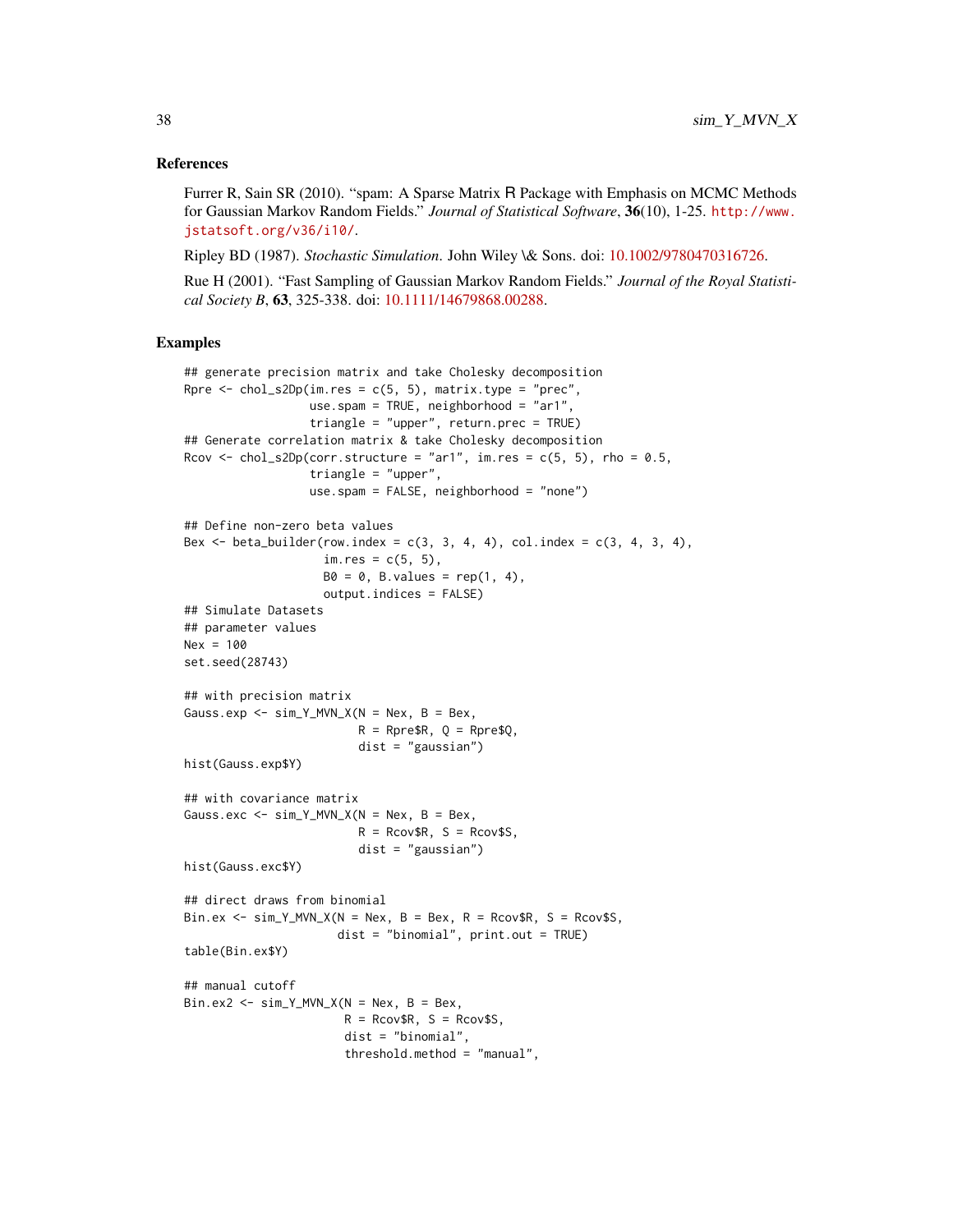# <span id="page-38-0"></span>within\_area 39

```
Y.thresh = 1.25)
table(Bin.ex2$Y)
## percentile cutoff
Bin.ex3 \le sim_Y_MVN_X(N = Nex, B = Bex,
                       R = Rcov$R, S = Rcov$S,dist = "binomial",
                       threshold.method = "percentile",
                       Y.thresh = 0.75)
table(Bin.ex3$Y)
## Poisson Example - note the large counts
Pois.ex \le sim_Y_MVN_X(N = Nex, B = Bex,
                       R = Rcov$R, S = Rcov$S,dist = "poisson", print.out = TRUE)
mean(Pois.ex$Y)
quantile(Pois.ex$Y, probs = c(0, 0.1, 0.25, 0.45, 0.5, 0.75, 0.9, 0.95, 0.99, 1))
hist(Pois.ex$Y)
```
within\_area *Determine Whether Lattice Points are Within or Without a Random Set*

#### Description

Determine whether locations in the image/lattice (from generate.grid) are within or without the union of a random set generated by sim2D\_HPPP\_coords(). If the Euclidean distance between a lattice location and any 'event' is less than the radius about the 'event', then the location is said to be within the random set. Otherwise, it is without the random set.

#### Usage

```
within_area(grid.centers, radii, event.xcoord, event.ycoord)
```
# Arguments

| grid.centers               | Output from generate.grid() that specifies the coordinates of the lattice loca-<br>tions in native space. |
|----------------------------|-----------------------------------------------------------------------------------------------------------|
| radii                      | A vector of radii values.                                                                                 |
| event.xcoord, event.ycoord |                                                                                                           |
|                            | Paired vectors specifying the x- and y- coordinates, respectively, of each 'event'                        |
|                            | from the Poisson process.                                                                                 |

#### Value

A data frame with lattice x- and y- coordinates, and a binary vector where 1 indicates the location is within the random set, and 0 indicates the location is without the random set.